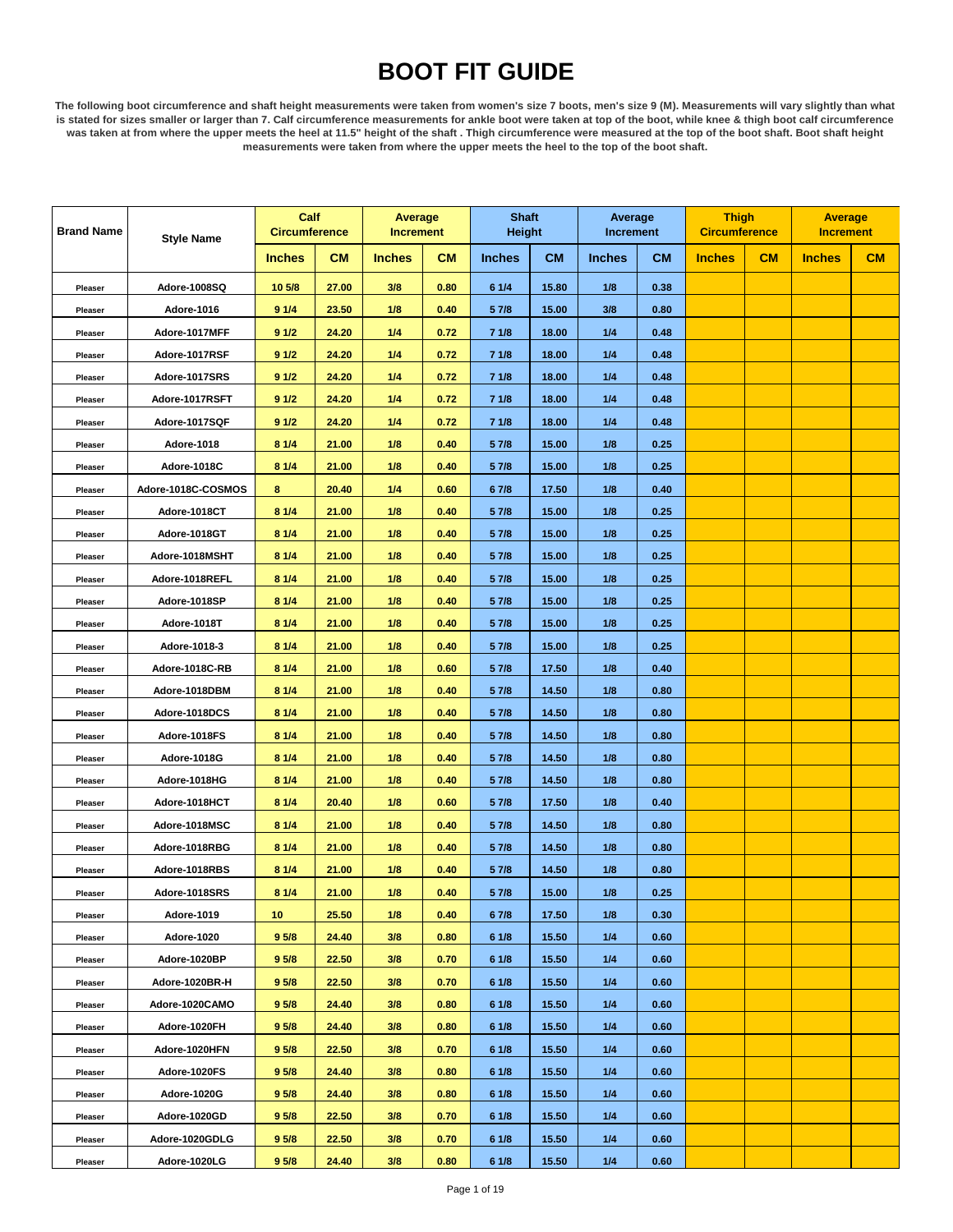| <b>Brand Name</b>  | <b>Style Name</b> | Calf<br><b>Circumference</b> |           | <b>Average</b><br><b>Increment</b> |           | <b>Shaft</b><br><b>Height</b> |           | Average<br><b>Increment</b> |           | <b>Thigh</b><br><b>Circumference</b> |    | <b>Average</b><br><b>Increment</b> |      |
|--------------------|-------------------|------------------------------|-----------|------------------------------------|-----------|-------------------------------|-----------|-----------------------------|-----------|--------------------------------------|----|------------------------------------|------|
|                    |                   | <b>Inches</b>                | <b>CM</b> | <b>Inches</b>                      | <b>CM</b> | <b>Inches</b>                 | <b>CM</b> | <b>Inches</b>               | <b>CM</b> | <b>Inches</b>                        | CM | <b>Inches</b>                      | CM   |
| Pleaser            | Adore-1020LP      | 9 <sub>5/8</sub>             | 24.40     | 3/8                                | 0.80      | 61/8                          | 15.50     | 1/4                         | 0.60      |                                      |    |                                    |      |
| Pleaser            | Adore-1020MG      | 9 5/8                        | 22.50     | 3/8                                | 0.70      | 6 1/8                         | 15.50     | 1/4                         | 0.60      |                                      |    |                                    |      |
| Pleaser            | Adore-1020OMB     | 9 <sub>5/8</sub>             | 24.40     | 3/8                                | 0.80      | 61/8                          | 15.50     | 1/4                         | 0.60      |                                      |    |                                    |      |
| Pleaser            | Adore-1020OMBG    | 9 <sub>5/8</sub>             | 24.40     | 3/8                                | 0.80      | 6 1/8                         | 15.50     | 1/4                         | 0.60      |                                      |    |                                    |      |
| Pleaser            | Adore-1020PK      | 9 <sub>5/8</sub>             | 24.40     | 3/8                                | 0.80      | 61/8                          | 15.50     | 1/4                         | 0.60      |                                      |    |                                    |      |
| Pleaser            | Adore-1020DP      | 9 <sub>5/8</sub>             | 22.50     | 3/8                                | 0.70      | 61/8                          | 15.50     | 1/4                         | 0.60      |                                      |    |                                    |      |
| Pleaser            | Adore-1020REFL    | 9 5/8                        | 24.40     | 3/8                                | 0.80      | 6 1/8                         | 15.50     | 1/4                         | 0.60      |                                      |    |                                    |      |
| Pleaser            | Adore-1020SHG     | 9 <sub>5/8</sub>             | 24.40     | 3/8                                | 0.80      | 61/8                          | 15.50     | 1/4                         | 0.60      |                                      |    |                                    |      |
| Pleaser            | Adore-1020FSMG    | 9 <sub>5/8</sub>             | 22.50     | 3/8                                | 0.70      | 6 1/8                         | 15.50     | 1/4                         | 0.60      |                                      |    |                                    |      |
| Pleaser            | Adore-1020SP      | 9 <sub>5/8</sub>             | 22.50     | 3/8                                | 0.70      | 61/8                          | 15.50     | 1/4                         | 0.60      |                                      |    |                                    |      |
| Pleaser            | Adore-1020SQ      | 9 <sub>5/8</sub>             | 22.50     | 3/8                                | 0.70      | 61/8                          | 15.50     | 1/4                         | 0.60      |                                      |    |                                    |      |
| Pleaser            | Adore-1020SPLAT   | 9 <sub>5/8</sub>             | 22.50     | 3/8                                | 0.70      | 6 1/8                         | 15.50     | 1/4                         | 0.60      |                                      |    |                                    |      |
| Pleaser            | Adore-1020FSTT    | 9 <sub>5/8</sub>             | 22.50     | 3/8                                | 0.70      | 61/8                          | 15.50     | 1/4                         | 0.60      |                                      |    |                                    |      |
| Pleaser            | Adore-1021        | 9 <sub>5/8</sub>             | 24.40     | 3/8                                | 0.80      | 6 1/8                         | 15.50     | 1/4                         | 0.60      |                                      |    |                                    |      |
| Pleaser            | Adore-1021FS      | 9 <sub>5/8</sub>             | 24.40     | 3/8                                | 0.80      | 61/8                          | 15.50     | 1/4                         | 0.60      |                                      |    |                                    |      |
| Pleaser            | Adore-1021G       | 9 5/8                        | 24.40     | 3/8                                | 0.80      | 61/8                          | 15.50     | 1/4                         | 0.60      |                                      |    |                                    |      |
| Pleaser            | Adore-1021MBG     | 8 7/8                        | 22.50     | 1/4                                | 0.70      | 6 1/8                         | 15.50     | 1/4                         | 0.60      |                                      |    |                                    |      |
| Pleaser            | Adore-1021OMBG    | 87/8                         | 22.50     | 1/4                                | 0.70      | 61/8                          | 15.50     | 1/4                         | 0.60      |                                      |    |                                    |      |
| Pleaser            | Adore-1024RSF     | 10 1/8                       | 25.60     | 1/4                                | 0.72      | 6 1/8                         | 15.50     | 1/8                         | 0.41      |                                      |    |                                    |      |
| Pleaser            | Adore-1025        | 97/8                         | 25.00     | 3/8                                | 0.80      | 5 7/8                         | 15.00     | 1/8                         | 0.30      |                                      |    |                                    |      |
| Pleaser            | Adore-2020        | 13 3/4                       | 35.00     | 3/8                                | 0.80      | 13 3/4                        | 35.00     | 1/4                         | 0.60      |                                      |    |                                    |      |
| Pleaser            | Adore-2000        | 12 3/8                       | 31.40     | 3/8                                | 0.80      | 13 3/4                        | 35.00     | 1/4                         | 0.55      |                                      |    |                                    |      |
| Pleaser            | Adore-2018        | 13 1/4                       | 33.50     | 3/8                                | 0.90      | 13 1/4                        | 33.50     | 1/4                         | 0.70      |                                      |    |                                    |      |
| Pleaser            | Adore-2023        | 12 3/8                       | 31.30     | 3/8                                | 0.80      | 13 3/4                        | 35.00     | 1/4                         | 0.70      |                                      |    |                                    |      |
| Pleaser            | Adore-2024RSF     | 13 5/8                       | 34.70     | 3/8                                | 0.92      | 13 1/8                        | 33.20     | 3/8                         | 0.90      |                                      |    |                                    |      |
| Pleaser            | Adore-2043        | 11 3/4                       | 29.70     | 3/8                                | 0.90      | 14 1/8                        | 36.00     | 1/4                         | 0.70      |                                      |    |                                    |      |
| Pleaser            | Adore-3000        | 13                           | 33.00     | 1/4                                | 0.70      | 23 5/8                        | 60.00     | 1/2                         | 1.40      | 18 3/8                               | 47 | 3/8                                | 1.10 |
| Pleaser            | Adore-3000DP      | 13                           | 33.00     | 1/4                                | 0.70      | 23 5/8                        | 60.00     | 1/2                         | 1.40      | 18 3/8                               | 47 | 3/8                                | 1.10 |
| Pleaser            | Adore-3000HWR     | 13                           | 33.00     | 1/4                                | 0.70      | 23 5/8                        | 60.00     | 1/2                         | 1.40      | 18 3/8                               | 47 | 3/8                                | 1.10 |
| Pleaser            | Adore-3002        | 11 1/4                       | 28.50     | 1/8                                | 0.45      | 22 1/4                        | 56.50     | 1/4                         | 0.60      | 12 5/8                               | 32 | 1/4                                | 0.60 |
| Pleaser            | Adore-3011        | 13                           | 33.00     | 1/4                                | 0.70      | 24 3/8                        | 62.00     | 3/8                         | 0.80      | 17 1/4                               | 44 | 1/4                                | 0.70 |
| Pleaser            | Adore-3019        | 12 3/4                       | 32.40     | 3/8                                | 0.90      | 20 1/2                        | 52.00     | 1/4                         | 0.60      | 14 1/8                               | 36 | 1/2                                | 1.20 |
| Pleaser            | Adore-3023        | 13 1/2                       | 34.20     | 3/8                                | 0.80      | 18 1/8                        | 46.00     | 1/4                         | 0.70      | 18 1/8                               | 46 | 1/2                                | 1.16 |
| Pleaser            | Adore-3025ML      | 13 1/4                       | 33.60     | 1/4                                | 0.78      | 24 5/8                        | 62.60     | 3/8                         | 0.80      | 18 3/8                               | 47 | 1/2                                | 1.20 |
| Pleaser            | Adore-3028        | 12 1/2                       | 31.70     | 3/8                                | 0.80      | 24 5/8                        | 62.50     | 1/2                         | 1.30      | 16 1/2                               | 42 | 3/8                                | 1.00 |
| Pleaser            | Adore-3050        | 12 1/2                       | 31.60     | 3/8                                | 1.00      | 23 1/4                        | 59.00     | 3/8                         | 0.80      | 16 1/2                               | 42 | 1/2                                | 1.18 |
| Pleaser            | Adore-3063        | 12 <sub>2</sub>              | 30.40     | 3/8                                | 0.90      | 24 3/4                        | 63.00     | 5/8                         | 1.60      | 16 3/4                               | 43 | 3/8                                | 1.10 |
| Pleaser            | Adore-700SK-02    | 81/4                         | 21.00     | 1/4                                | 0.55      | 33/4                          | 9.50      | 1/8                         | 0.30      |                                      |    |                                    |      |
| Pleaser            | Adore-796LC       | 9                            | 22.80     | 1/4                                | 0.76      | 33/4                          | 9.50      | 1/8                         | 0.26      |                                      |    |                                    |      |
| Pleaser            | <b>Amuse-1018</b> | 8                            | 20.40     | 3/8                                | 0.80      | 51/2                          | 14.00     | 1/4                         | 0.60      |                                      |    |                                    |      |
| <b>Fabulicious</b> | Amuse-2012        | 14 1/8                       | 36.00     | 3/8                                | 1.00      | 13 1/4                        | 33.50     | 1/4                         | 0.65      |                                      |    |                                    |      |
| Pleaser            | Amuse-2018        | 13 3/8                       | 34.00     | 1/4                                | 0.70      | 18 1/2                        | 47.00     | 3/8                         | 0.80      | 141/8                                | 36 | 3/8                                | 0.80 |
| Pleaser            | Amuse-2020        | 13 3/8                       | 34.00     | 3/8                                | 0.90      | 14 3/4                        | 37.50     | 3/8                         | 0.80      |                                      |    |                                    |      |
| Funtasma           | Arena-1020        | 10 1/2                       | 26.70     | 1/8                                | 0.40      | 71/2                          | 19.00     | 1/4                         | 0.50      |                                      |    |                                    |      |
| Funtasma           | Arena-2012        | 14 5/8                       | 37.00     | 3/8                                | 0.90      | 13 7/8                        | 35.20     | 1/4                         | 0.60      |                                      |    |                                    |      |
| Funtasma           | Arena-2020        | 13 5/8                       | 34.70     | 1/4                                | 0.50      | 137/8                         | 35.10     | 1/4                         | 0.60      |                                      |    |                                    |      |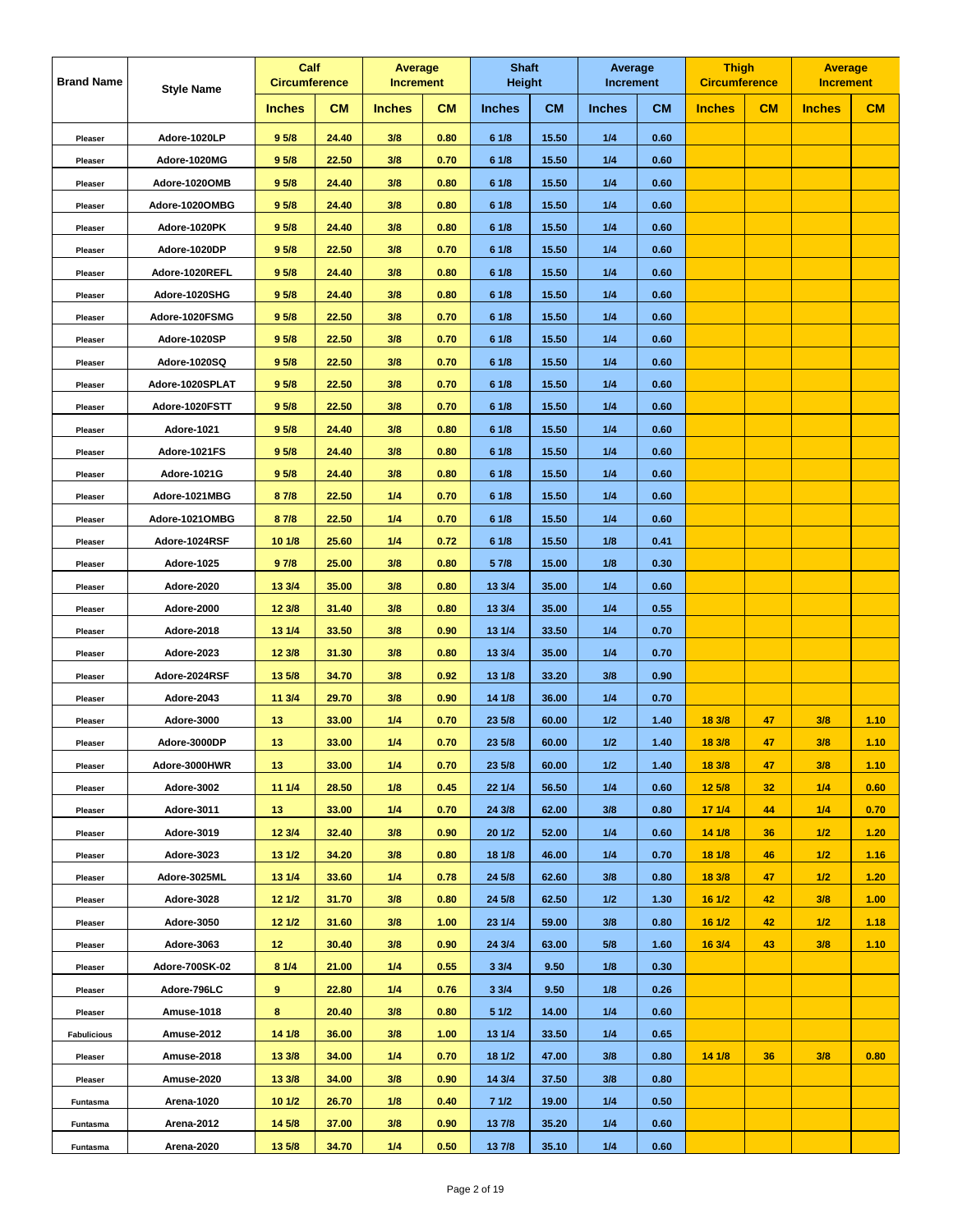| <b>Brand Name</b> | <b>Style Name</b>   | Calf<br><b>Circumference</b> |           | Average<br><b>Increment</b> |           | <b>Shaft</b><br>Height |           | Average<br><b>Increment</b> |           | <b>Thigh</b><br><b>Circumference</b> |    | <b>Average</b><br><b>Increment</b> |      |
|-------------------|---------------------|------------------------------|-----------|-----------------------------|-----------|------------------------|-----------|-----------------------------|-----------|--------------------------------------|----|------------------------------------|------|
|                   |                     | <b>Inches</b>                | <b>CM</b> | <b>Inches</b>               | <b>CM</b> | <b>Inches</b>          | <b>CM</b> | <b>Inches</b>               | <b>CM</b> | <b>Inches</b>                        | CM | <b>Inches</b>                      | CM   |
| Funtasma          | Arena-2022          | 14 3/4                       | 37.60     | 3/8                         | 0.98      | 12 7/8                 | 32.80     | 3/8                         | 0.80      |                                      |    |                                    |      |
| Funtasma          | Arena-2030          | 14                           | 35.60     | 3/8                         | 0.80      | 13 7/8                 | 35.40     | 1/4                         | 0.60      |                                      |    |                                    |      |
| Funtasma          | Arena-208           | 14 3/8                       | 36.60     | 1/4                         | 0.70      | 13 3/4                 | 35.00     | 1/4                         | 0.65      |                                      |    |                                    |      |
| Demonia           | Ashes-55            | 91/2                         | 24.00     | 3/8                         | 0.80      | 51/2                   | 14.00     | 1/8                         | 0.30      |                                      |    |                                    |      |
| Demonia           | Ashes-100           | 91/2                         | 24.00     | 3/8                         | 0.84      | 51/2                   | 14.00     | 1/8                         | 0.34      |                                      |    |                                    |      |
| Demonia           | Ashes-105           | 11 3/4                       | 30.00     | 3/8                         | 1.04      | 9                      | 23.00     | 1/4                         | 0.50      |                                      |    |                                    |      |
| Pleaser           | Aspire-1016         | 81/2                         | 21.50     | 3/8                         | 0.80      | 71/8                   | 18.00     | 1/4                         | 0.50      |                                      |    |                                    |      |
| Pleaser           | Aspire-1018         | 8                            | 20.40     | 3/8                         | 0.80      | 51/2                   | 14.00     | 1/4                         | 0.60      |                                      |    |                                    |      |
| Pleaser           | Aspire-1018C        | 8                            | 20.40     | 3/8                         | 0.80      | 51/2                   | 14.00     | 1/4                         | 0.60      |                                      |    |                                    |      |
| Pleaser           | Aspire-1019         | 10                           | 25.50     | 1/8                         | 0.40      | 67/8                   | 17.50     | 1/8                         | 0.30      |                                      |    |                                    |      |
| Pleaser           | Aspire-1020         | 87/8                         | 22.60     | 1/4                         | 0.70      | 61/8                   | 15.50     | 1/8                         | 0.40      |                                      |    |                                    |      |
| Pleaser           | Aspire-1020BHG      | 8 7/8                        | 22.60     | 1/4                         | 0.70      | 61/8                   | 15.50     | 1/8                         | 0.40      |                                      |    |                                    |      |
| Pleaser           | Aspire-1021         | 87/8                         | 22.60     | 1/4                         | 0.70      | 6 1/8                  | 15.50     | 1/8                         | 0.40      |                                      |    |                                    |      |
| Pleaser           | Aspire-1021BHG      | 8 7/8                        | 22.60     | 1/4                         | 0.70      | 6 1/8                  | 15.50     | 1/8                         | 0.40      |                                      |    |                                    |      |
| Pleaser           | Aspire-1021G        | 87/8                         | 22.60     | 1/4                         | 0.70      | 6 1/8                  | 15.50     | 1/8                         | 0.40      |                                      |    |                                    |      |
| Pleaser           | Aspire-600-14       | 9                            | 22.80     | 1/4                         | 0.76      | 31/2                   | 9.00      | 1/8                         | 0.20      |                                      |    |                                    |      |
| Pleaser           | Aspire-600-30       | 31/2                         | 9.00      | 1/4                         | 0.60      | 51/2                   | 14.00     | 1/8                         | 0.35      |                                      |    |                                    |      |
| Demonia           | Assault-100         | 87/8                         | 22.60     | 1/4                         | 0.66      | 5 1/8                  | 13.10     | 1/8                         | 0.30      |                                      |    |                                    |      |
| Demonia           | Assault-101         | 8 7/8                        | 22.60     | 1/4                         | 0.66      | 5 1/8                  | 13.10     | 1/8                         | 0.30      |                                      |    |                                    |      |
| Demonia           | Assault-202         | 12 1/2                       | 31.80     | 3/8                         | 0.90      | 13 1/8                 | 33.40     | 3/8                         | 0.80      |                                      |    |                                    |      |
| Demonia           | Assault-203         | 15                           | 38.20     | 3/8                         | 1.00      | 13 5/8                 | 34.60     | 3/8                         | 0.80      |                                      |    |                                    |      |
| Demonia           | Attack-10           | 11 3/8                       | 28.80     | 1/4                         | 0.50      | 10 3/8                 | 26.50     | 1/4                         | 0.50      |                                      |    |                                    |      |
| <b>Devious</b>    | Ballet-1020         | 91/2                         | 24.00     | 3/8                         | 0.88      | 51/2                   | 14.00     | 1/8                         | 0.43      |                                      |    |                                    |      |
| <b>Devious</b>    | Ballet-1025         | 91/2                         | 24.00     | 3/8                         | 0.88      | 51/2                   | 14.00     | 1/8                         | 0.43      |                                      |    |                                    |      |
| <b>Devious</b>    | Ballet-2020         | 14 5/8                       | 37.00     | 3/8                         | 1.00      | 13 3/4                 | 35.00     | 1/4                         | 0.50      |                                      |    |                                    |      |
| <b>Devious</b>    | Ballet-3000         | 13 3/8                       | 34.00     | 1/2                         | 1.24      | 26 5/8                 | 67.50     | 7/8                         | 2.07      | 201/8                                | 51 | 3/4                                | 1.86 |
| Demonia           | <b>Bear-104</b>     | 91/2                         | 24.00     | 3/8                         | 0.80      | 4 7/8                  | 12.50     | 1/8                         | 0.30      |                                      |    |                                    |      |
| Demonia           | <b>Bear-105</b>     | 91/2                         | 24.00     | 3/8                         | 0.80      | 5 3/4                  | 14.50     | 1/8                         | 0.40      |                                      |    |                                    |      |
| Demonia           | Bear-120            | 91/2                         | 24.00     | 3/8                         | 0.80      | 5 7/8                  | 15.00     | 1/8                         | 0.40      |                                      |    |                                    |      |
| Demonia           | Bear-202            | 13 1/4                       | 33.50     | 1/8                         | 0.40      | 12 5/8                 | 32.00     | 1/8                         | 0.25      |                                      |    |                                    |      |
| Demonia           | <b>Bear-205</b>     | 13 1/4                       | 33.50     | 3/8                         | 1.10      | 13 1/4                 | 33.50     | 1/4                         | 0.50      |                                      |    |                                    |      |
| Demonia           | Bear-265            | 10 1/4                       | 26.00     | 3/8                         | 0.90      | 8 1/8                  | 20.50     | 1/8                         | 0.40      |                                      |    |                                    |      |
| Pleaser           | <b>Beau-1018C</b>   | 12 3/8                       | 31.40     | 3/8                         | 1.00      | 6 <sup>1</sup>         | 15.30     | 1/4                         | 0.70      |                                      |    |                                    |      |
| Pleaser           | Bejeweled-1018DM-6  | 91/2                         | 24.20     | 1/4                         | 0.73      | 63/8                   | 16.30     | 1/8                         | 0.44      |                                      |    |                                    |      |
| Pleaser           | Bejeweled-1018DM-7  | 91/2                         | 24.20     | 1/4                         | 0.73      | 6 3/8                  | 16.30     | 1/8                         | 0.44      |                                      |    |                                    |      |
| Pleaser           | Bejeweled-1020-7    | 97/8                         | 25.20     | 3/8                         | 0.90      | 5 3/4                  | 14.50     | 1/4                         | 0.55      |                                      |    |                                    |      |
| Pleaser           | Bejeweled-1020-8    | 97/8                         | 25.00     | 3/8                         | 0.80      | 5 7/8                  | 15.00     | 1/8                         | 0.43      |                                      |    |                                    |      |
| Pleaser           | Bejeweled-1024RSF-7 | 10 1/8                       | 25.60     | 1/4                         | 0.72      | 61/8                   | 15.50     | 1/8                         | 0.41      |                                      |    |                                    |      |
| Pleaser           | Bejeweled-3019RSF-7 | 14 1/8                       | 35.80     | 3/8                         | 1.00      | 22 1/8                 | 56.10     | 3/8                         | 0.80      | 16 1/2                               | 42 | 1/2                                | 1.20 |
| Pleaser           | Bejeweled-3019DM-7  | 14 1/8                       | 35.80     | 3/8                         | 1.00      | 22 1/8                 | 56.10     | 3/8                         | 0.80      | 16 1/2                               | 42 | 1/2                                | 1.20 |
| Pleaser           | Beyond-1018         | 81/4                         | 21.00     | 1/4                         | 0.70      | $\mathbf{7}$           | 17.80     | 1/4                         | 0.70      |                                      |    |                                    |      |
| Pleaser           | Beyond-1020         | 10 1/4                       | 26.00     | 1/8                         | 0.40      | 5 3/4                  | 14.50     | 3/8                         | 0.80      |                                      |    |                                    |      |
| Pleaser           | Beyond-1020BP       | 10 1/4                       | 26.00     | 1/8                         | 0.40      | 5 3/4                  | 14.50     | 3/8                         | 0.80      |                                      |    |                                    |      |
| Pleaser           | Beyond-2000         | 13 1/2                       | 34.40     | 3/8                         | 0.80      | 13 3/4                 | 34.80     | 3/8                         | 0.80      |                                      |    |                                    |      |
| Pleaser           | Beyond-2020         | 13 1/4                       | 33.60     | 3/8                         | 1.00      | 13 1/4                 | 33.70     | 1/4                         | 0.60      |                                      |    |                                    |      |
| Pleaser           | Beyond-3028         | 12 3/8                       | 31.30     | 1/4                         | 0.70      | 24 1/4                 | 61.50     | 3/8                         | 0.80      | 171/8                                | 44 | 3/8                                | 1.00 |
| Pleaser           | Beyond-3050         | 12 1/4                       | 31.00     | 3/8                         | 0.84      | 23 1/4                 | 59.00     | 3/8                         | 0.80      | 16 1/2                               | 42 | 1/2                                | 1.18 |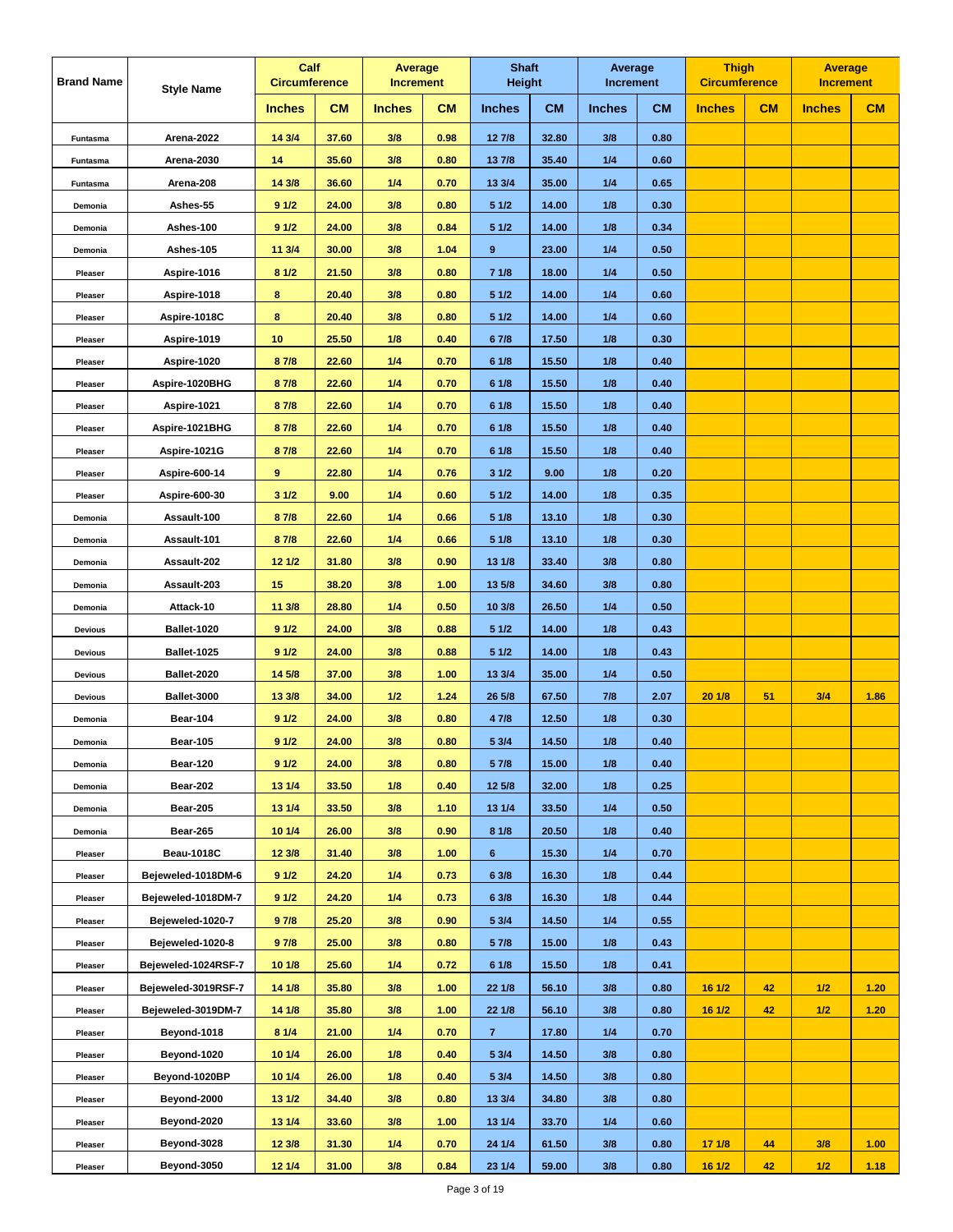| <b>Brand Name</b> | <b>Style Name</b> | Calf<br><b>Circumference</b> |           | Average<br><b>Increment</b> |           | <b>Shaft</b><br><b>Height</b> |           | Average<br>Increment |           | <b>Thigh</b><br><b>Circumference</b> |           | <b>Average</b><br><b>Increment</b> |      |
|-------------------|-------------------|------------------------------|-----------|-----------------------------|-----------|-------------------------------|-----------|----------------------|-----------|--------------------------------------|-----------|------------------------------------|------|
|                   |                   | <b>Inches</b>                | <b>CM</b> | <b>Inches</b>               | <b>CM</b> | <b>Inches</b>                 | <b>CM</b> | <b>Inches</b>        | <b>CM</b> | <b>Inches</b>                        | <b>CM</b> | <b>Inches</b>                      | CM   |
| Pleaser           | Beyond-4000       | 13 3/4                       | 35.00     | 1/4                         | 0.50      | 27 1/4                        | 69.20     | 3/8                  | 0.80      | 20 1/4                               | 51        | 1/4                                | 0.50 |
| Pleaser           | Blondie-3000      | 13 1/8                       | 33.40     | 3/8                         | 0.90      | 22 1/2                        | 57.00     | 1/4                  | 0.60      | 17 7/8                               | 45        | 1/2                                | 1.20 |
| Pleaser           | Blondie-R-1008    | 10 5/8                       | 27.00     | 3/8                         | 0.80      | 61/8                          | 15.50     | 1/8                  | 0.40      |                                      |           |                                    |      |
| Pleaser           | Blondie-R-1009    | 10 3/8                       | 26.30     | 3/8                         | 0.80      | 5 3/8                         | 13.50     | 1/4                  | 0.50      |                                      |           |                                    |      |
| Pleaser           | Blondie-R-1020    | 9 <sub>5/8</sub>             | 24.50     | 1/4                         | 0.70      | $6\phantom{a}$                | 15.20     | 1/8                  | 0.35      |                                      |           |                                    |      |
| Pleaser           | Blondie-R-3011    | 15 1/2                       | 39.50     | 3/8                         | 0.90      | 22 7/8                        | 58.00     | 3/8                  | 0.90      | 18 1/2                               | 47        | 3/8                                | 0.95 |
| Demonia           | <b>Bolt-100</b>   | 10 1/8                       | 25.60     | 1/4                         | 0.66      | 5 3/4                         | 14.50     | 1/8                  | 0.32      |                                      |           |                                    |      |
| Demonia           | <b>Bolt-200</b>   | 10 3/8                       | 26.30     | 1/4                         | 0.70      | 77/8                          | 20.00     | 1/8                  | 0.31      |                                      |           |                                    |      |
| Demonia           | <b>Bolt-250</b>   | 101/2                        | 26.80     | 3/8                         | 0.80      | 8                             | 20.20     | 1/8                  | 0.34      |                                      |           |                                    |      |
| Demonia           | <b>Bolt-265</b>   | 11 5/8                       | 29.40     | 3/8                         | 0.80      | 91/4                          | 23.50     | 1/8                  | 0.30      |                                      |           |                                    |      |
| Demonia           | <b>Bolt-300</b>   | 12 1/4                       | 31.20     | 3/8                         | 0.84      | 10 5/8                        | 27.00     | 1/8                  | 0.30      |                                      |           |                                    |      |
| Demonia           | <b>Bolt-330</b>   | 127/8                        | 32.60     | 3/8                         | 0.88      | 10 7/8                        | 27.50     | 1/8                  | 0.30      |                                      |           |                                    |      |
| Demonia           | <b>Bolt-345</b>   | 127/8                        | 32.60     | 3/8                         | 0.88      | 10 7/8                        | 27.50     | 1/8                  | 0.30      |                                      |           |                                    |      |
| Demonia           | <b>Bolt-400</b>   | 14 5/8                       | 37.00     | 3/8                         | 1.00      | 14 3/8                        | 36.40     | 1/8                  | 0.30      |                                      |           |                                    |      |
| Demonia           | <b>Bolt-425</b>   | 13 5/8                       | 34.60     | 3/8                         | 0.80      | 14 1/2                        | 36.80     | 1/8                  | 0.35      |                                      |           |                                    |      |
| Demonia           | <b>Bolt-450</b>   | 13 1/4                       | 33.60     | 3/8                         | 0.85      | 14                            | 35.70     | 1/8                  | 0.35      |                                      |           |                                    |      |
| Pleaser           | BONDGIRL-1020PK   | 10 3/8                       | 26.20     | 3/8                         | 0.80      | 5 3/4                         | 14.70     | 1/8                  | 0.40      |                                      |           |                                    |      |
| Demonia           | Boxer-13          | 81/2                         | 21.44     | 1/4                         | 0.78      | 4 5/8                         | 11.90     | 1/8                  | 0.30      |                                      |           |                                    |      |
| Demonia           | Boxer-230         | 13                           | 33.00     | 3/8                         | 1.10      | 10 3/8                        | 26.50     | 1/8                  | 0.40      |                                      |           |                                    |      |
| Demonia           | Bravo-100         | 14 3/4                       | 37.40     | 1/4                         | 0.50      | 13 7/8                        | 35.40     | 1/8                  | 0.30      |                                      |           |                                    |      |
| Demonia           | Bravo-106         | 14 3/8                       | 36.50     | 3/8                         | 0.80      | 13 3/4                        | 35.00     | 1/4                  | 0.50      |                                      |           |                                    |      |
| Demonia           | Bravo-109         | 14 5/8                       | 37.0      | 3/8                         | 0.8       | 14 5/8                        | 37.0      | 1/4                  | 0.6       |                                      |           |                                    |      |
| Demonia           | Bravo-23          | 81/2                         | 21.5      | 1/4                         | 0.5       | 4                             | 10.2      | 1/4                  | 0.6       |                                      |           |                                    |      |
| Demonia           | Bravo-89          | 10 5/8                       | 27.0      | 1/4                         | 0.6       | 6                             | 15.3      | 1/8                  | 0.4       |                                      |           |                                    |      |
| Demonia           | Brogue-02         | 11                           | 28.0      | 1/4                         | 0.8       | 8 2/8                         | 21.0      | 16/8                 | 4.5       |                                      |           |                                    |      |
| Demonia           | Brogue-06         | 11                           | 28.00     | 1/8                         | 0.30      | $\mathbf{7}$                  | 17.90     | 1/4                  | 0.50      |                                      |           |                                    |      |
| Demonia           | Brogue-10         | 91/2                         | 24.00     | 3/8                         | 0.80      | 91/4                          | 23.50     | 13/4                 | 4.50      |                                      |           |                                    |      |
| Demonia           | Brogue-107        | 14 1/4                       | 36.30     | 3/8                         | 1.00      | 12                            | 30.50     | 1/4                  | 0.70      |                                      |           |                                    |      |
| Demonia           | Camel-201         | 8 5/8                        | 22.00     | 1/4                         | 0.70      | 16 1/8                        | 40.80     | 1/4                  | 0.50      |                                      |           |                                    |      |
| Demonia           | Camel-202         | 81/8                         | 20.60     | 1/4                         | 0.70      | 51/8                          | 13.10     | 1/8                  | 0.30      |                                      |           |                                    |      |
| Demonia           | Camel-203         | 8 5/8                        | 22.00     | 3/8                         | 0.80      | 5 3/8                         | 13.70     | 1/8                  | 0.30      |                                      |           |                                    |      |
| Demonia           | Camel-250         | 10 1/4                       | 26.00     | 3/8                         | 0.90      | 81/4                          | 21.00     | 1/8                  | 0.40      |                                      |           |                                    |      |
| Demonia           | Camel-300         | 11 3/8                       | 29.00     | 3/8                         | 1.00      | 22                            | 56.00     | 1/8                  | 0.40      |                                      |           |                                    |      |
| Demonia           | Camel-311         | 13 3/4                       | 35.00     | 3/8                         | 1.00      | 5 3/8                         | 13.70     | 1/8                  | 0.30      |                                      |           |                                    |      |
| Funtasma          | Captain-100       | 17 1/8                       | 43.40     | $\mathbf{1}$                | 2.60      | 15 1/8                        | 38.50     | 5/8                  | 1.70      |                                      |           |                                    |      |
| Funtasma          | Captain-105       | 19                           | 48.40     | 11/8                        | 2.80      | 14 3/8                        | 36.50     | 5/8                  | 1.50      |                                      |           |                                    |      |
| Funtasma          | Captain-110       | 16 7/8                       | 43.00     | 3/4                         | 2.00      | 15 3/8                        | 39.00     | 5/8                  | 1.50      |                                      |           |                                    |      |
| Funtasma          | Captain-115       | 17 3/4                       | 45.10     | 3/8                         | 1.10      | 15 1/4                        | 38.70     | 1/4                  | 0.70      |                                      |           |                                    |      |
| Funtasma          | Captain-180       | 11                           | 27.80     | 1                           | 2.60      | 10                            | 25.50     | 5/8                  | 1.70      |                                      |           |                                    |      |
| Funtasma          | Carribean-118     | 13                           | 33.00     | 3/4                         | 2.00      | 11 5/8                        | 29.40     | 1/2                  | 1.20      |                                      |           |                                    |      |
| Funtasma          | Carribean-199     | 15 3/8                       | 39.00     | 1                           | 2.40      | 10 1/4                        | 26.00     | 1/2                  | 1.40      |                                      |           |                                    |      |
| Funtasma          | Carribean-216     | 14 1/8                       | 36.00     | 3/8                         | 1.00      | 14 1/8                        | 36.00     | 3/8                  | 0.85      |                                      |           |                                    |      |
| Funtasma          | Carribean-299     | 16 1/4                       | 41.40     | 3/4                         | 1.90      | 13 3/8                        | 34.00     | 3/4                  | 1.80      |                                      |           |                                    |      |
| Demonia           | Charade-100       | 8 5/8                        | 22.00     | 1/4                         | 0.70      | 4 1/2                         | 11.50     | 1/8                  | 0.30      |                                      |           |                                    |      |
| Demonia           | Charade-110       | 10 3/4                       | 27.40     | 3/8                         | 1.00      | 61/4                          | 16.00     | 61/2                 | 16.40     |                                      |           |                                    |      |
| Demonia           | Charade-130       | 12 5/8                       | 32.00     | 3/8                         | 0.90      | 10 <sub>1</sub>               | 25.50     | 1/8                  | 0.40      |                                      |           |                                    |      |
| Demonia           | Charade-150       | 10 <sub>1</sub>              | 25.50     | 3/8                         | 0.80      | 10                            | 25.50     | 1/8                  | 0.40      |                                      |           |                                    |      |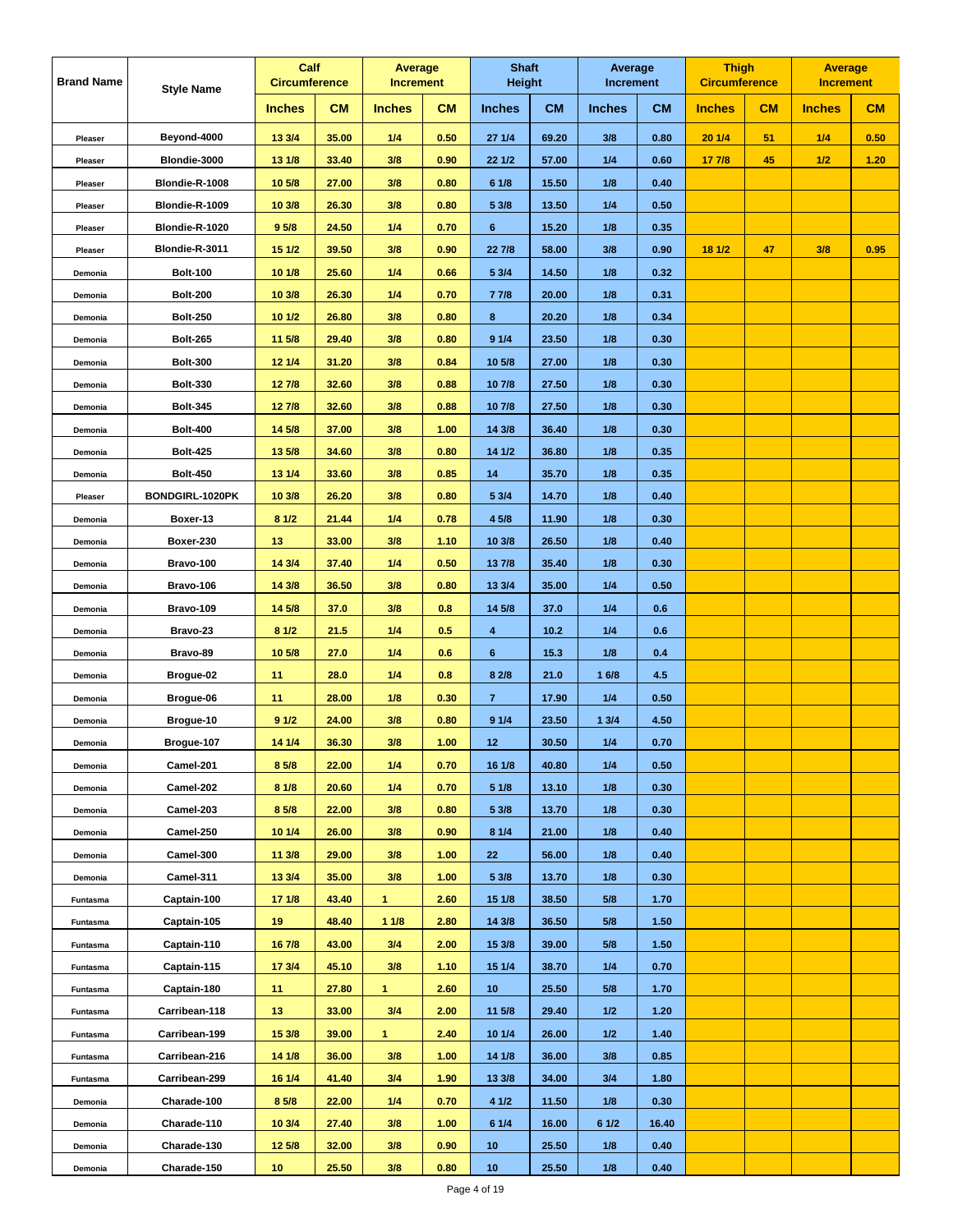| <b>Brand Name</b> | <b>Style Name</b> | Calf<br><b>Circumference</b> |           | Average<br><b>Increment</b> |           | <b>Shaft</b><br><b>Height</b> |           | Average<br><b>Increment</b> |           | <b>Thigh</b><br><b>Circumference</b> |    | <b>Average</b><br><b>Increment</b> |       |
|-------------------|-------------------|------------------------------|-----------|-----------------------------|-----------|-------------------------------|-----------|-----------------------------|-----------|--------------------------------------|----|------------------------------------|-------|
|                   |                   | <b>Inches</b>                | <b>CM</b> | <b>Inches</b>               | <b>CM</b> | <b>Inches</b>                 | <b>CM</b> | <b>Inches</b>               | <b>CM</b> | <b>Inches</b>                        | CM | <b>Inches</b>                      | CM    |
| Demonia           | Charade-206       | 14 1/8                       | 36.00     | 1/2                         | 1.20      | 12 1/2                        | 31.80     | 3/8                         | 1.00      |                                      |    |                                    |       |
| Funtasma          | Chelsea-58G       | 107/8                        | 27.50     | 3/8                         | 1.00      | 71/2                          | 19.00     | 3/8                         | 1.00      |                                      |    |                                    |       |
| <b>Pink Label</b> | Chloe-115         | 11 3/4                       | 30.00     | 3/8                         | 1.00      | 71/2                          | 18.90     | 1/4                         | 0.55      |                                      |    |                                    |       |
| <b>Pink Label</b> | Chloe-308         | 13 3/4                       | 34.80     | 3/8                         | 0.80      | 20 3/4                        | 52.60     | 1/2                         | 1.20      | 21                                   | 53 | 1/2                                | 1.20  |
| Demonia           | Clash-150         | $\overline{\mathbf{9}}$      | 23.00     | 3/8                         | 0.80      | 5 7/8                         | 15.00     | 1/8                         | 0.40      |                                      |    |                                    |       |
| Demonia           | Clash-206         | 97/8                         | 25.00     | 3/8                         | 0.90      | 7 7/8                         | 20.00     | 1/8                         | 0.40      |                                      |    |                                    |       |
| Demonia           | Clash-430         | 11 3/4                       | 29.70     | 3/8                         | 0.80      | 7 5/8                         | 19.50     | 1/4                         | 0.70      |                                      |    |                                    |       |
| Pleaser           | Classique-3011    | 14                           | 35.60     | 3/8                         | 0.91      | 20                            | 50.90     | 3/8                         | 0.80      | 16 3/4                               | 43 | 4 1/4                              | 10.90 |
| Funtasma          | Clone-102         | 97/8                         | 25.00     | 1/2                         | 1.40      | 4 7/8                         | 12.50     | 1/4                         | 0.50      |                                      |    |                                    |       |
| Funtasma          | Clown-02          | 91/2                         | 24.20     |                             |           | 5 7/8                         | 15.00     |                             |           |                                      |    |                                    |       |
| Funtasma          | Clown-05          | 11 1/2                       | 29.10     |                             |           | 5 7/8                         | 15.00     |                             |           |                                      |    |                                    |       |
| Funtasma          | Cop-911           | 11 3/8                       | 29.00     | 3/8                         | 0.80      | 71/2                          | 19.00     | 1/4                         | 0.60      |                                      |    |                                    |       |
| Demonia           | Concord-55        | 77/8                         | 20.00     | 1/2                         | 1.20      | 4 3/4                         | 12.10     | 1/8                         | 0.40      |                                      |    |                                    |       |
| Demonia           | Concord-57        | 10 3/8                       | 26.50     | 3/8                         | 0.90      | 7 7/8                         | 20.00     | 1/8                         | 0.40      |                                      |    |                                    |       |
| Demonia           | Concord-108       | 13 1/8                       | 33.20     | 3/8                         | 1.00      | 14 5/8                        | 37.00     | 1/4                         | 0.65      |                                      |    |                                    |       |
| Demonia           | Concord-110       | 14 1/2                       | 36.70     | 3/8                         | 0.80      | 14 5/8                        | 37.20     | 3/8                         | 1.00      |                                      |    |                                    |       |
| <b>Bordello</b>   | Courtess-1025     | 12 5/8                       | 32.00     | 1/4                         | 0.60      | 91/2                          | 24.00     | 1/4                         | 0.70      |                                      |    |                                    |       |
| Pleaser           | Courtly-3005      | 77/8                         | 20.00     |                             |           | 23                            | 58.40     |                             |           | 91/2                                 | 24 | $\bullet$                          | 0.00  |
| Pleaser           | Courtly-3011      | 147/8                        | 37.70     | 1/2                         | 1.30      | 23 1/4                        | 59.00     | 1/4                         | 0.50      | 18 3/8                               | 47 | 1/2                                | 1.30  |
| Pleaser           | Courtly-3012      | 14 1/2                       | 36.90     | 1/2                         | 1.30      | 24 1/4                        | 61.50     | 1/4                         | 0.50      | 18 3/4                               | 48 | 1/2                                | 1.30  |
| Pleaser           | Courtly-3015      | 14 5/8                       | 37.20     | 3/8                         | 1.00      | 23 3/4                        | 60.20     | 1/2                         | 1.20      | 18 3/8                               | 47 | 1/2                                | 1.20  |
| Pleaser           | Courtly-3017      | 14 1/2                       | 36.90     | 1/2                         | 1.30      | 28 1/8                        | 71.50     | 1/4                         | 0.50      | 19 3/4                               | 50 | 1/2                                | 1.30  |
| Pleaser           | Courtly-4017      | 14 1/2                       | 36.90     | 1/2                         | 1.30      | 34 1/2                        | 87.50     | 1/4                         | 0.50      | 20 1/4                               | 51 | 1/2                                | 1.30  |
| Funtasma          | Cowboy-100(S#)    | 16 3/4                       | 42.40     | 7/8                         | 2.30      | 11 3/4                        | 30.00     | 1/2                         | 1.30      |                                      |    |                                    |       |
| Demonia           | Cramps-04         | 91/8                         | 23.20     | 3/8                         | 0.80      | 23/4                          | 7.00      | 1/8                         | 0.30      |                                      |    |                                    |       |
| Demonia           | Cramps-103        | 5 3/4                        | 14.50     | 1/8                         | 0.40      | 4                             | 10.10     | 1/8                         | 0.20      |                                      |    |                                    |       |
| Demonia           | Cramps-110        | 91/4                         | 23.50     | 3/8                         | 0.80      | 5 3/4                         | 14.50     | 1/8                         | 0.40      |                                      |    |                                    |       |
| Demonia           | Cramps-200        | 14 1/8                       | 35.80     | 3/8                         | 0.96      | 12                            | 30.40     | 1/4                         | 0.70      |                                      |    |                                    |       |
| Demonia           | Cramps-202        | 15                           | 38.00     | 3/8                         | 0.96      | 8 1/8                         | 20.70     | 1/4                         | 0.48      |                                      |    |                                    |       |
| Demonia           | Crypto-106        | 13 3/4                       | 35.00     | 3/8                         | 1.00      | 15 <sub>15</sub>              | 38.00     | 3/8                         | 1.00      |                                      |    |                                    |       |
| Demonia           | Crypto-301        | 14 5/8                       | 37.20     | 3/8                         | 0.80      | 14 5/8                        | 37.00     | 1/8                         | 0.40      |                                      |    |                                    |       |
| Demonia           | Crypto-302        | 13 3/4                       | 34.80     | 3/8                         | 1.00      | 14 1/8                        | 36.00     | 1/4                         | 0.60      |                                      |    |                                    |       |
| Demonia           | Crypto-51         | 97/8                         | 25.00     | 3/8                         | 1.00      | 4 3/4                         | 12.00     | 1/8                         | 0.30      |                                      |    |                                    |       |
| Demonia           | Crypto-61         | 12 3/4                       | 32.50     | 3/8                         | 1.00      | 11                            | 28.00     | 11 1/8                      | 28.40     |                                      |    |                                    |       |
| Demonia           | Crypto-63         | 9 <sub>5/8</sub>             | 24.50     | 3/8                         | 0.80      | $\mathbf{7}$                  | 17.80     | 1/8                         | 0.40      |                                      |    |                                    |       |
| Funtasma          | Cthulhu-299       | 14 3/8                       | 36.40     | 3/8                         | 0.90      | 14                            | 35.50     | 1/4                         | 0.60      |                                      |    |                                    |       |
| Demonia           | Cubby-311         | 13 3/4                       | 35.00     | 1/8                         | 0.40      | 11                            | 28.00     | 1/8                         | 0.30      |                                      |    |                                    |       |
| <b>DEVIOUS</b>    | Dagger-1023       | 97/8                         | 25.00     | 1/4                         | 0.50      | 51/2                          | 14.00     | 1/8                         | 0.30      |                                      |    |                                    |       |
| <b>DEVIOUS</b>    | Dagger-2020       | 13 1/4                       | 33.60     | 3/8                         | 0.80      | 13 1/2                        | 34.20     | 3/8                         | 1.00      |                                      |    |                                    |       |
| <b>DEVIOUS</b>    | Dagger-2064       | 13 <sup>°</sup>              | 33.00     | 3/8                         | 0.80      | 14 1/8                        | 36.00     | 1/4                         | 0.60      |                                      |    |                                    |       |
| <b>DEVIOUS</b>    | Dagger-3000       | 13 1/2                       | 34.40     | 3/8                         | 0.80      | 22 7/8                        | 58.00     | 1/4                         | 0.60      | 18 7/8                               | 48 | 3/8                                | 0.80  |
| <b>DEVIOUS</b>    | Dagger-3060       | 12 5/8                       | 32.00     | 3/8                         | 0.80      | 19 1/2                        | 49.50     | 1/4                         | 0.60      | 16 1/2                               | 42 | 3/8                                | 0.80  |
| <b>DEVIOUS</b>    | Dagger-3063       | 13                           | 33.00     | 3/8                         | 0.80      | 23 1/4                        | 59.00     | 1/4                         | 0.60      | 17 3/8                               | 44 | 3/8                                | 0.80  |
| Funtasma          | Dame-05           | 91/4                         | 23.50     | 3/8                         | 0.80      | 5 3/8                         | 13.50     | 1/4                         | 0.50      |                                      |    |                                    |       |
| Funtasma          | Dame-115          | 10 1/4                       | 26.00     | 3/8                         | 0.80      | 71/2                          | 19.00     | 1/4                         | 0.55      |                                      |    |                                    |       |
| Demonia           | Damned-115        | 9 <sub>5/8</sub>             | 24.50     | 1/8                         | 0.40      | 5 7/8                         | 15.00     | 1/8                         | 0.40      |                                      |    |                                    |       |
| Demonia           | Damned-116        | 91/2                         | 24.00     | 93/4                        | 24.80     | 61/4                          | 16.00     | 6 1/2                       | 16.40     |                                      |    |                                    |       |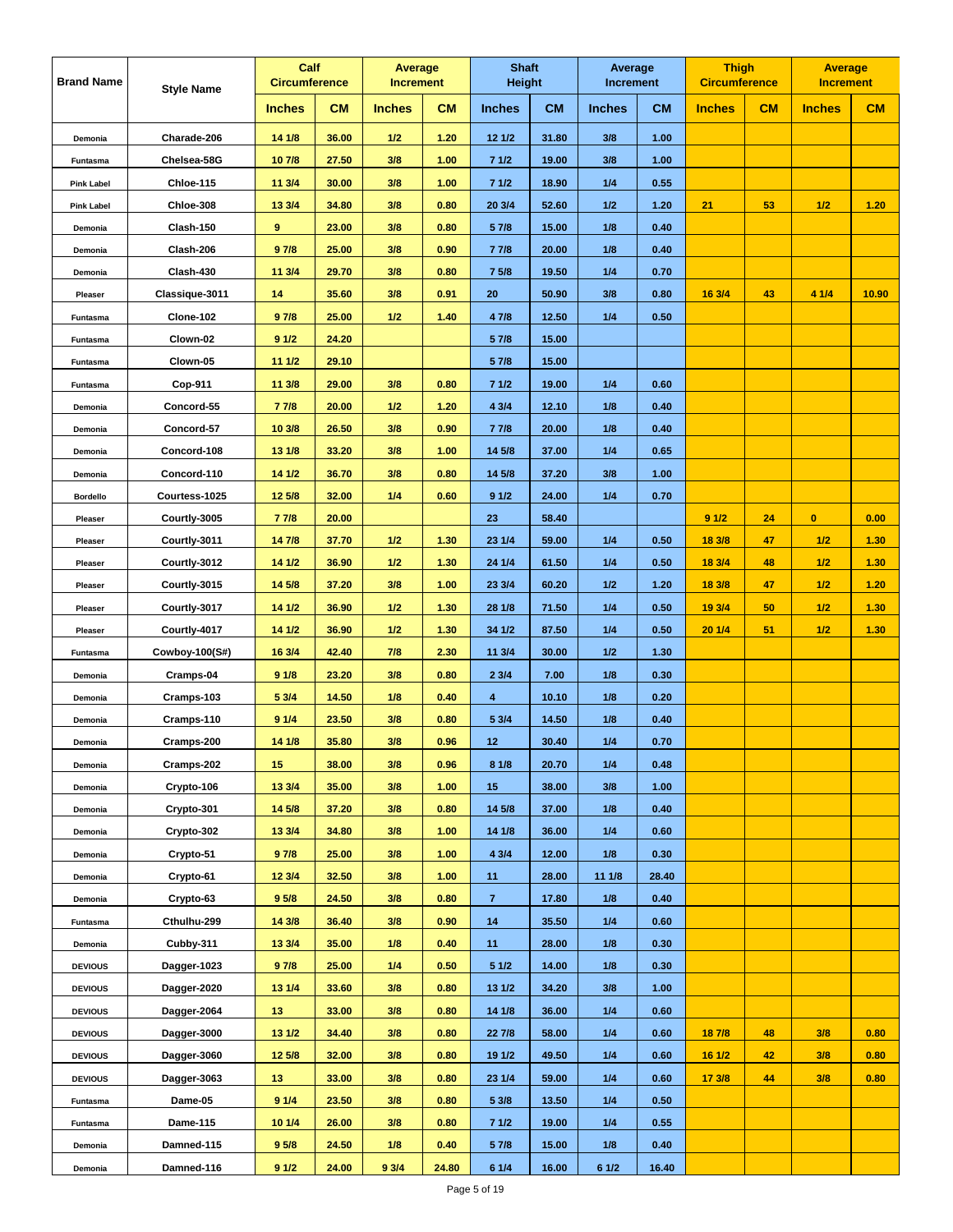| <b>Brand Name</b> | <b>Style Name</b>     | Calf<br><b>Circumference</b> |           | Average<br><b>Increment</b> |           | <b>Shaft</b><br>Height |           | Average<br><b>Increment</b> |           | <b>Thigh</b><br><b>Circumference</b> |    | <b>Average</b><br><b>Increment</b> |    |
|-------------------|-----------------------|------------------------------|-----------|-----------------------------|-----------|------------------------|-----------|-----------------------------|-----------|--------------------------------------|----|------------------------------------|----|
|                   |                       | <b>Inches</b>                | <b>CM</b> | <b>Inches</b>               | <b>CM</b> | <b>Inches</b>          | <b>CM</b> | <b>Inches</b>               | <b>CM</b> | <b>Inches</b>                        | CM | <b>Inches</b>                      | CM |
| Demonia           | Damned-225            | 11 3/4                       | 30.00     | 3/8                         | 1.00      | 97/8                   | 25.00     | 10                          | 25.40     |                                      |    |                                    |    |
| Demonia           | Damned-302            | 13                           | 33.00     | 3/8                         | 1.10      | 20 1/2                 | 52.00     | 1/4                         | 0.50      |                                      |    |                                    |    |
| Demonia           | Damned-318            | 13 5/8                       | 34.50     | 1/2                         | 1.20      | 14 1/8                 | 36.00     | 1/8                         | 0.40      |                                      |    |                                    |    |
| Funtasma          | Dapper-06             | 11 3/8                       | 29.00     | 3/4                         | 2.00      | 6 1/4                  | 16.00     | 3/8                         | 1.00      |                                      |    |                                    |    |
| Pleaser           | Defiant-100           | 9 <sub>5/8</sub>             | 24.40     | 1/4                         | 0.50      | 6 5/8                  | 16.90     | 1/8                         | 0.30      |                                      |    |                                    |    |
| Pleaser           | Defiant-200           | 10                           | 25.40     | 1/4                         | 0.60      | 7 3/4                  | 19.70     | 3/8                         | 0.90      |                                      |    |                                    |    |
| Pleaser           | Defiant-204           | 10                           | 25.40     | 1/4                         | 0.60      | 73/4                   | 19.70     | 3/8                         | 0.90      |                                      |    |                                    |    |
| Pleaser           | Defiant-206           | 10 5/8                       | 27.00     | 1/4                         | 0.60      | 81/2                   | 21.50     | 1/4                         | 0.50      |                                      |    |                                    |    |
| Pleaser           | Defiant-300           | 12 1/4                       | 31.00     | 3/8                         | 1.00      | 10 5/8                 | 27.00     | 1/4                         | 0.50      |                                      |    |                                    |    |
| Pleaser           | Defiant-302           | 12 1/4                       | 31.00     | 3/8                         | 1.00      | 10 5/8                 | 27.00     | 1/4                         | 0.50      |                                      |    |                                    |    |
| Pleaser           | Defiant-303           | 12 1/4                       | 31.00     | 3/8                         | 1.00      | 10 5/8                 | 27.00     | 1/4                         | 0.50      |                                      |    |                                    |    |
| Pleaser           | Defiant-306           | 11                           | 27.80     | 1/4                         | 0.60      | 8 3/4                  | 22.30     | 1/8                         | 0.35      |                                      |    |                                    |    |
| Pleaser           | Defiant-400           | 13                           | 33.00     | 3/8                         | 1.00      | 14 3/8                 | 36.50     | 1/4                         | 0.50      |                                      |    |                                    |    |
| Pleaser           | Defiant-402           | 13                           | 33.00     | 3/8                         | 1.00      | 14 3/8                 | 36.50     | 1/4                         | 0.50      |                                      |    |                                    |    |
| Pleaser           | Defiant-420           | 13 1/8                       | 33.20     | 3/8                         | 0.90      | 14 1/2                 | 36.70     | 1/4                         | 0.65      |                                      |    |                                    |    |
| Pleaser           | Delight-1000          | 11 3/8                       | 29.00     | 3/8                         | 0.80      | 61/4                   | 16.00     | 1/8                         | 0.35      |                                      |    |                                    |    |
| Pleaser           | Delight-1002          | 81/2                         | 21.50     | 1/4                         | 0.60      | 6 1/8                  | 15.50     | 1/8                         | 0.38      |                                      |    |                                    |    |
| Pleaser           | Delight-1002-1        | 9                            | 23.00     | 3/8                         | 0.80      | 6 3/4                  | 17.00     | 1/5                         | 0.20      |                                      |    |                                    |    |
| Pleaser           | <b>Delight-1002-2</b> | 81/4                         | 21.00     | 3/8                         | 0.80      | 6 3/4                  | 17.00     | 1/5                         | 0.20      |                                      |    |                                    |    |
| Pleaser           | Delight-1002LP        | 81/2                         | 21.50     | 1/4                         | 0.60      | 67/8                   | 17.50     | 1/5                         | 0.25      |                                      |    |                                    |    |
| Pleaser           | Delight-1004          | 11                           | 28.00     | 3/8                         | 0.80      | 6 3/4                  | 17.20     | 1/5                         | 0.40      |                                      |    |                                    |    |
| Pleaser           | Delight-1008SQ        | 10 5/8                       | 27.00     | 3/8                         | 0.80      | 6 1/8                  | 15.50     | 1/8                         | 0.38      |                                      |    |                                    |    |
| Pleaser           | Delight-1010          | 97/8                         | 25.00     | 3/8                         | 0.80      | 5 3/4                  | 14.50     | 1/8                         | 0.40      |                                      |    |                                    |    |
| Pleaser           | Delight-1011          | 91/2                         | 24.20     | 1/4                         | 0.60      | 37/8                   | 9.70      | 1/8                         | 0.15      |                                      |    |                                    |    |
| Pleaser           | Delight-1012          | 10 1/4                       | 26.00     | 3/8                         | 0.80      | 5 3/8                  | 13.50     | 1/8                         | 0.35      |                                      |    |                                    |    |
| Pleaser           | Delight-1013          | 12                           | 30.50     | 1/8                         | 0.40      | 91/4                   | 23.50     | 3/8                         | 0.80      |                                      |    |                                    |    |
| Pleaser           | Delight-1016          | 91/4                         | 23.50     | 1/8                         | 0.40      | 5 7/8                  | 15.00     | 3/8                         | 0.80      |                                      |    |                                    |    |
| Pleaser           | Delight-1016-1        | 91/4                         | 23.50     | 1/8                         | 0.40      | 5 7/8                  | 15.00     | 3/8                         | 0.80      |                                      |    |                                    |    |
| Pleaser           | Delight-1016FH        | 91/4                         | 23.50     | 1/8                         | 0.40      | 5 7/8                  | 15.00     | 3/8                         | 0.80      |                                      |    |                                    |    |
| Pleaser           | Delight-1016SK        | 91/4                         | 23.50     | 1/8                         | 0.40      | 5 7/8                  | 15.00     | 3/8                         | 0.80      |                                      |    |                                    |    |
| Pleaser           | Delight-1017RSF       | 91/2                         | 24.20     | 1/4                         | 0.72      | 71/8                   | 18.00     | 1/4                         | 0.48      |                                      |    |                                    |    |
| Pleaser           | Delight-1017TF        | 91/2                         | 24.20     | 1/4                         | 0.72      | 71/8                   | 18.00     | 1/4                         | 0.48      |                                      |    |                                    |    |
| Pleaser           | Delight-1018          | 81/4                         | 21.00     | 1/8                         | 0.40      | 5 3/4                  | 14.50     | 3/8                         | 0.80      |                                      |    |                                    |    |
| Pleaser           | Delight-1018C         | 81/4                         | 21.00     | 1/8                         | 0.40      | 5 3/4                  | 14.50     | 3/8                         | 0.80      |                                      |    |                                    |    |
| Pleaser           | Delight-1018FNSTAR    | 81/4                         | 21.00     | 1/8                         | 0.40      | 5 3/4                  | 14.50     | 3/8                         | 0.80      |                                      |    |                                    |    |
| Pleaser           | Delight-1018FS        | 81/4                         | 21.00     | 1/8                         | 0.40      | 5 3/4                  | 14.50     | 3/8                         | 0.80      |                                      |    |                                    |    |
| Pleaser           | Delight-1018G         | 81/4                         | 21.00     | 1/8                         | 0.40      | 5 3/4                  | 14.50     | 3/8                         | 0.80      |                                      |    |                                    |    |
| Pleaser           | Delight-1018HG        | 81/4                         | 21.00     | 1/8                         | 0.40      | 5 3/4                  | 14.50     | 3/8                         | 0.80      |                                      |    |                                    |    |
| Pleaser           | Delight-1018HLN       | 81/4                         | 21.00     | 1/8                         | 0.40      | 5 3/4                  | 14.50     | 3/8                         | 0.80      |                                      |    |                                    |    |
| Pleaser           | Delight-1018LG        | 81/4                         | 21.00     | 1/8                         | 0.40      | 5 3/4                  | 14.50     | 3/8                         | 0.80      |                                      |    |                                    |    |
| Pleaser           | Delight-1018MMG       | 81/4                         | 21.00     | 1/8                         | 0.40      | 5 3/4                  | 14.50     | 3/8                         | 0.80      |                                      |    |                                    |    |
| Pleaser           | Delight-1018MS        | 81/4                         | 21.00     | 1/8                         | 0.40      | 5 3/4                  | 14.50     | 3/8                         | 0.80      |                                      |    |                                    |    |
| Pleaser           | Delight-1018MSH       | 81/4                         | 21.00     | 1/8                         | 0.40      | 5 3/4                  | 14.50     | 3/8                         | 0.80      |                                      |    |                                    |    |
| Pleaser           | Delight-1018RS        | 81/4                         | 21.00     | 1/8                         | 0.40      | 5 3/4                  | 14.50     | 3/8                         | 0.80      |                                      |    |                                    |    |
| Pleaser           | Delight-1018RSF       | 81/4                         | 21.00     | 1/8                         | 0.40      | 5 3/4                  | 14.50     | 3/8                         | 0.80      |                                      |    |                                    |    |
| Pleaser           | Delight-1018SK        | 81/4                         | 21.00     | 1/8                         | 0.40      | 5 3/4                  | 14.50     | 3/8                         | 0.80      |                                      |    |                                    |    |
| Pleaser           | Delight-1018T         | 81/4                         | 21.00     | 1/8                         | 0.40      | 5 3/4                  | 14.50     | 3/8                         | 0.80      |                                      |    |                                    |    |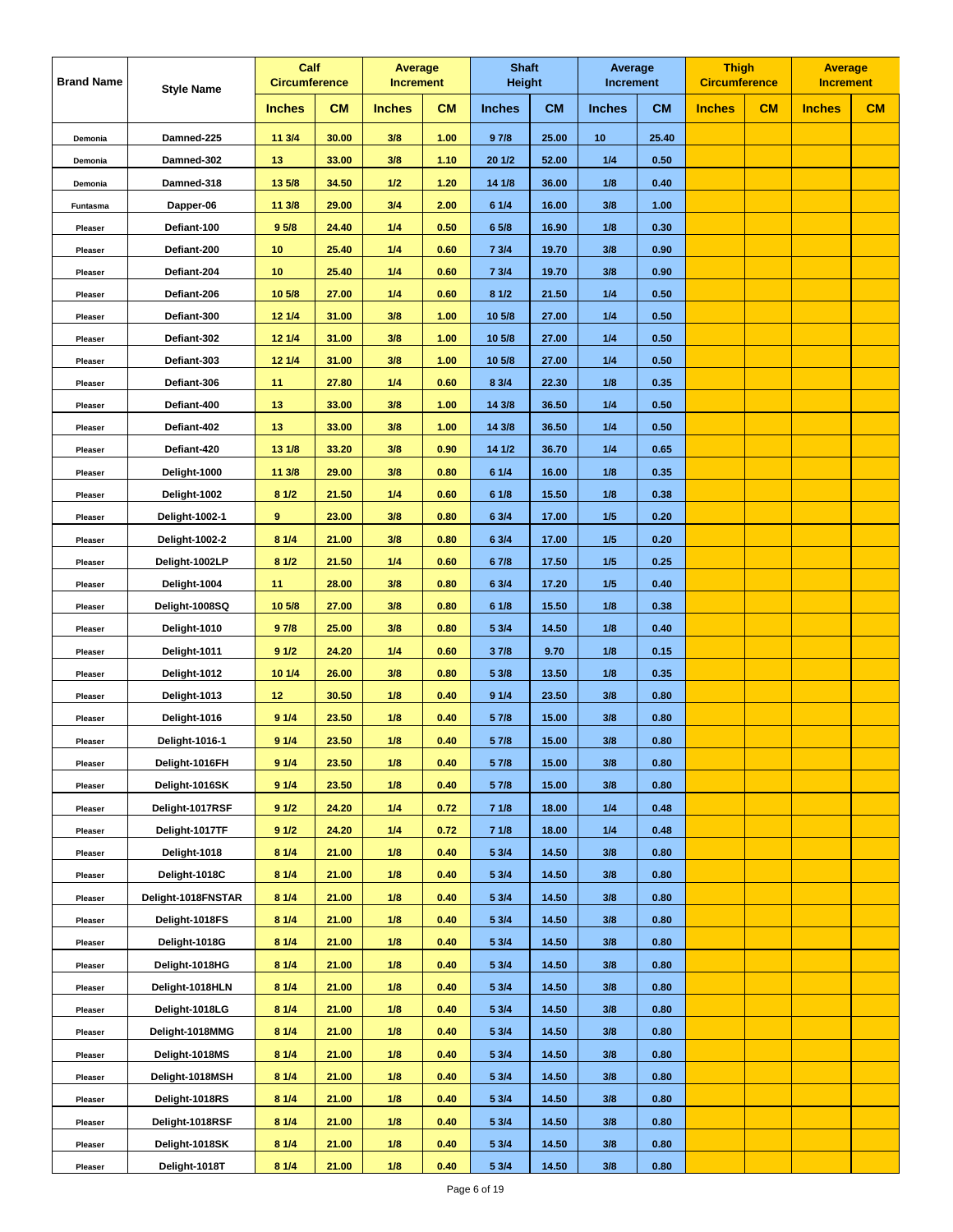| <b>CM</b><br><b>CM</b><br><b>CM</b><br><b>CM</b><br>CM<br>CM<br><b>Inches</b><br><b>Inches</b><br><b>Inches</b><br><b>Inches</b><br><b>Inches</b><br><b>Inches</b><br>Delight-1019<br>25.50<br>1/6<br>17.50<br>1/8<br>0.30<br>10<br>0.40<br>68/9<br>Pleaser<br>Delight-1020<br>93/8<br>23.80<br>3/8<br>0.80<br>6 1/8<br>15.50<br>1/4<br>0.60<br>Pleaser<br>93/8<br>3/8<br>0.80<br>15.50<br>1/4<br>Delight-1020FH<br>23.80<br>61/8<br>0.60<br>Pleaser<br>93/8<br>23.80<br>3/8<br>0.80<br>6 1/8<br>15.50<br>1/4<br>0.60<br>Delight-1020G<br>Pleaser<br>Delight-1020LG<br>93/8<br>23.80<br>3/8<br>0.80<br>6 1/8<br>15.50<br>1/4<br>0.60<br>Pleaser<br>93/8<br>23.80<br>3/8<br>0.80<br>6 1/8<br>15.50<br>1/4<br>0.60<br>Delight-1020PK<br>Pleaser<br>10 1/8<br>25.80<br>$1/4$<br>0.60<br>5 7/8<br>15.00<br>1/4<br>0.50<br>Delight-1025<br>Pleaser<br>10 1/8<br>25.80<br>1/4<br>0.70<br>15.50<br>1/8<br>0.40<br>Delight-1026<br>61/8<br>Pleaser<br>91/2<br>24.20<br>1/4<br>0.60<br>61/2<br>16.50<br>1/4<br>0.60<br>Delight-1027<br>Pleaser<br>107/8<br>27.70<br>3/8<br>0.90<br>67/8<br>17.50<br>1/8<br>0.30<br>Delight-1030<br>Pleaser<br>11 3/8<br>29.00<br>3/8<br>0.90<br>71/8<br>18.00<br>1/8<br>0.30<br>Delight-1031<br>Pleaser<br>91/2<br>24.00<br>1/8<br>0.40<br>5 1/2<br>14.00<br>1/8<br>0.40<br>Delight-1033<br>Pleaser<br>10 1/8<br>25.60<br>1/4<br>0.70<br>5 1/2<br>1/8<br>Delight-1034<br>14.00<br>0.30<br>Pleaser<br>27.00<br>1/4<br>0.70<br>5 3/8<br>13.50<br>1/8<br>0.40<br>Delight-1035<br>10 5/8<br>Pleaser<br>33.00<br>3/8<br>0.80<br>87/8<br>22.50<br>1/4<br>0.60<br>Delight-1057<br>13<br>Pleaser<br>35.00<br>13 3/4<br>1/8<br>0.40<br>13<br>33.00<br>1/4<br>0.60<br>Delight-1065<br>Pleaser<br>Delight-2000<br>12 3/8<br>31.40<br>3/8<br>0.80<br>13 3/4<br>35.00<br>1/4<br>0.55<br>Pleaser<br>12<br>30.50<br>1/8<br>14<br>35.50<br>1/4<br>Delight-2000SK-02<br>0.40<br>0.60<br>Pleaser<br>13 1/8<br>33.30<br>3/8<br>0.80<br>12 7/8<br>32.70<br>3/8<br>0.80<br>Delight-2016<br>Pleaser<br>127/8<br>32.70<br>3/8<br>13 5/8<br>34.50<br>1/4<br>0.60<br>Delight-2017<br>1.00<br>Pleaser<br>13 1/4<br>33.50<br>3/8<br>0.90<br>13 1/4<br>33.50<br>1/4<br>0.70<br>Delight-2018<br>Pleaser<br>Delight-2019<br>13 3/4<br>35.00<br>3/8<br>1.00<br>33.00<br>1/4<br>0.60<br>13<br>Pleaser<br>35.00<br>3/8<br>1.00<br>13<br>33.00<br>1/4<br>Delight-2019-3<br>13 3/4<br>0.60<br>Pleaser<br>Delight-2023<br>31.30<br>3/8<br>0.80<br>13 3/4<br>35.00<br>1/4<br>0.70<br>12 3/8<br>Pleaser<br>13 3/8<br>34.00<br>3/8<br>0.90<br>13 1/2<br>34.30<br>3/8<br>0.80<br>Delight-2025ML<br>Pleaser<br>12 1/4<br>31.00<br>1/8<br>0.35<br>13 7/8<br>35.20<br>1/4<br>Delight-2029<br>0.60<br>Pleaser<br>14 1/2<br>36.80<br>3/8<br>0.95<br>13 3/8<br>33.85<br>3/8<br>0.80<br>Delight-2031<br>Pleaser<br>38.00<br>3/8<br>13 5/8<br>34.50<br>1/4<br>0.50<br>Delight-2047<br>15<br>1.00<br>Pleaser<br>Delight-2049<br>11 3/4<br>29.70<br>3/8<br>0.90<br>14 1/8<br>36.00<br>1/4<br>0.70<br>Pleaser<br>Delight-2059TT<br>137/8<br>35.40<br>3/8<br>1.00<br>11 3/4<br>30.00<br>3/8<br>0.80<br>Pleaser<br>Delight-3000<br>33.00<br>1/4<br>23 5/8<br>1/2<br>18 3/8<br>47<br>3/8<br>1.10<br>13<br>0.70<br>60.00<br>1.40<br>Pleaser<br>Delight-3000TL<br>33.00<br>1/4<br>23 5/8<br>60.00<br>1/2<br>1.40<br>18 3/8<br>3/8<br>1.10<br>13<br>0.70<br>47<br>Pleaser<br>11 1/4<br>28.50<br>1/8<br>0.45<br>56.50<br>1/4<br>12 5/8<br>32<br>1/4<br>0.60<br>Delight-3002<br>22 1/4<br>0.60<br>Pleaser<br>Delight-3002-1<br>12 5/8<br>32.00<br>3/8<br>21 1/4<br>54.00<br>1/8<br>0.30<br>0.80<br>Pleaser<br>3/8<br>Delight-3003<br>10 5/8<br>27.00<br>3/8<br>3/8<br>16 1/8<br>41<br>0.80<br>0.80<br>23 5/8<br>60.00<br>0.80<br>Pleaser<br>Delight-3004<br>36.00<br>3/8<br>56.50<br>3/8<br>17 3/4<br>45<br>0.10<br>14 1/8<br>0.80<br>22 1/4<br>0.80<br>Pleaser<br>0.70<br>11 3/4<br>Delight-3005<br>11 1/8<br>28.20<br>1/8<br>0.45<br>23 7/8<br>60.80<br>1/4<br>30<br>1/4<br>0.60<br>Pleaser<br>13 1/2<br>1/4<br>0.67<br>44<br>1/4<br>0.67<br>Delight-3007<br>34.20<br>171/2<br>Pleaser<br>Delight-3010<br>34.70<br>3/8<br>0.90<br>22 5/8<br>57.50<br>5/8<br>1.55<br>19 7/8<br>51<br>5/8<br>1.50<br>13 5/8<br>Pleaser<br>17 1/4<br>43.80<br>3/8<br>61.75<br>3/8<br>Delight-3011<br>1.00<br>24 1/4<br>0.85<br>Pleaser<br>64.00<br>1/4<br>17 5/8<br>45<br>3/8<br>1.00<br>Delight-3017<br>127/8<br>32.70<br>3/8<br>0.80<br>25 1/4<br>0.50<br>Pleaser<br>14 1/4<br>Delight-3019<br>12 3/4<br>32.40<br>3/8<br>0.90<br>20 1/2<br>52.00<br>1/4<br>0.60<br>36<br>1/2<br>1.20<br>Pleaser<br>Delight-3023<br>12 3/4<br>32.30<br>3/8<br>0.80<br>24 3/8<br>62.00<br>5/8<br>1.50<br>171/2<br>44<br>3/8<br>1.10<br>Pleaser<br>32.00<br>3/8<br>24 3/4<br>63.00<br>5/8<br>1.50<br>17 3/4<br>45<br>3/8<br>1.10<br>Delight-3025<br>12 5/8<br>0.80<br>Pleaser<br>12 5/8<br>3/8<br>5/8<br>17 3/4<br>45<br>3/8<br>1.10<br>Delight-3025ML<br>32.00<br>0.80<br>24 3/4<br>63.00<br>1.50<br>Pleaser<br>Delight-3026<br>31.20<br>24 3/8<br>61.80<br>1/4<br>44<br>1/2<br>12 1/4<br>3/8<br>1.00<br>0.60<br>17 3/8<br>1.20<br>Pleaser | <b>Brand Name</b> | <b>Style Name</b> | Calf<br><b>Circumference</b> |       | Average<br><b>Increment</b> |      | <b>Shaft</b><br>Height |       | Average<br><b>Increment</b> |      | <b>Thigh</b><br><b>Circumference</b> |    | <b>Average</b><br><b>Increment</b> |      |
|-----------------------------------------------------------------------------------------------------------------------------------------------------------------------------------------------------------------------------------------------------------------------------------------------------------------------------------------------------------------------------------------------------------------------------------------------------------------------------------------------------------------------------------------------------------------------------------------------------------------------------------------------------------------------------------------------------------------------------------------------------------------------------------------------------------------------------------------------------------------------------------------------------------------------------------------------------------------------------------------------------------------------------------------------------------------------------------------------------------------------------------------------------------------------------------------------------------------------------------------------------------------------------------------------------------------------------------------------------------------------------------------------------------------------------------------------------------------------------------------------------------------------------------------------------------------------------------------------------------------------------------------------------------------------------------------------------------------------------------------------------------------------------------------------------------------------------------------------------------------------------------------------------------------------------------------------------------------------------------------------------------------------------------------------------------------------------------------------------------------------------------------------------------------------------------------------------------------------------------------------------------------------------------------------------------------------------------------------------------------------------------------------------------------------------------------------------------------------------------------------------------------------------------------------------------------------------------------------------------------------------------------------------------------------------------------------------------------------------------------------------------------------------------------------------------------------------------------------------------------------------------------------------------------------------------------------------------------------------------------------------------------------------------------------------------------------------------------------------------------------------------------------------------------------------------------------------------------------------------------------------------------------------------------------------------------------------------------------------------------------------------------------------------------------------------------------------------------------------------------------------------------------------------------------------------------------------------------------------------------------------------------------------------------------------------------------------------------------------------------------------------------------------------------------------------------------------------------------------------------------------------------------------------------------------------------------------------------------------------------------------------------------------------------------------------------------------------------------------------------------------------------------------------------------------------------------------------------------------------------------------------------------------------------------------------------------------------------------------------------------------------------------------------------------------------------------------------------------------------------------------------------------------------------------------------------------------------------------------------------------------------------------------------------------------------------------------------------------------------------------------------------------------------------------------------------------------------------------------------------------------------------------------------------------------------------------------------------------------------------------------------------------------------------------------------------------|-------------------|-------------------|------------------------------|-------|-----------------------------|------|------------------------|-------|-----------------------------|------|--------------------------------------|----|------------------------------------|------|
|                                                                                                                                                                                                                                                                                                                                                                                                                                                                                                                                                                                                                                                                                                                                                                                                                                                                                                                                                                                                                                                                                                                                                                                                                                                                                                                                                                                                                                                                                                                                                                                                                                                                                                                                                                                                                                                                                                                                                                                                                                                                                                                                                                                                                                                                                                                                                                                                                                                                                                                                                                                                                                                                                                                                                                                                                                                                                                                                                                                                                                                                                                                                                                                                                                                                                                                                                                                                                                                                                                                                                                                                                                                                                                                                                                                                                                                                                                                                                                                                                                                                                                                                                                                                                                                                                                                                                                                                                                                                                                                                                                                                                                                                                                                                                                                                                                                                                                                                                                                                                                                                       |                   |                   |                              |       |                             |      |                        |       |                             |      |                                      |    |                                    |      |
|                                                                                                                                                                                                                                                                                                                                                                                                                                                                                                                                                                                                                                                                                                                                                                                                                                                                                                                                                                                                                                                                                                                                                                                                                                                                                                                                                                                                                                                                                                                                                                                                                                                                                                                                                                                                                                                                                                                                                                                                                                                                                                                                                                                                                                                                                                                                                                                                                                                                                                                                                                                                                                                                                                                                                                                                                                                                                                                                                                                                                                                                                                                                                                                                                                                                                                                                                                                                                                                                                                                                                                                                                                                                                                                                                                                                                                                                                                                                                                                                                                                                                                                                                                                                                                                                                                                                                                                                                                                                                                                                                                                                                                                                                                                                                                                                                                                                                                                                                                                                                                                                       |                   |                   |                              |       |                             |      |                        |       |                             |      |                                      |    |                                    |      |
|                                                                                                                                                                                                                                                                                                                                                                                                                                                                                                                                                                                                                                                                                                                                                                                                                                                                                                                                                                                                                                                                                                                                                                                                                                                                                                                                                                                                                                                                                                                                                                                                                                                                                                                                                                                                                                                                                                                                                                                                                                                                                                                                                                                                                                                                                                                                                                                                                                                                                                                                                                                                                                                                                                                                                                                                                                                                                                                                                                                                                                                                                                                                                                                                                                                                                                                                                                                                                                                                                                                                                                                                                                                                                                                                                                                                                                                                                                                                                                                                                                                                                                                                                                                                                                                                                                                                                                                                                                                                                                                                                                                                                                                                                                                                                                                                                                                                                                                                                                                                                                                                       |                   |                   |                              |       |                             |      |                        |       |                             |      |                                      |    |                                    |      |
|                                                                                                                                                                                                                                                                                                                                                                                                                                                                                                                                                                                                                                                                                                                                                                                                                                                                                                                                                                                                                                                                                                                                                                                                                                                                                                                                                                                                                                                                                                                                                                                                                                                                                                                                                                                                                                                                                                                                                                                                                                                                                                                                                                                                                                                                                                                                                                                                                                                                                                                                                                                                                                                                                                                                                                                                                                                                                                                                                                                                                                                                                                                                                                                                                                                                                                                                                                                                                                                                                                                                                                                                                                                                                                                                                                                                                                                                                                                                                                                                                                                                                                                                                                                                                                                                                                                                                                                                                                                                                                                                                                                                                                                                                                                                                                                                                                                                                                                                                                                                                                                                       |                   |                   |                              |       |                             |      |                        |       |                             |      |                                      |    |                                    |      |
|                                                                                                                                                                                                                                                                                                                                                                                                                                                                                                                                                                                                                                                                                                                                                                                                                                                                                                                                                                                                                                                                                                                                                                                                                                                                                                                                                                                                                                                                                                                                                                                                                                                                                                                                                                                                                                                                                                                                                                                                                                                                                                                                                                                                                                                                                                                                                                                                                                                                                                                                                                                                                                                                                                                                                                                                                                                                                                                                                                                                                                                                                                                                                                                                                                                                                                                                                                                                                                                                                                                                                                                                                                                                                                                                                                                                                                                                                                                                                                                                                                                                                                                                                                                                                                                                                                                                                                                                                                                                                                                                                                                                                                                                                                                                                                                                                                                                                                                                                                                                                                                                       |                   |                   |                              |       |                             |      |                        |       |                             |      |                                      |    |                                    |      |
|                                                                                                                                                                                                                                                                                                                                                                                                                                                                                                                                                                                                                                                                                                                                                                                                                                                                                                                                                                                                                                                                                                                                                                                                                                                                                                                                                                                                                                                                                                                                                                                                                                                                                                                                                                                                                                                                                                                                                                                                                                                                                                                                                                                                                                                                                                                                                                                                                                                                                                                                                                                                                                                                                                                                                                                                                                                                                                                                                                                                                                                                                                                                                                                                                                                                                                                                                                                                                                                                                                                                                                                                                                                                                                                                                                                                                                                                                                                                                                                                                                                                                                                                                                                                                                                                                                                                                                                                                                                                                                                                                                                                                                                                                                                                                                                                                                                                                                                                                                                                                                                                       |                   |                   |                              |       |                             |      |                        |       |                             |      |                                      |    |                                    |      |
|                                                                                                                                                                                                                                                                                                                                                                                                                                                                                                                                                                                                                                                                                                                                                                                                                                                                                                                                                                                                                                                                                                                                                                                                                                                                                                                                                                                                                                                                                                                                                                                                                                                                                                                                                                                                                                                                                                                                                                                                                                                                                                                                                                                                                                                                                                                                                                                                                                                                                                                                                                                                                                                                                                                                                                                                                                                                                                                                                                                                                                                                                                                                                                                                                                                                                                                                                                                                                                                                                                                                                                                                                                                                                                                                                                                                                                                                                                                                                                                                                                                                                                                                                                                                                                                                                                                                                                                                                                                                                                                                                                                                                                                                                                                                                                                                                                                                                                                                                                                                                                                                       |                   |                   |                              |       |                             |      |                        |       |                             |      |                                      |    |                                    |      |
|                                                                                                                                                                                                                                                                                                                                                                                                                                                                                                                                                                                                                                                                                                                                                                                                                                                                                                                                                                                                                                                                                                                                                                                                                                                                                                                                                                                                                                                                                                                                                                                                                                                                                                                                                                                                                                                                                                                                                                                                                                                                                                                                                                                                                                                                                                                                                                                                                                                                                                                                                                                                                                                                                                                                                                                                                                                                                                                                                                                                                                                                                                                                                                                                                                                                                                                                                                                                                                                                                                                                                                                                                                                                                                                                                                                                                                                                                                                                                                                                                                                                                                                                                                                                                                                                                                                                                                                                                                                                                                                                                                                                                                                                                                                                                                                                                                                                                                                                                                                                                                                                       |                   |                   |                              |       |                             |      |                        |       |                             |      |                                      |    |                                    |      |
|                                                                                                                                                                                                                                                                                                                                                                                                                                                                                                                                                                                                                                                                                                                                                                                                                                                                                                                                                                                                                                                                                                                                                                                                                                                                                                                                                                                                                                                                                                                                                                                                                                                                                                                                                                                                                                                                                                                                                                                                                                                                                                                                                                                                                                                                                                                                                                                                                                                                                                                                                                                                                                                                                                                                                                                                                                                                                                                                                                                                                                                                                                                                                                                                                                                                                                                                                                                                                                                                                                                                                                                                                                                                                                                                                                                                                                                                                                                                                                                                                                                                                                                                                                                                                                                                                                                                                                                                                                                                                                                                                                                                                                                                                                                                                                                                                                                                                                                                                                                                                                                                       |                   |                   |                              |       |                             |      |                        |       |                             |      |                                      |    |                                    |      |
|                                                                                                                                                                                                                                                                                                                                                                                                                                                                                                                                                                                                                                                                                                                                                                                                                                                                                                                                                                                                                                                                                                                                                                                                                                                                                                                                                                                                                                                                                                                                                                                                                                                                                                                                                                                                                                                                                                                                                                                                                                                                                                                                                                                                                                                                                                                                                                                                                                                                                                                                                                                                                                                                                                                                                                                                                                                                                                                                                                                                                                                                                                                                                                                                                                                                                                                                                                                                                                                                                                                                                                                                                                                                                                                                                                                                                                                                                                                                                                                                                                                                                                                                                                                                                                                                                                                                                                                                                                                                                                                                                                                                                                                                                                                                                                                                                                                                                                                                                                                                                                                                       |                   |                   |                              |       |                             |      |                        |       |                             |      |                                      |    |                                    |      |
|                                                                                                                                                                                                                                                                                                                                                                                                                                                                                                                                                                                                                                                                                                                                                                                                                                                                                                                                                                                                                                                                                                                                                                                                                                                                                                                                                                                                                                                                                                                                                                                                                                                                                                                                                                                                                                                                                                                                                                                                                                                                                                                                                                                                                                                                                                                                                                                                                                                                                                                                                                                                                                                                                                                                                                                                                                                                                                                                                                                                                                                                                                                                                                                                                                                                                                                                                                                                                                                                                                                                                                                                                                                                                                                                                                                                                                                                                                                                                                                                                                                                                                                                                                                                                                                                                                                                                                                                                                                                                                                                                                                                                                                                                                                                                                                                                                                                                                                                                                                                                                                                       |                   |                   |                              |       |                             |      |                        |       |                             |      |                                      |    |                                    |      |
|                                                                                                                                                                                                                                                                                                                                                                                                                                                                                                                                                                                                                                                                                                                                                                                                                                                                                                                                                                                                                                                                                                                                                                                                                                                                                                                                                                                                                                                                                                                                                                                                                                                                                                                                                                                                                                                                                                                                                                                                                                                                                                                                                                                                                                                                                                                                                                                                                                                                                                                                                                                                                                                                                                                                                                                                                                                                                                                                                                                                                                                                                                                                                                                                                                                                                                                                                                                                                                                                                                                                                                                                                                                                                                                                                                                                                                                                                                                                                                                                                                                                                                                                                                                                                                                                                                                                                                                                                                                                                                                                                                                                                                                                                                                                                                                                                                                                                                                                                                                                                                                                       |                   |                   |                              |       |                             |      |                        |       |                             |      |                                      |    |                                    |      |
|                                                                                                                                                                                                                                                                                                                                                                                                                                                                                                                                                                                                                                                                                                                                                                                                                                                                                                                                                                                                                                                                                                                                                                                                                                                                                                                                                                                                                                                                                                                                                                                                                                                                                                                                                                                                                                                                                                                                                                                                                                                                                                                                                                                                                                                                                                                                                                                                                                                                                                                                                                                                                                                                                                                                                                                                                                                                                                                                                                                                                                                                                                                                                                                                                                                                                                                                                                                                                                                                                                                                                                                                                                                                                                                                                                                                                                                                                                                                                                                                                                                                                                                                                                                                                                                                                                                                                                                                                                                                                                                                                                                                                                                                                                                                                                                                                                                                                                                                                                                                                                                                       |                   |                   |                              |       |                             |      |                        |       |                             |      |                                      |    |                                    |      |
|                                                                                                                                                                                                                                                                                                                                                                                                                                                                                                                                                                                                                                                                                                                                                                                                                                                                                                                                                                                                                                                                                                                                                                                                                                                                                                                                                                                                                                                                                                                                                                                                                                                                                                                                                                                                                                                                                                                                                                                                                                                                                                                                                                                                                                                                                                                                                                                                                                                                                                                                                                                                                                                                                                                                                                                                                                                                                                                                                                                                                                                                                                                                                                                                                                                                                                                                                                                                                                                                                                                                                                                                                                                                                                                                                                                                                                                                                                                                                                                                                                                                                                                                                                                                                                                                                                                                                                                                                                                                                                                                                                                                                                                                                                                                                                                                                                                                                                                                                                                                                                                                       |                   |                   |                              |       |                             |      |                        |       |                             |      |                                      |    |                                    |      |
|                                                                                                                                                                                                                                                                                                                                                                                                                                                                                                                                                                                                                                                                                                                                                                                                                                                                                                                                                                                                                                                                                                                                                                                                                                                                                                                                                                                                                                                                                                                                                                                                                                                                                                                                                                                                                                                                                                                                                                                                                                                                                                                                                                                                                                                                                                                                                                                                                                                                                                                                                                                                                                                                                                                                                                                                                                                                                                                                                                                                                                                                                                                                                                                                                                                                                                                                                                                                                                                                                                                                                                                                                                                                                                                                                                                                                                                                                                                                                                                                                                                                                                                                                                                                                                                                                                                                                                                                                                                                                                                                                                                                                                                                                                                                                                                                                                                                                                                                                                                                                                                                       |                   |                   |                              |       |                             |      |                        |       |                             |      |                                      |    |                                    |      |
|                                                                                                                                                                                                                                                                                                                                                                                                                                                                                                                                                                                                                                                                                                                                                                                                                                                                                                                                                                                                                                                                                                                                                                                                                                                                                                                                                                                                                                                                                                                                                                                                                                                                                                                                                                                                                                                                                                                                                                                                                                                                                                                                                                                                                                                                                                                                                                                                                                                                                                                                                                                                                                                                                                                                                                                                                                                                                                                                                                                                                                                                                                                                                                                                                                                                                                                                                                                                                                                                                                                                                                                                                                                                                                                                                                                                                                                                                                                                                                                                                                                                                                                                                                                                                                                                                                                                                                                                                                                                                                                                                                                                                                                                                                                                                                                                                                                                                                                                                                                                                                                                       |                   |                   |                              |       |                             |      |                        |       |                             |      |                                      |    |                                    |      |
|                                                                                                                                                                                                                                                                                                                                                                                                                                                                                                                                                                                                                                                                                                                                                                                                                                                                                                                                                                                                                                                                                                                                                                                                                                                                                                                                                                                                                                                                                                                                                                                                                                                                                                                                                                                                                                                                                                                                                                                                                                                                                                                                                                                                                                                                                                                                                                                                                                                                                                                                                                                                                                                                                                                                                                                                                                                                                                                                                                                                                                                                                                                                                                                                                                                                                                                                                                                                                                                                                                                                                                                                                                                                                                                                                                                                                                                                                                                                                                                                                                                                                                                                                                                                                                                                                                                                                                                                                                                                                                                                                                                                                                                                                                                                                                                                                                                                                                                                                                                                                                                                       |                   |                   |                              |       |                             |      |                        |       |                             |      |                                      |    |                                    |      |
|                                                                                                                                                                                                                                                                                                                                                                                                                                                                                                                                                                                                                                                                                                                                                                                                                                                                                                                                                                                                                                                                                                                                                                                                                                                                                                                                                                                                                                                                                                                                                                                                                                                                                                                                                                                                                                                                                                                                                                                                                                                                                                                                                                                                                                                                                                                                                                                                                                                                                                                                                                                                                                                                                                                                                                                                                                                                                                                                                                                                                                                                                                                                                                                                                                                                                                                                                                                                                                                                                                                                                                                                                                                                                                                                                                                                                                                                                                                                                                                                                                                                                                                                                                                                                                                                                                                                                                                                                                                                                                                                                                                                                                                                                                                                                                                                                                                                                                                                                                                                                                                                       |                   |                   |                              |       |                             |      |                        |       |                             |      |                                      |    |                                    |      |
|                                                                                                                                                                                                                                                                                                                                                                                                                                                                                                                                                                                                                                                                                                                                                                                                                                                                                                                                                                                                                                                                                                                                                                                                                                                                                                                                                                                                                                                                                                                                                                                                                                                                                                                                                                                                                                                                                                                                                                                                                                                                                                                                                                                                                                                                                                                                                                                                                                                                                                                                                                                                                                                                                                                                                                                                                                                                                                                                                                                                                                                                                                                                                                                                                                                                                                                                                                                                                                                                                                                                                                                                                                                                                                                                                                                                                                                                                                                                                                                                                                                                                                                                                                                                                                                                                                                                                                                                                                                                                                                                                                                                                                                                                                                                                                                                                                                                                                                                                                                                                                                                       |                   |                   |                              |       |                             |      |                        |       |                             |      |                                      |    |                                    |      |
|                                                                                                                                                                                                                                                                                                                                                                                                                                                                                                                                                                                                                                                                                                                                                                                                                                                                                                                                                                                                                                                                                                                                                                                                                                                                                                                                                                                                                                                                                                                                                                                                                                                                                                                                                                                                                                                                                                                                                                                                                                                                                                                                                                                                                                                                                                                                                                                                                                                                                                                                                                                                                                                                                                                                                                                                                                                                                                                                                                                                                                                                                                                                                                                                                                                                                                                                                                                                                                                                                                                                                                                                                                                                                                                                                                                                                                                                                                                                                                                                                                                                                                                                                                                                                                                                                                                                                                                                                                                                                                                                                                                                                                                                                                                                                                                                                                                                                                                                                                                                                                                                       |                   |                   |                              |       |                             |      |                        |       |                             |      |                                      |    |                                    |      |
|                                                                                                                                                                                                                                                                                                                                                                                                                                                                                                                                                                                                                                                                                                                                                                                                                                                                                                                                                                                                                                                                                                                                                                                                                                                                                                                                                                                                                                                                                                                                                                                                                                                                                                                                                                                                                                                                                                                                                                                                                                                                                                                                                                                                                                                                                                                                                                                                                                                                                                                                                                                                                                                                                                                                                                                                                                                                                                                                                                                                                                                                                                                                                                                                                                                                                                                                                                                                                                                                                                                                                                                                                                                                                                                                                                                                                                                                                                                                                                                                                                                                                                                                                                                                                                                                                                                                                                                                                                                                                                                                                                                                                                                                                                                                                                                                                                                                                                                                                                                                                                                                       |                   |                   |                              |       |                             |      |                        |       |                             |      |                                      |    |                                    |      |
|                                                                                                                                                                                                                                                                                                                                                                                                                                                                                                                                                                                                                                                                                                                                                                                                                                                                                                                                                                                                                                                                                                                                                                                                                                                                                                                                                                                                                                                                                                                                                                                                                                                                                                                                                                                                                                                                                                                                                                                                                                                                                                                                                                                                                                                                                                                                                                                                                                                                                                                                                                                                                                                                                                                                                                                                                                                                                                                                                                                                                                                                                                                                                                                                                                                                                                                                                                                                                                                                                                                                                                                                                                                                                                                                                                                                                                                                                                                                                                                                                                                                                                                                                                                                                                                                                                                                                                                                                                                                                                                                                                                                                                                                                                                                                                                                                                                                                                                                                                                                                                                                       |                   |                   |                              |       |                             |      |                        |       |                             |      |                                      |    |                                    |      |
|                                                                                                                                                                                                                                                                                                                                                                                                                                                                                                                                                                                                                                                                                                                                                                                                                                                                                                                                                                                                                                                                                                                                                                                                                                                                                                                                                                                                                                                                                                                                                                                                                                                                                                                                                                                                                                                                                                                                                                                                                                                                                                                                                                                                                                                                                                                                                                                                                                                                                                                                                                                                                                                                                                                                                                                                                                                                                                                                                                                                                                                                                                                                                                                                                                                                                                                                                                                                                                                                                                                                                                                                                                                                                                                                                                                                                                                                                                                                                                                                                                                                                                                                                                                                                                                                                                                                                                                                                                                                                                                                                                                                                                                                                                                                                                                                                                                                                                                                                                                                                                                                       |                   |                   |                              |       |                             |      |                        |       |                             |      |                                      |    |                                    |      |
|                                                                                                                                                                                                                                                                                                                                                                                                                                                                                                                                                                                                                                                                                                                                                                                                                                                                                                                                                                                                                                                                                                                                                                                                                                                                                                                                                                                                                                                                                                                                                                                                                                                                                                                                                                                                                                                                                                                                                                                                                                                                                                                                                                                                                                                                                                                                                                                                                                                                                                                                                                                                                                                                                                                                                                                                                                                                                                                                                                                                                                                                                                                                                                                                                                                                                                                                                                                                                                                                                                                                                                                                                                                                                                                                                                                                                                                                                                                                                                                                                                                                                                                                                                                                                                                                                                                                                                                                                                                                                                                                                                                                                                                                                                                                                                                                                                                                                                                                                                                                                                                                       |                   |                   |                              |       |                             |      |                        |       |                             |      |                                      |    |                                    |      |
|                                                                                                                                                                                                                                                                                                                                                                                                                                                                                                                                                                                                                                                                                                                                                                                                                                                                                                                                                                                                                                                                                                                                                                                                                                                                                                                                                                                                                                                                                                                                                                                                                                                                                                                                                                                                                                                                                                                                                                                                                                                                                                                                                                                                                                                                                                                                                                                                                                                                                                                                                                                                                                                                                                                                                                                                                                                                                                                                                                                                                                                                                                                                                                                                                                                                                                                                                                                                                                                                                                                                                                                                                                                                                                                                                                                                                                                                                                                                                                                                                                                                                                                                                                                                                                                                                                                                                                                                                                                                                                                                                                                                                                                                                                                                                                                                                                                                                                                                                                                                                                                                       |                   |                   |                              |       |                             |      |                        |       |                             |      |                                      |    |                                    |      |
|                                                                                                                                                                                                                                                                                                                                                                                                                                                                                                                                                                                                                                                                                                                                                                                                                                                                                                                                                                                                                                                                                                                                                                                                                                                                                                                                                                                                                                                                                                                                                                                                                                                                                                                                                                                                                                                                                                                                                                                                                                                                                                                                                                                                                                                                                                                                                                                                                                                                                                                                                                                                                                                                                                                                                                                                                                                                                                                                                                                                                                                                                                                                                                                                                                                                                                                                                                                                                                                                                                                                                                                                                                                                                                                                                                                                                                                                                                                                                                                                                                                                                                                                                                                                                                                                                                                                                                                                                                                                                                                                                                                                                                                                                                                                                                                                                                                                                                                                                                                                                                                                       |                   |                   |                              |       |                             |      |                        |       |                             |      |                                      |    |                                    |      |
|                                                                                                                                                                                                                                                                                                                                                                                                                                                                                                                                                                                                                                                                                                                                                                                                                                                                                                                                                                                                                                                                                                                                                                                                                                                                                                                                                                                                                                                                                                                                                                                                                                                                                                                                                                                                                                                                                                                                                                                                                                                                                                                                                                                                                                                                                                                                                                                                                                                                                                                                                                                                                                                                                                                                                                                                                                                                                                                                                                                                                                                                                                                                                                                                                                                                                                                                                                                                                                                                                                                                                                                                                                                                                                                                                                                                                                                                                                                                                                                                                                                                                                                                                                                                                                                                                                                                                                                                                                                                                                                                                                                                                                                                                                                                                                                                                                                                                                                                                                                                                                                                       |                   |                   |                              |       |                             |      |                        |       |                             |      |                                      |    |                                    |      |
|                                                                                                                                                                                                                                                                                                                                                                                                                                                                                                                                                                                                                                                                                                                                                                                                                                                                                                                                                                                                                                                                                                                                                                                                                                                                                                                                                                                                                                                                                                                                                                                                                                                                                                                                                                                                                                                                                                                                                                                                                                                                                                                                                                                                                                                                                                                                                                                                                                                                                                                                                                                                                                                                                                                                                                                                                                                                                                                                                                                                                                                                                                                                                                                                                                                                                                                                                                                                                                                                                                                                                                                                                                                                                                                                                                                                                                                                                                                                                                                                                                                                                                                                                                                                                                                                                                                                                                                                                                                                                                                                                                                                                                                                                                                                                                                                                                                                                                                                                                                                                                                                       |                   |                   |                              |       |                             |      |                        |       |                             |      |                                      |    |                                    |      |
|                                                                                                                                                                                                                                                                                                                                                                                                                                                                                                                                                                                                                                                                                                                                                                                                                                                                                                                                                                                                                                                                                                                                                                                                                                                                                                                                                                                                                                                                                                                                                                                                                                                                                                                                                                                                                                                                                                                                                                                                                                                                                                                                                                                                                                                                                                                                                                                                                                                                                                                                                                                                                                                                                                                                                                                                                                                                                                                                                                                                                                                                                                                                                                                                                                                                                                                                                                                                                                                                                                                                                                                                                                                                                                                                                                                                                                                                                                                                                                                                                                                                                                                                                                                                                                                                                                                                                                                                                                                                                                                                                                                                                                                                                                                                                                                                                                                                                                                                                                                                                                                                       |                   |                   |                              |       |                             |      |                        |       |                             |      |                                      |    |                                    |      |
|                                                                                                                                                                                                                                                                                                                                                                                                                                                                                                                                                                                                                                                                                                                                                                                                                                                                                                                                                                                                                                                                                                                                                                                                                                                                                                                                                                                                                                                                                                                                                                                                                                                                                                                                                                                                                                                                                                                                                                                                                                                                                                                                                                                                                                                                                                                                                                                                                                                                                                                                                                                                                                                                                                                                                                                                                                                                                                                                                                                                                                                                                                                                                                                                                                                                                                                                                                                                                                                                                                                                                                                                                                                                                                                                                                                                                                                                                                                                                                                                                                                                                                                                                                                                                                                                                                                                                                                                                                                                                                                                                                                                                                                                                                                                                                                                                                                                                                                                                                                                                                                                       |                   |                   |                              |       |                             |      |                        |       |                             |      |                                      |    |                                    |      |
|                                                                                                                                                                                                                                                                                                                                                                                                                                                                                                                                                                                                                                                                                                                                                                                                                                                                                                                                                                                                                                                                                                                                                                                                                                                                                                                                                                                                                                                                                                                                                                                                                                                                                                                                                                                                                                                                                                                                                                                                                                                                                                                                                                                                                                                                                                                                                                                                                                                                                                                                                                                                                                                                                                                                                                                                                                                                                                                                                                                                                                                                                                                                                                                                                                                                                                                                                                                                                                                                                                                                                                                                                                                                                                                                                                                                                                                                                                                                                                                                                                                                                                                                                                                                                                                                                                                                                                                                                                                                                                                                                                                                                                                                                                                                                                                                                                                                                                                                                                                                                                                                       |                   |                   |                              |       |                             |      |                        |       |                             |      |                                      |    |                                    |      |
|                                                                                                                                                                                                                                                                                                                                                                                                                                                                                                                                                                                                                                                                                                                                                                                                                                                                                                                                                                                                                                                                                                                                                                                                                                                                                                                                                                                                                                                                                                                                                                                                                                                                                                                                                                                                                                                                                                                                                                                                                                                                                                                                                                                                                                                                                                                                                                                                                                                                                                                                                                                                                                                                                                                                                                                                                                                                                                                                                                                                                                                                                                                                                                                                                                                                                                                                                                                                                                                                                                                                                                                                                                                                                                                                                                                                                                                                                                                                                                                                                                                                                                                                                                                                                                                                                                                                                                                                                                                                                                                                                                                                                                                                                                                                                                                                                                                                                                                                                                                                                                                                       |                   |                   |                              |       |                             |      |                        |       |                             |      |                                      |    |                                    |      |
|                                                                                                                                                                                                                                                                                                                                                                                                                                                                                                                                                                                                                                                                                                                                                                                                                                                                                                                                                                                                                                                                                                                                                                                                                                                                                                                                                                                                                                                                                                                                                                                                                                                                                                                                                                                                                                                                                                                                                                                                                                                                                                                                                                                                                                                                                                                                                                                                                                                                                                                                                                                                                                                                                                                                                                                                                                                                                                                                                                                                                                                                                                                                                                                                                                                                                                                                                                                                                                                                                                                                                                                                                                                                                                                                                                                                                                                                                                                                                                                                                                                                                                                                                                                                                                                                                                                                                                                                                                                                                                                                                                                                                                                                                                                                                                                                                                                                                                                                                                                                                                                                       |                   |                   |                              |       |                             |      |                        |       |                             |      |                                      |    |                                    |      |
|                                                                                                                                                                                                                                                                                                                                                                                                                                                                                                                                                                                                                                                                                                                                                                                                                                                                                                                                                                                                                                                                                                                                                                                                                                                                                                                                                                                                                                                                                                                                                                                                                                                                                                                                                                                                                                                                                                                                                                                                                                                                                                                                                                                                                                                                                                                                                                                                                                                                                                                                                                                                                                                                                                                                                                                                                                                                                                                                                                                                                                                                                                                                                                                                                                                                                                                                                                                                                                                                                                                                                                                                                                                                                                                                                                                                                                                                                                                                                                                                                                                                                                                                                                                                                                                                                                                                                                                                                                                                                                                                                                                                                                                                                                                                                                                                                                                                                                                                                                                                                                                                       |                   |                   |                              |       |                             |      |                        |       |                             |      |                                      |    |                                    |      |
|                                                                                                                                                                                                                                                                                                                                                                                                                                                                                                                                                                                                                                                                                                                                                                                                                                                                                                                                                                                                                                                                                                                                                                                                                                                                                                                                                                                                                                                                                                                                                                                                                                                                                                                                                                                                                                                                                                                                                                                                                                                                                                                                                                                                                                                                                                                                                                                                                                                                                                                                                                                                                                                                                                                                                                                                                                                                                                                                                                                                                                                                                                                                                                                                                                                                                                                                                                                                                                                                                                                                                                                                                                                                                                                                                                                                                                                                                                                                                                                                                                                                                                                                                                                                                                                                                                                                                                                                                                                                                                                                                                                                                                                                                                                                                                                                                                                                                                                                                                                                                                                                       |                   |                   |                              |       |                             |      |                        |       |                             |      |                                      |    |                                    |      |
|                                                                                                                                                                                                                                                                                                                                                                                                                                                                                                                                                                                                                                                                                                                                                                                                                                                                                                                                                                                                                                                                                                                                                                                                                                                                                                                                                                                                                                                                                                                                                                                                                                                                                                                                                                                                                                                                                                                                                                                                                                                                                                                                                                                                                                                                                                                                                                                                                                                                                                                                                                                                                                                                                                                                                                                                                                                                                                                                                                                                                                                                                                                                                                                                                                                                                                                                                                                                                                                                                                                                                                                                                                                                                                                                                                                                                                                                                                                                                                                                                                                                                                                                                                                                                                                                                                                                                                                                                                                                                                                                                                                                                                                                                                                                                                                                                                                                                                                                                                                                                                                                       |                   |                   |                              |       |                             |      |                        |       |                             |      |                                      |    |                                    |      |
|                                                                                                                                                                                                                                                                                                                                                                                                                                                                                                                                                                                                                                                                                                                                                                                                                                                                                                                                                                                                                                                                                                                                                                                                                                                                                                                                                                                                                                                                                                                                                                                                                                                                                                                                                                                                                                                                                                                                                                                                                                                                                                                                                                                                                                                                                                                                                                                                                                                                                                                                                                                                                                                                                                                                                                                                                                                                                                                                                                                                                                                                                                                                                                                                                                                                                                                                                                                                                                                                                                                                                                                                                                                                                                                                                                                                                                                                                                                                                                                                                                                                                                                                                                                                                                                                                                                                                                                                                                                                                                                                                                                                                                                                                                                                                                                                                                                                                                                                                                                                                                                                       |                   |                   |                              |       |                             |      |                        |       |                             |      |                                      |    |                                    |      |
|                                                                                                                                                                                                                                                                                                                                                                                                                                                                                                                                                                                                                                                                                                                                                                                                                                                                                                                                                                                                                                                                                                                                                                                                                                                                                                                                                                                                                                                                                                                                                                                                                                                                                                                                                                                                                                                                                                                                                                                                                                                                                                                                                                                                                                                                                                                                                                                                                                                                                                                                                                                                                                                                                                                                                                                                                                                                                                                                                                                                                                                                                                                                                                                                                                                                                                                                                                                                                                                                                                                                                                                                                                                                                                                                                                                                                                                                                                                                                                                                                                                                                                                                                                                                                                                                                                                                                                                                                                                                                                                                                                                                                                                                                                                                                                                                                                                                                                                                                                                                                                                                       |                   |                   |                              |       |                             |      |                        |       |                             |      |                                      |    |                                    |      |
|                                                                                                                                                                                                                                                                                                                                                                                                                                                                                                                                                                                                                                                                                                                                                                                                                                                                                                                                                                                                                                                                                                                                                                                                                                                                                                                                                                                                                                                                                                                                                                                                                                                                                                                                                                                                                                                                                                                                                                                                                                                                                                                                                                                                                                                                                                                                                                                                                                                                                                                                                                                                                                                                                                                                                                                                                                                                                                                                                                                                                                                                                                                                                                                                                                                                                                                                                                                                                                                                                                                                                                                                                                                                                                                                                                                                                                                                                                                                                                                                                                                                                                                                                                                                                                                                                                                                                                                                                                                                                                                                                                                                                                                                                                                                                                                                                                                                                                                                                                                                                                                                       |                   |                   |                              |       |                             |      |                        |       |                             |      |                                      |    |                                    |      |
|                                                                                                                                                                                                                                                                                                                                                                                                                                                                                                                                                                                                                                                                                                                                                                                                                                                                                                                                                                                                                                                                                                                                                                                                                                                                                                                                                                                                                                                                                                                                                                                                                                                                                                                                                                                                                                                                                                                                                                                                                                                                                                                                                                                                                                                                                                                                                                                                                                                                                                                                                                                                                                                                                                                                                                                                                                                                                                                                                                                                                                                                                                                                                                                                                                                                                                                                                                                                                                                                                                                                                                                                                                                                                                                                                                                                                                                                                                                                                                                                                                                                                                                                                                                                                                                                                                                                                                                                                                                                                                                                                                                                                                                                                                                                                                                                                                                                                                                                                                                                                                                                       |                   |                   |                              |       |                             |      |                        |       |                             |      |                                      |    |                                    |      |
|                                                                                                                                                                                                                                                                                                                                                                                                                                                                                                                                                                                                                                                                                                                                                                                                                                                                                                                                                                                                                                                                                                                                                                                                                                                                                                                                                                                                                                                                                                                                                                                                                                                                                                                                                                                                                                                                                                                                                                                                                                                                                                                                                                                                                                                                                                                                                                                                                                                                                                                                                                                                                                                                                                                                                                                                                                                                                                                                                                                                                                                                                                                                                                                                                                                                                                                                                                                                                                                                                                                                                                                                                                                                                                                                                                                                                                                                                                                                                                                                                                                                                                                                                                                                                                                                                                                                                                                                                                                                                                                                                                                                                                                                                                                                                                                                                                                                                                                                                                                                                                                                       |                   |                   |                              |       |                             |      |                        |       |                             |      |                                      |    |                                    |      |
|                                                                                                                                                                                                                                                                                                                                                                                                                                                                                                                                                                                                                                                                                                                                                                                                                                                                                                                                                                                                                                                                                                                                                                                                                                                                                                                                                                                                                                                                                                                                                                                                                                                                                                                                                                                                                                                                                                                                                                                                                                                                                                                                                                                                                                                                                                                                                                                                                                                                                                                                                                                                                                                                                                                                                                                                                                                                                                                                                                                                                                                                                                                                                                                                                                                                                                                                                                                                                                                                                                                                                                                                                                                                                                                                                                                                                                                                                                                                                                                                                                                                                                                                                                                                                                                                                                                                                                                                                                                                                                                                                                                                                                                                                                                                                                                                                                                                                                                                                                                                                                                                       |                   |                   |                              |       |                             |      |                        |       |                             |      |                                      |    |                                    |      |
|                                                                                                                                                                                                                                                                                                                                                                                                                                                                                                                                                                                                                                                                                                                                                                                                                                                                                                                                                                                                                                                                                                                                                                                                                                                                                                                                                                                                                                                                                                                                                                                                                                                                                                                                                                                                                                                                                                                                                                                                                                                                                                                                                                                                                                                                                                                                                                                                                                                                                                                                                                                                                                                                                                                                                                                                                                                                                                                                                                                                                                                                                                                                                                                                                                                                                                                                                                                                                                                                                                                                                                                                                                                                                                                                                                                                                                                                                                                                                                                                                                                                                                                                                                                                                                                                                                                                                                                                                                                                                                                                                                                                                                                                                                                                                                                                                                                                                                                                                                                                                                                                       |                   |                   |                              |       |                             |      |                        |       |                             |      |                                      |    |                                    |      |
|                                                                                                                                                                                                                                                                                                                                                                                                                                                                                                                                                                                                                                                                                                                                                                                                                                                                                                                                                                                                                                                                                                                                                                                                                                                                                                                                                                                                                                                                                                                                                                                                                                                                                                                                                                                                                                                                                                                                                                                                                                                                                                                                                                                                                                                                                                                                                                                                                                                                                                                                                                                                                                                                                                                                                                                                                                                                                                                                                                                                                                                                                                                                                                                                                                                                                                                                                                                                                                                                                                                                                                                                                                                                                                                                                                                                                                                                                                                                                                                                                                                                                                                                                                                                                                                                                                                                                                                                                                                                                                                                                                                                                                                                                                                                                                                                                                                                                                                                                                                                                                                                       |                   |                   |                              |       |                             |      |                        |       |                             |      |                                      |    |                                    |      |
|                                                                                                                                                                                                                                                                                                                                                                                                                                                                                                                                                                                                                                                                                                                                                                                                                                                                                                                                                                                                                                                                                                                                                                                                                                                                                                                                                                                                                                                                                                                                                                                                                                                                                                                                                                                                                                                                                                                                                                                                                                                                                                                                                                                                                                                                                                                                                                                                                                                                                                                                                                                                                                                                                                                                                                                                                                                                                                                                                                                                                                                                                                                                                                                                                                                                                                                                                                                                                                                                                                                                                                                                                                                                                                                                                                                                                                                                                                                                                                                                                                                                                                                                                                                                                                                                                                                                                                                                                                                                                                                                                                                                                                                                                                                                                                                                                                                                                                                                                                                                                                                                       |                   |                   |                              |       |                             |      |                        |       |                             |      |                                      |    |                                    |      |
|                                                                                                                                                                                                                                                                                                                                                                                                                                                                                                                                                                                                                                                                                                                                                                                                                                                                                                                                                                                                                                                                                                                                                                                                                                                                                                                                                                                                                                                                                                                                                                                                                                                                                                                                                                                                                                                                                                                                                                                                                                                                                                                                                                                                                                                                                                                                                                                                                                                                                                                                                                                                                                                                                                                                                                                                                                                                                                                                                                                                                                                                                                                                                                                                                                                                                                                                                                                                                                                                                                                                                                                                                                                                                                                                                                                                                                                                                                                                                                                                                                                                                                                                                                                                                                                                                                                                                                                                                                                                                                                                                                                                                                                                                                                                                                                                                                                                                                                                                                                                                                                                       |                   |                   |                              |       |                             |      |                        |       |                             |      |                                      |    |                                    |      |
|                                                                                                                                                                                                                                                                                                                                                                                                                                                                                                                                                                                                                                                                                                                                                                                                                                                                                                                                                                                                                                                                                                                                                                                                                                                                                                                                                                                                                                                                                                                                                                                                                                                                                                                                                                                                                                                                                                                                                                                                                                                                                                                                                                                                                                                                                                                                                                                                                                                                                                                                                                                                                                                                                                                                                                                                                                                                                                                                                                                                                                                                                                                                                                                                                                                                                                                                                                                                                                                                                                                                                                                                                                                                                                                                                                                                                                                                                                                                                                                                                                                                                                                                                                                                                                                                                                                                                                                                                                                                                                                                                                                                                                                                                                                                                                                                                                                                                                                                                                                                                                                                       | Pleaser           | Delight-3028      | 12 1/2                       | 31.70 | 3/8                         | 0.80 | 24 5/8                 | 62.50 | 1/2                         | 1.30 | 16 5/8                               | 42 | 3/8                                | 1.00 |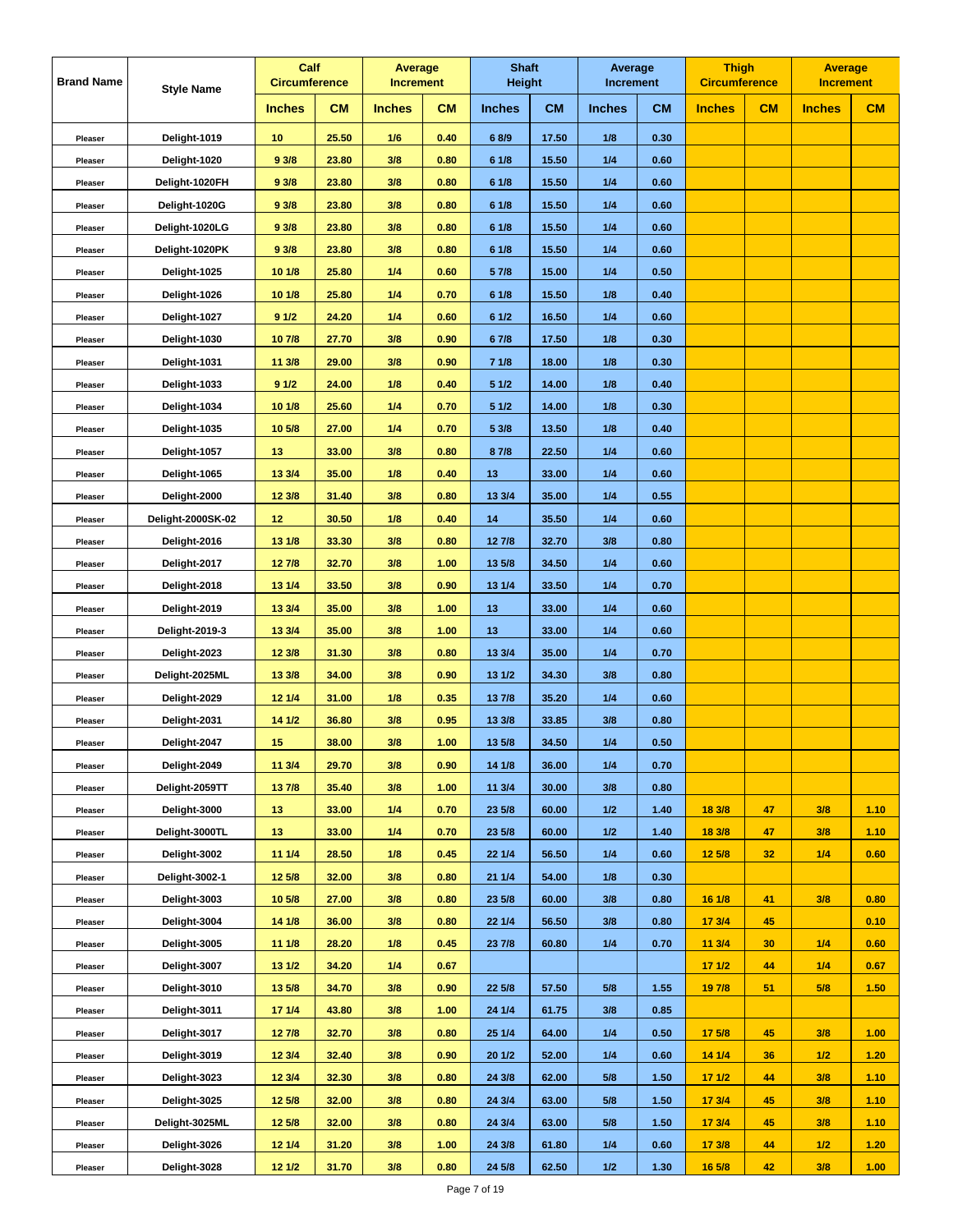| <b>Brand Name</b> | <b>Style Name</b>     | Calf<br><b>Circumference</b> |           | Average<br><b>Increment</b> |           | <b>Shaft</b><br><b>Height</b> |           | Average<br><b>Increment</b> |           | <b>Thigh</b><br><b>Circumference</b> |    | <b>Average</b><br><b>Increment</b> |      |
|-------------------|-----------------------|------------------------------|-----------|-----------------------------|-----------|-------------------------------|-----------|-----------------------------|-----------|--------------------------------------|----|------------------------------------|------|
|                   |                       | <b>Inches</b>                | <b>CM</b> | <b>Inches</b>               | <b>CM</b> | <b>Inches</b>                 | <b>CM</b> | <b>Inches</b>               | <b>CM</b> | <b>Inches</b>                        | CM | <b>Inches</b>                      | CM   |
| Pleaser           | Delight-3029          | 12 5/8                       | 32.00     | 1/8                         | 0.40      | 24 3/8                        | 61.80     | 3/8                         | 0.80      | 17 3/8                               | 44 | 3/8                                | 0.80 |
| Pleaser           | Delight-3030          | 13 1/2                       | 34.20     | 1/4                         | 0.67      |                               |           |                             |           | 171/2                                | 45 | 25/8                               | 6.70 |
| Pleaser           | Delight-3050          | 12 1/2                       | 31.60     | 3/8                         | 1.00      | 23 7/8                        | 60.50     | 1/2                         | 1.20      | 16 1/2                               | 42 | 1/2                                | 1.20 |
| Pleaser           | Delight-3055          | 13 1/4                       | 33.50     | 1/8                         | 0.40      | 25 7/8                        | 65.70     | 3/8                         | 0.80      | 15                                   | 38 |                                    | 0.10 |
| Pleaser           | Delight-3063          | 12                           | 30.40     | 3/8                         | 0.90      | 24 3/4                        | 63.00     | 5/8                         | 1.60      | 16 3/4                               | 43 | 3/8                                | 1.10 |
| Pleaser           | Delight-3068          | 13 1/4                       | 33.60     | 3/8                         | 0.80      | 20 1/4                        | 51.50     | 3/8                         | 0.80      | 16 1/4                               | 41 | 3/8                                | 1.00 |
| Pleaser           | Delight-4000          | 13 1/4                       | 33.60     | 1/4                         | 0.70      | 26 1/8                        | 66.50     | 5/8                         | 1.50      | 19 7/8                               | 50 | 3/8                                | 1.00 |
| Pleaser           | Delight-5000          | 12 3/4                       | 32.40     | 1/4                         | 0.70      | 26 3/4                        | 68.00     | 5/8                         | 1.50      | 20 5/8                               | 52 | 3/8                                | 1.00 |
| Pleaser           | <b>Delight-600-05</b> | 9                            | 23.00     |                             | 0.10      | 51/8                          | 13.00     | 1/8                         | 0.35      |                                      |    |                                    |      |
| Pleaser           | Delight-600-10        | 9 <sub>5/8</sub>             | 24.40     | 3/8                         | 0.80      | 4 1/2                         | 11.50     | 1/8                         | 0.30      |                                      |    |                                    |      |
| Pleaser           | Delight-600-11        | 8 1/4                        | 21.00     | 1/8                         | 0.30      | 31/2                          | 8.90      | $\bf{0}$                    | 0.15      |                                      |    |                                    |      |
| Pleaser           | Delight-600-12        | 9 5/8                        | 24.60     | 1/8                         | 0.40      | 31/8                          | 8.00      | 1/8                         | 0.30      |                                      |    |                                    |      |
| Pleaser           | Delight-600-13        | 8 5/8                        | 22.00     | 1/8                         | 0.30      | 4 5/8                         | 11.80     | 1/8                         | 0.25      |                                      |    |                                    |      |
| Pleaser           | Delight-600-16        | 9 <sub>5/8</sub>             | 24.30     | 1/4                         | 0.70      | 4 7/8                         | 12.50     | 1/8                         | 0.30      |                                      |    |                                    |      |
| Pleaser           | Delight-600-19        | 9 5/8                        | 24.40     | 1/8                         | 0.40      | 4 1/8                         | 10.50     | 1/8                         | 0.30      |                                      |    |                                    |      |
| Pleaser           | Delight-600-20        | 8 3/4                        | 22.30     | 3/8                         | 0.80      | 33/4                          | 9.50      | 1/8                         | 0.40      |                                      |    |                                    |      |
| Pleaser           | Delight-600-21        | 9 5/8                        | 24.40     | 1/8                         | 0.40      | 4 1/8                         | 10.50     | 1/8                         | 0.30      |                                      |    |                                    |      |
| Pleaser           | Delight-600-22        | 7 5/8                        | 19.50     | 1/4                         | 0.70      | 4 3/4                         | 12.00     | 1/8                         | 0.30      |                                      |    |                                    |      |
| Pleaser           | <b>Delight-600-23</b> | 9                            | 23.00     | 1/4                         | 0.50      | 4 1/2                         | 11.50     | 1/8                         | 0.30      |                                      |    |                                    |      |
| Pleaser           | Delight-600-26        | 91/2                         | 24.00     | 1/4                         | 0.60      | 51/8                          | 13.00     | 1/8                         | 0.25      |                                      |    |                                    |      |
| Pleaser           | Delight-600-27LC      | 9 <sub>5/8</sub>             | 24.50     | 3/8                         | 0.80      | 33/4                          | 9.50      | 3/8                         | 0.80      |                                      |    |                                    |      |
| Pleaser           | Delight-600-29        | 5 3/8                        | 13.70     | 1/8                         | 0.40      | 5 3/4                         | 14.50     | 1/8                         | 0.30      |                                      |    |                                    |      |
| Pleaser           | Delight-600-33        | 9 5/8                        | 24.40     | 1/4                         | 0.70      | 4 5/8                         | 11.70     | 1/8                         | 0.30      |                                      |    |                                    |      |
| Pleaser           | Delight-600-34        | 71/4                         | 18.40     | 1/4                         | 0.60      | 4 7/8                         | 12.50     | 1/8                         | 0.33      |                                      |    |                                    |      |
| Pleaser           | Delight-600-36        | 10 1/4                       | 26.00     | 1/4                         | 0.60      | 61/4                          | 16.00     | 1/8                         | 0.40      |                                      |    |                                    |      |
| Pleaser           | Delight-600-37        | 12 5/8                       | 32.00     | 1/8                         | 0.40      | 7 5/8                         | 19.50     | 1/4                         | 0.60      |                                      |    |                                    |      |
| Pleaser           | Delight-600-38        | 91/2                         | 24.00     | 3/8                         | 0.80      | 87/8                          | 22.50     | 1/4                         | 0.50      |                                      |    |                                    |      |
| Pleaser           | Delight-600-39        | 10                           | 25.40     | 1/4                         | 0.70      | 61/8                          | 15.50     | 1/8                         | 0.30      |                                      |    |                                    |      |
| Pleaser           | Delight-600-41        | 14 5/8                       | 37.00     | 1/8                         | 0.40      | 14 3/8                        | 36.50     | 1/4                         | 0.60      |                                      |    |                                    |      |
| Pleaser           | Delight-600-42        | 14 1/8                       | 36.00     | 3/8                         | 1.00      | 13 3/8                        | 34.00     | 3/8                         | 0.80      |                                      |    |                                    |      |
| Pleaser           | Delight-600-43        | 14                           | 35.50     | 3/8                         | 1.00      | 14 3/4                        | 37.50     | 3/8                         | 0.80      |                                      |    |                                    |      |
| Pleaser           | Delight-600-48        | 14 5/8                       | 37.20     | 3/8                         | 0.90      | 13 3/8                        | 34.00     | 3/8                         | 0.80      |                                      |    |                                    |      |
| Pleaser           | Delight-600-49        | 13 3/4                       | 35.00     | 3/8                         | 1.00      | 14                            | 35.50     | 3/8                         | 0.80      |                                      |    |                                    |      |
| Pleaser           | Delight-600-50        | 14                           | 35.50     | 3/8                         | 0.80      | 13 3/4                        | 35.00     | 3/8                         | 0.80      |                                      |    |                                    |      |
| Pleaser           | Delight-600SK-02      | 8 1/4                        | 21.00     | 1/4                         | 0.70      | 37/8                          | 9.80      | 1/8                         | 0.30      |                                      |    |                                    |      |
| Pleaser           | Delight-600TL-02      | 87/8                         | 22.60     | 3/8                         | 0.80      | 4 1/2                         | 11.50     | 1/8                         | 0.40      |                                      |    |                                    |      |
| Pleaser           | Delight-600-10        | 9 <sub>5/8</sub>             | 24.40     | 3/8                         | 0.80      | 4 1/2                         | 11.50     | 1/8                         | 0.30      |                                      |    |                                    |      |
| Pleaser           | Delight-688           | 81/4                         | 21.00     | 1/4                         | 0.60      | 4 1/2                         | 11.40     | 1/8                         | 0.20      |                                      |    |                                    |      |
| Pleaser           | Delight-690           | 97/8                         | 25.00     | 1/4                         | 0.70      | 31/4                          | 8.20      | 1/8                         | 0.20      |                                      |    |                                    |      |
| Pleaser           | Delight-696           | 91/8                         | 23.23     | 1/8                         | 0.40      | 4 3/4                         | 12.00     | 1/8                         | 0.30      |                                      |    |                                    |      |
| Pleaser           | Delight-699           | 14                           | 35.60     | 1/4                         | 0.55      | 14 7/8                        | 37.70     | 1/8                         | 0.40      |                                      |    |                                    |      |
| Funtasma          | Diva-3006X            | 17 3/8                       | 44.00     | 3/8                         | 0.80      | 22 1/4                        | 56.50     | 1/4                         | 0.60      | 20 1/8                               | 51 | 3/8                                | 0.80 |
| <b>Pink Label</b> | Divine-1020           | 91/4                         | 23.64     | 1/4                         | 0.78      | 4 1/8                         | 10.56     | 1/8                         | 0.32      |                                      |    |                                    |      |
| <b>Pink Label</b> | Divine-1050           | 9 1/4                        | 23.64     | 1/4                         | 0.78      | 4 1/8                         | 10.56     | 1/8                         | 0.32      |                                      |    |                                    |      |
| <b>Pink Label</b> | Divine-2018           | 15 1/2                       | 39.40     | 3/8                         | 0.80      | 14 1/8                        | 36.00     | 3/8                         | 1.00      |                                      |    |                                    |      |
| Devious           | Dolly-130             | 13 5/8                       | 34.50     | 1/2                         | 1.20      | 12 7/8                        | 32.80     | 1/4                         | 0.50      |                                      |    |                                    |      |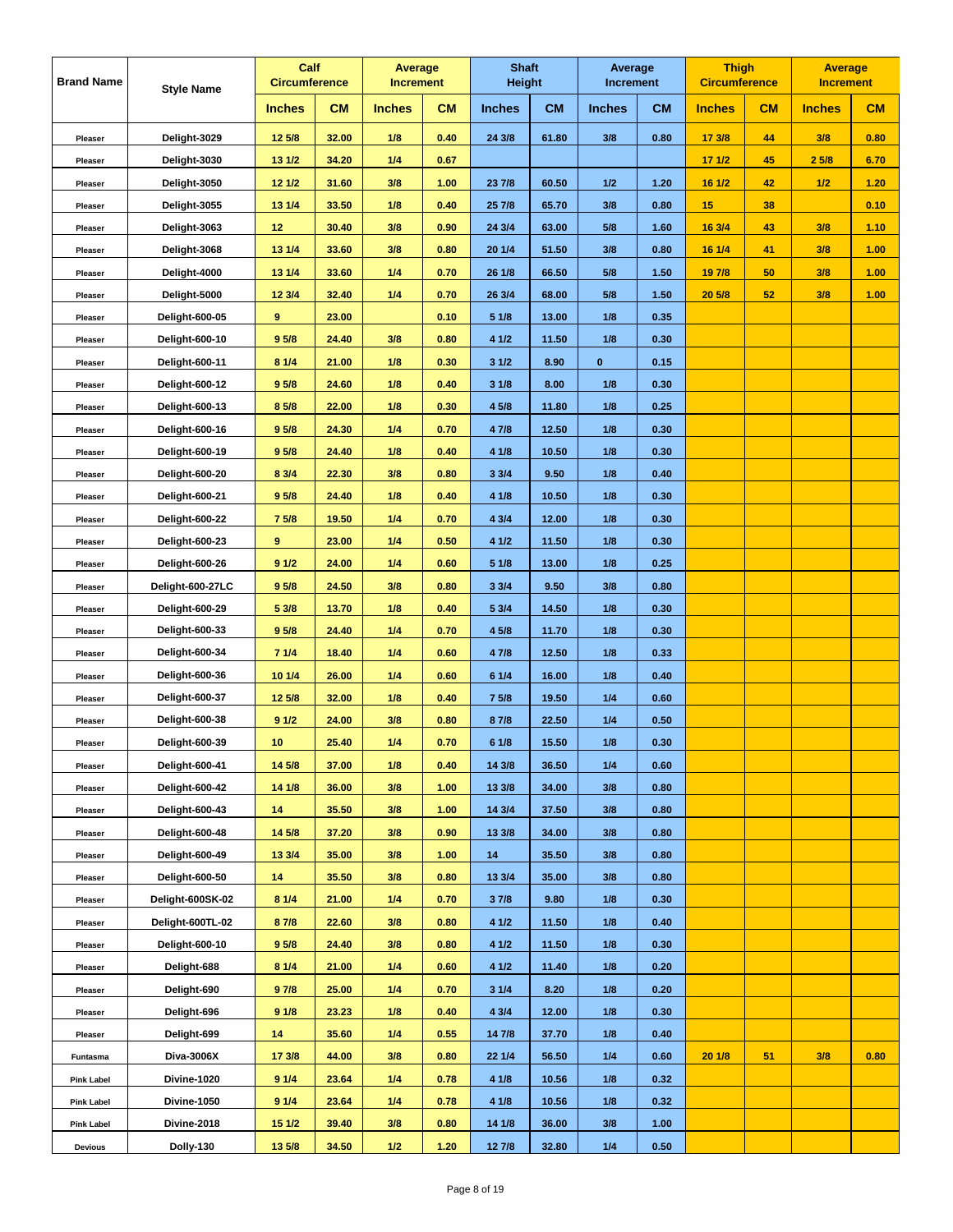| <b>Brand Name</b> | <b>Style Name</b>    | Calf<br><b>Circumference</b> |           | <b>Average</b><br><b>Increment</b> |           | <b>Shaft</b><br><b>Height</b> |           | Average<br><b>Increment</b> |           | <b>Thigh</b><br><b>Circumference</b> |    | <b>Average</b><br><b>Increment</b> |      |
|-------------------|----------------------|------------------------------|-----------|------------------------------------|-----------|-------------------------------|-----------|-----------------------------|-----------|--------------------------------------|----|------------------------------------|------|
|                   |                      | <b>Inches</b>                | <b>CM</b> | <b>Inches</b>                      | <b>CM</b> | <b>Inches</b>                 | <b>CM</b> | <b>Inches</b>               | <b>CM</b> | <b>Inches</b>                        | CM | <b>Inches</b>                      | CM   |
| <b>Devious</b>    | Domina-1023          | 91/2                         | 24.00     | 3/8                                | 0.80      | 5 5/8                         | 14.2      | 1/8                         | 0.40      |                                      |    |                                    |      |
| <b>Devious</b>    | Domina-2000          | 13                           | 33.00     | 3/8                                | 0.80      | 14 1/4                        | 36.20     | 1/4                         | 0.50      |                                      |    |                                    |      |
| <b>Devious</b>    | Domina-2020          | 137/8                        | 35.20     | 3/8                                | 0.80      | 13 7/8                        | 35.40     | 1/4                         | 0.50      |                                      |    |                                    |      |
| <b>Devious</b>    | Domina-3000          | 13 3/8                       | 34.00     | 3/8                                | 0.80      | 23 7/8                        | 60.80     | 1/4                         | 0.60      | 19                                   | 48 | 1/2                                | 1.20 |
| Funtasma          | Dominatrix-3024x     | 157/8                        | 40.40     | 3/8                                | 0.80      | 24 3/4                        | 63.00     | 3/8                         | 0.80      | 213/4                                | 55 | 3/8                                | 0.80 |
| Demonia           | Dynamite-100         | 10 1/4                       | 26.00     | 3/8                                | 0.80      | 6 3/4                         | 17.00     | 1/8                         | 0.20      |                                      |    |                                    |      |
| Demonia           | Dynamite-101         | 91/2                         | 24.00     | 3/8                                | 0.80      | 37/8                          | 10.00     | 1/8                         | 0.24      |                                      |    |                                    |      |
| <b>Pink Label</b> | Dream-438            | 10 1/8                       | 25.60     | 3/8                                | 0.80      | 5 7/8                         | 15.00     | 1/8                         | 0.40      |                                      |    |                                    |      |
| <b>Pink Label</b> | Dream-1020           | 10 1/8                       | 25.86     | 1/4                                | 0.67      | 5 1/4                         | 13.20     | 1/8                         | 0.40      |                                      |    |                                    |      |
| <b>Pink Label</b> | Dream-2026           | 15                           | 38.00     | 3/8                                | 1.00      | 14 1/2                        | 36.70     | 3/8                         | 0.80      |                                      |    |                                    |      |
| <b>Pink Label</b> | Dream-2030           | 14 5/8                       | 37.20     | 3/8                                | 1.00      | 14 3/8                        | 36.40     | 3/8                         | 0.80      |                                      |    |                                    |      |
| Pleaser           | Electra-1020         | 10 1/2                       | 26.80     | 1/4                                | 0.60      | 73/4                          | 19.70     | 3/8                         | 1.00      |                                      |    |                                    |      |
| Pleaser           | Electra-2000Z        | 12 7/8                       | 32.80     | 3/8                                | 1.00      | 15 1/8                        | 38.30     | 3/8                         | 1.00      |                                      |    |                                    |      |
| Pleaser           | Electra-2020         | 14 1/8                       | 35.80     | 3/8                                | 1.00      | 12 7/8                        | 32.70     | 1/4                         | 0.70      |                                      |    |                                    |      |
| Pleaser           | Electra-2023         | 11 3/4                       | 30.00     | 3/8                                | 0.90      | 14 5/8                        | 37.00     | 1/4                         | 0.50      |                                      |    |                                    |      |
| Funtasma          | Electra-2030         | 13 1/4                       | 33.80     | 3/8                                | 1.00      | 13 5/8                        | 34.60     | 1/4                         | 0.50      |                                      |    |                                    |      |
| Pleaser           | Electra-2042         | 13 1/4                       | 33.70     | 3/8                                | 0.80      | 13 7/8                        | 35.30     | 3/8                         | 1.00      |                                      |    |                                    |      |
| Funtasma          | Electra-2090         | 13                           | 33.00     | 3/8                                | 0.80      | 19 5/8                        | 50.00     | 1/4                         | 0.70      | 15 3/4                               | 40 | 3/8                                | 1.00 |
| Pleaser           | Electra-3000         | 10 5/8                       | 27.00     | 3/8                                | 0.80      | 27 7/8                        | 70.70     | 5/8                         | 1.50      | 15                                   | 38 | 3/8                                | 1.00 |
| Pleaser           | Electra-3000Z        | 12 3/4                       | 32.40     | 3/8                                | 0.90      | 26 1/2                        | 67.30     | 5/8                         | 1.60      | 18 5/8                               | 47 | 5/8                                | 1.50 |
| Pleaser           | Electra-3028         | 12 3/8                       | 31.40     | 3/8                                | 0.80      | 24 5/8                        | 62.40     | 1/4                         | 0.70      | 16 3/4                               | 43 | 1/2                                | 1.20 |
| Pleaser           | Electra-3050         | 11 1/4                       | 28.60     | 3/8                                | 0.80      | 24 1/8                        | 61.40     | 1/4                         | 0.70      | 15 5/8                               | 40 | 1/2                                | 1.20 |
| Demonia           | Emily-114            | 91/2                         | 24.00     | 3/8                                | 0.80      | 5 1/2                         | 14.00     | 1/8                         | 0.30      |                                      |    |                                    |      |
| Demonia           | Emily-315            | 9                            | 23.00     | 1/4                                | 0.70      | 4 3/8                         | 11.00     | 1/8                         | 0.40      |                                      |    |                                    |      |
| Demonia           | Emily-317            | 10                           | 25.50     | 3/8                                | 0.80      | 4 7/8                         | 12.50     | 1/8                         | 0.30      |                                      |    |                                    |      |
| Demonia           | Emily-318            | 9                            | 23.00     | 3/8                                | 0.80      | 4 3/8                         | 11.00     | 1/8                         | 0.30      |                                      |    |                                    |      |
| Demonia           | Emily-330            | 12 3/4                       | 32.50     | 3/8                                | 1.10      | 91/2                          | 24.00     | 1/8                         | 0.40      |                                      |    |                                    |      |
| Demonia           | Emily-340            | 12                           | 30.50     | 3/8                                | 1.00      | 97/8                          | 25.00     | 1/8                         | 0.40      |                                      |    |                                    |      |
| Demonia           | Emily-341            | 12 1/4                       | 31.00     | 3/8                                | 1.10      | 97/8                          | 25.00     | 1/8                         | 0.45      |                                      |    |                                    |      |
| Demonia           | Emily-350            | 11 1/8                       | 28.20     | 3/8                                | 1.00      | 8 5/8                         | 22.00     | 1/4                         | 0.50      |                                      |    |                                    |      |
| Demonia           | Emily-355            | 15 3/8                       | 39.00     | 1/2                                | 1.30      | 11                            | 28.00     | 1/4                         | 0.50      |                                      |    |                                    |      |
| Demonia           | Emily-357            | 137/8                        | 35.40     | 1/2                                | 1.20      | 97/8                          | 25.00     | 1/4                         | 0.50      |                                      |    |                                    |      |
| Demonia           | Emily-359            | 133/8                        | 34.00     | 1/2                                | 1.20      | 12 1/4                        | 31.00     | 1/4                         | 0.50      |                                      |    |                                    |      |
| Demonia           | Emily-375            | 12 1/4                       | 31.00     | 3/8                                | 1.10      | 22                            | 56.00     | 1/4                         | 0.50      | 14 3/8                               | 37 | 1/2                                | 1.20 |
| Demonia           | Emily-377            | 11 1/4                       | 28.50     | 1/4                                | 0.50      | 22 1/2                        | 57.00     | 3/8                         | 0.80      | 15 3/4                               | 40 | 1/2                                | 1.40 |
| Demonia           | <b>Engineer Boot</b> | 15                           | 38.00     | 1/2                                | 1.20      | 10 1/4                        | 26.00     | 1/8                         | 0.30      |                                      |    |                                    |      |
| Demonia           | Eternal-106          | 97/8                         | 25.00     | 3/8                                | 1.00      | 4 7/8                         | 12.50     | 1/8                         | 0.30      |                                      |    |                                    |      |
| Demonia           | Eternal-115          | 11                           | 28.00     | 3/8                                | 0.90      | 71/2                          | 19.00     | 1/8                         | 0.30      |                                      |    |                                    |      |
| <b>Pink Label</b> | <b>Eve-102</b>       | 8 7/8                        | 22.40     | 1/4                                | 0.60      | 61/2                          | 16.40     | 1/8                         | 0.40      |                                      |    |                                    |      |
| <b>Pink Label</b> | Eve-106              | 10 1/8                       | 25.80     | 3/8                                | 0.80      | 5 3/4                         | 14.76     | 1/8                         | 0.42      |                                      |    |                                    |      |
| <b>Pink Label</b> | Eve-312              | 137/8                        | 35.24     | 3/8                                | 0.88      | 23 1/4                        | 59.20     | 3/8                         | 0.80      | 19 3/8                               | 49 | 1/2                                | 1.20 |
| Funtasma          | Exotica-1050         | 10 1/4                       | 26.00     | 3/8                                | 1.00      | 81/4                          | 21.00     | 1/4                         | 0.60      |                                      |    |                                    |      |
| Funtasma          | Exotica-2000         | 13 3/8                       | 34.00     | 3/8                                | 0.80      | 14 5/8                        | 37.10     | 3/8                         | 0.80      |                                      |    |                                    |      |
| Funtasma          | Exotica-2020         | 13 1/2                       | 34.40     | 3/8                                | 0.80      | 14 1/8                        | 36.00     | 1/4                         | 0.50      |                                      |    |                                    |      |
| Funtasma          | Exotica-2020x        | 16 3/4                       | 42.60     | 3/8                                | 0.90      | 14 3/8                        | 36.40     | 1/4                         | 0.60      |                                      |    |                                    |      |
| Funtasma          | Exotica-305          | 14                           | 35.60     | 3/8                                | 0.80      | 13 1/4                        | 33.50     | 1/4                         | 0.70      |                                      |    |                                    |      |
| <b>Pink Label</b> | Fab-1005             | 9 <sub>5/8</sub>             | 24.40     | 3/8                                | 0.80      | 5 7/8                         | 15.00     | 1/4                         | 0.50      |                                      |    |                                    |      |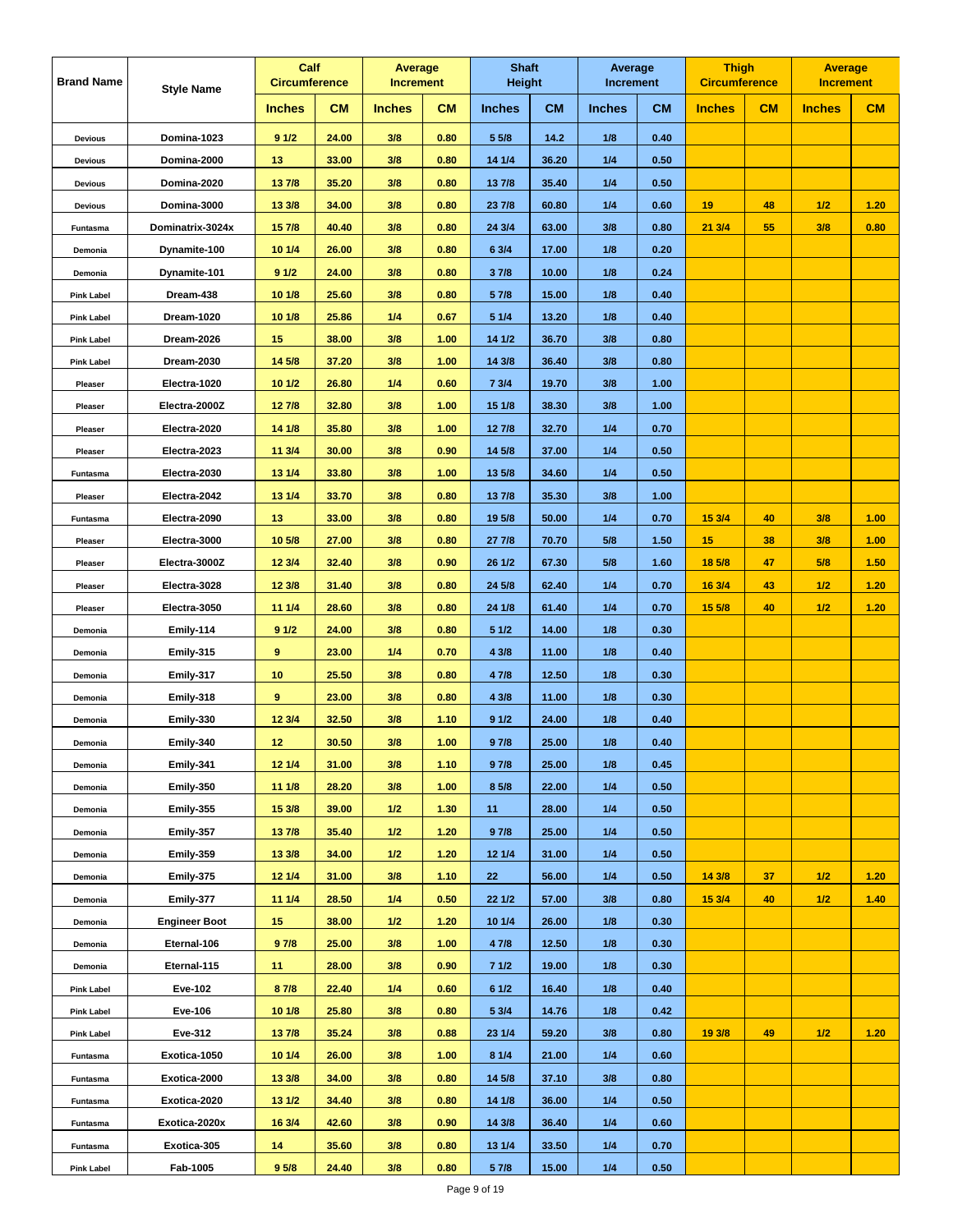| <b>Brand Name</b> | <b>Style Name</b> | Calf<br><b>Circumference</b> |           | <b>Average</b><br><b>Increment</b> |           | <b>Shaft</b><br><b>Height</b> |           | Average<br><b>Increment</b> |           | <b>Thigh</b><br><b>Circumference</b> |    | <b>Average</b><br><b>Increment</b> |      |
|-------------------|-------------------|------------------------------|-----------|------------------------------------|-----------|-------------------------------|-----------|-----------------------------|-----------|--------------------------------------|----|------------------------------------|------|
|                   |                   | <b>Inches</b>                | <b>CM</b> | <b>Inches</b>                      | <b>CM</b> | <b>Inches</b>                 | <b>CM</b> | <b>Inches</b>               | <b>CM</b> | <b>Inches</b>                        | CM | <b>Inches</b>                      | CM   |
| <b>Pink Label</b> | Fab-2023          | 14 3/8                       | 36.40     | 3/8                                | 1.00      | 14 7/8                        | 37.90     | 3/8                         | 0.80      |                                      |    |                                    |      |
| pleaserd          | Fabulous-3035     | 137/8                        | 35.40     | 3/8                                | 0.80      | 19 1/2                        | 49.50     | 3/8                         | 1.00      | 16 1/4                               | 41 | 3/8                                | 0.80 |
| pleaserd          | Fascinate-1011    | 10 1/4                       | 26.00     | 1/8                                | 0.40      | 33/8                          | 8.50      | 1/8                         | 0.30      |                                      |    |                                    |      |
| pleaserd          | Fascinate-1016    | 12 1/4                       | 31.00     | 1/8                                | 0.40      | 81/2                          | 21.50     | 1/8                         | 0.30      |                                      |    |                                    |      |
| pleaserd          | Fascinate-2010    | 14 5/8                       | 37.00     | 1/8                                | 0.40      | 13 1/4                        | 33.50     | 1/8                         | 0.30      |                                      |    |                                    |      |
| <b>Devious</b>    | <b>Femme-1020</b> | 87/8                         | 22.70     | 3/8                                | 0.80      | 4 1/8                         | 10.50     | 1/4                         | 0.60      |                                      |    |                                    |      |
| <b>Devious</b>    | Femme-2020        | 14 1/4                       | 36.20     | 3/8                                | 1.00      | 11 3/8                        | 28.80     | 1/4                         | 0.60      |                                      |    |                                    |      |
| <b>Devious</b>    | <b>Femme-3010</b> | 137/8                        | 35.20     | 3/8                                | 1.00      | 21 3/4                        | 55.40     | 1/4                         | 0.60      | 201/8                                | 51 | 1/2                                | 1.20 |
| <b>Devious</b>    | Femme-3020        | 14                           | 35.60     | 3/8                                | 0.80      | 23 3/8                        | 59.50     | 3/8                         | 0.80      | 18 1/8                               | 46 | 3/8                                | 0.80 |
| <b>Fabulis</b>    | <b>Flair-2010</b> | 15 3/4                       | 40.00     | 3/8                                | 0.80      | 16 1/8                        | 41.00     | 3/8                         | 0.80      |                                      |    |                                    |      |
| pleaser           | Flamingo-1016     | 91/4                         | 23.50     | 3/8                                | 0.80      | 61/8                          | 15.60     | 1/4                         | 0.50      |                                      |    |                                    |      |
| pleaser           | Flamingo-1017MFF  | 91/2                         | 24.20     | 1/4                                | 0.72      | 71/8                          | 18.00     | 1/4                         | 0.48      |                                      |    |                                    |      |
| pleaser           | Flamingo-1018     | 8 1/4                        | 21.00     | 3/8                                | 0.80      | 5 3/8                         | 13.80     | 1/4                         | 0.50      |                                      |    |                                    |      |
| pleaser           | Flamingo-1018C    | 81/4                         | 21.00     | 3/8                                | 0.80      | 5 3/8                         | 13.80     | 1/4                         | 0.50      |                                      |    |                                    |      |
| Pleaser           | Flamingo-1018G    | 8 1/4                        | 21.00     | 1/8                                | 0.40      | 5 3/4                         | 14.50     | 3/8                         | 0.80      |                                      |    |                                    |      |
| Pleaser           | Flamingo-1018HG   | 81/4                         | 21.00     | 1/8                                | 0.40      | 5 3/4                         | 14.50     | 3/8                         | 0.80      |                                      |    |                                    |      |
| Pleaser           | Flamingo-1019     | 10                           | 25.50     | 1/8                                | 0.40      | 67/8                          | 17.50     | 1/8                         | 0.30      |                                      |    |                                    |      |
| Pleaser           | Flamingo-1020     | 87/8                         | 22.50     | 1/4                                | 0.70      | 6 1/8                         | 15.50     | 1/4                         | 0.60      |                                      |    |                                    |      |
| Pleaser           | Flamingo-1020BP   | 8 7/8                        | 22.50     | 1/4                                | 0.70      | 6 1/8                         | 15.50     | 1/4                         | 0.60      |                                      |    |                                    |      |
| Pleaser           | Flamingo-1020BR-H | 87/8                         | 22.50     | 1/4                                | 0.70      | 61/8                          | 15.50     | 1/4                         | 0.60      |                                      |    |                                    |      |
| Pleaser           | Flamingo-1020CAMO | 87/8                         | 22.50     | 1/4                                | 0.70      | 61/8                          | 15.50     | 1/4                         | 0.60      |                                      |    |                                    |      |
| Pleaser           | Flamingo-1020DP   | 8 7/8                        | 22.50     | 1/4                                | 0.70      | 6 1/8                         | 15.50     | 1/4                         | 0.60      |                                      |    |                                    |      |
| Pleaser           | Flamingo-1020FH   | 87/8                         | 22.50     | 1/4                                | 0.70      | 6 1/8                         | 15.50     | 1/4                         | 0.60      |                                      |    |                                    |      |
| Pleaser           | Flamingo-1020FS   | 8 7/8                        | 22.50     | 1/4                                | 0.70      | 6 1/8                         | 15.50     | 1/4                         | 0.60      |                                      |    |                                    |      |
| Pleaser           | Flamingo-1020FSMG | 87/8                         | 22.50     | 1/4                                | 0.70      | 61/8                          | 15.50     | 1/4                         | 0.60      |                                      |    |                                    |      |
| Pleaser           | Flamingo-1020FST  | 8 7/8                        | 22.50     | 1/4                                | 0.70      | 61/8                          | 15.50     | 1/4                         | 0.60      |                                      |    |                                    |      |
| Pleaser           | Flamingo-1020FSTT | 8 7/8                        | 22.50     | 1/4                                | 0.70      | 6 1/8                         | 15.50     | 1/4                         | 0.60      |                                      |    |                                    |      |
| Pleaser           | Flamingo-1020G    | 87/8                         | 22.50     | 1/4                                | 0.70      | 61/8                          | 15.50     | 1/4                         | 0.60      |                                      |    |                                    |      |
| Pleaser           | Flamingo-1020GWR  | 87/8                         | 22.50     | 1/4                                | 0.70      | 61/8                          | 15.50     | 1/4                         | 0.60      |                                      |    |                                    |      |
| Pleaser           | Flamingo-1020LG   | 87/8                         | 22.50     | 1/4                                | 0.70      | 61/8                          | 15.50     | 1/4                         | 0.60      |                                      |    |                                    |      |
| Pleaser           | Flamingo-1020LP   | 87/8                         | 22.50     | 1/4                                | 0.70      | 61/8                          | 15.50     | 1/4                         | 0.60      |                                      |    |                                    |      |
| Pleaser           | Flamingo-1020LWR  | 87/8                         | 22.50     | 1/4                                | 0.70      | 61/8                          | 15.50     | 1/4                         | 0.60      |                                      |    |                                    |      |
| Pleaser           | Flamingo-1020OMB  | 87/8                         | 22.50     | 1/4                                | 0.70      | 61/8                          | 15.50     | 1/4                         | 0.60      |                                      |    |                                    |      |
| Pleaser           | Flamingo-1020OMBG | 87/8                         | 22.50     | 1/4                                | 0.70      | 61/8                          | 15.50     | 1/4                         | 0.60      |                                      |    |                                    |      |
| Pleaser           | Flamingo-1020PK   | 87/8                         | 22.50     | 1/4                                | 0.70      | 61/8                          | 15.50     | 1/4                         | 0.60      |                                      |    |                                    |      |
| Pleaser           | Flamingo-1020REFL | 87/8                         | 22.50     | 1/4                                | 0.70      | 61/8                          | 15.50     | 1/4                         | 0.60      |                                      |    |                                    |      |
| Pleaser           | Flamingo-1020RH   | 87/8                         | 22.50     | 1/4                                | 0.70      | 61/8                          | 15.50     | 1/4                         | 0.60      |                                      |    |                                    |      |
| Pleaser           | Flamingo-1020SHG  | 87/8                         | 22.50     | 1/4                                | 0.70      | 61/8                          | 15.50     | 1/4                         | 0.60      |                                      |    |                                    |      |
| Pleaser           | Flamingo-1020SP   | 87/8                         | 22.50     | 1/4                                | 0.70      | 61/8                          | 15.50     | 1/4                         | 0.60      |                                      |    |                                    |      |
| Pleaser           | Flamingo-1021     | 87/8                         | 22.50     | 1/4                                | 0.70      | 61/8                          | 15.50     | 1/4                         | 0.60      |                                      |    |                                    |      |
| Pleaser           | Flamingo-1021FS   | 87/8                         | 22.50     | 1/4                                | 0.70      | 61/8                          | 15.50     | 1/4                         | 0.60      |                                      |    |                                    |      |
| Pleaser           | Flamingo-1021OMBG | 87/8                         | 22.50     | 1/4                                | 0.70      | 61/8                          | 15.50     | 1/4                         | 0.60      |                                      |    |                                    |      |
| Pleaser           | Flamingo-1023     | 9                            | 23.00     | 1/4                                | 0.70      | 31/4                          | 8.40      | 1/8                         | 0.23      |                                      |    |                                    |      |
| Pleaser           | Flamingo-1025     | 10 1/8                       | 25.80     | 1/4                                | 0.60      | 5 7/8                         | 15.00     | 1/4                         | 0.50      |                                      |    |                                    |      |
| Pleaser           | Flamingo-1050     | 11 3/8                       | 29.00     | 1/8                                | 0.40      | 83/4                          | 22.30     | 1/4                         | 0.60      |                                      |    |                                    |      |
| Pleaser           | Flamingo-1050FS   | 11 3/8                       | 29.00     | 1/8                                | 0.40      | 8 3/4                         | 22.30     | 1/4                         | 0.60      |                                      |    |                                    |      |
| Pleaser           | Flamingo-1050LWR  | 11 3/8                       | 29.00     | 1/8                                | 0.40      | 8 3/4                         | 22.30     | 1/4                         | 0.60      |                                      |    |                                    |      |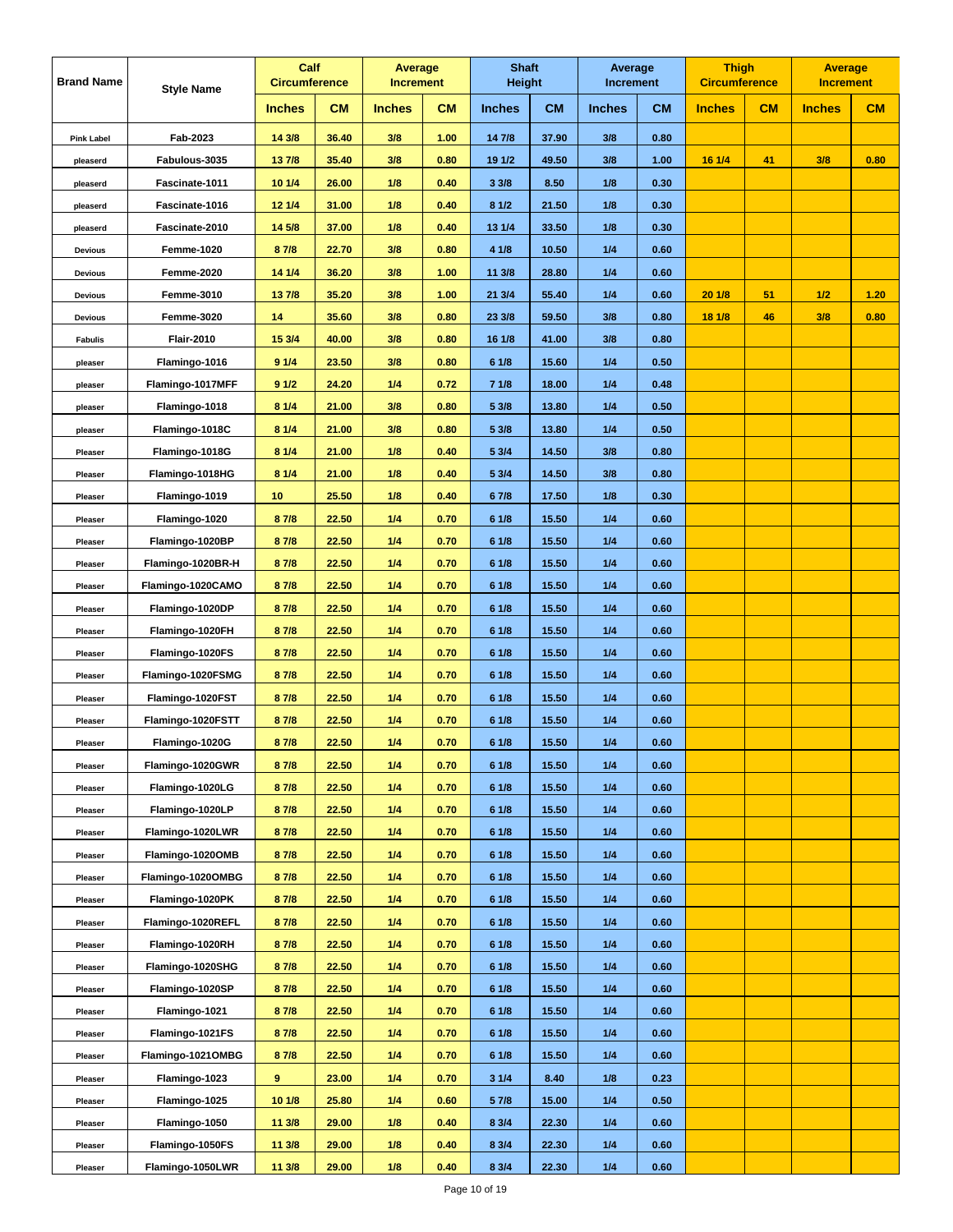| <b>CM</b><br><b>CM</b><br><b>CM</b><br><b>CM</b><br>CM<br>CM<br><b>Inches</b><br><b>Inches</b><br><b>Inches</b><br><b>Inches</b><br><b>Inches</b><br><b>Inches</b><br>Flamingo-1050SP<br>11 3/8<br>29.00<br>1/8<br>0.40<br>8 3/4<br>22.30<br>1/4<br>0.60<br>Pleaser<br>29.00<br>1/8<br>0.40<br>8 3/4<br>22.30<br>1/4<br>0.60<br>Flamingo-1050WR<br>11 3/8<br>Pleaser<br>1/4<br>11 3/8<br>29.00<br>1/8<br>0.40<br>8 3/4<br>22.30<br>0.60<br>Flamingo-1051<br>Pleaser<br>29.00<br>1/8<br>0.40<br>8 3/4<br>1/4<br>0.60<br>Flamingo-1051FS<br>11 3/8<br>22.30<br>Pleaser<br>11 3/8<br>29.00<br>1/8<br>0.40<br>8 3/4<br>22.30<br>1/4<br>0.60<br>Flamingo-1051LWR<br>Pleaser<br>29.00<br>1/8<br>8 3/4<br>22.30<br>1/4<br>0.60<br>Flamingo-1051WR<br>11 3/8<br>0.40<br>Pleaser<br>11 3/8<br>29.00<br>1/8<br>0.40<br>8 3/4<br>22.30<br>1/4<br>0.60<br>Flamingo-1053<br>Pleaser<br>Flamingo-2000<br>12 3/8<br>31.40<br>3/8<br>13 3/4<br>35.00<br>1/4<br>0.55<br>0.80<br>Pleaser<br>12 3/8<br>31.30<br>3/8<br>13 3/4<br>1/4<br>0.70<br>Flamingo-2023<br>0.80<br>35.00<br>Pleaser<br>Flamingo-3000<br>13 1/4<br>33.80<br>3/8<br>0.80<br>24 3/4<br>63<br>3/8<br>0.8<br>18 7/8<br>48<br>3/8<br>0.80<br>Pleaser<br>3/8<br>33.80<br>3/8<br>63<br>3/8<br>0.8<br>48<br>0.80<br>Flamingo-3000DP<br>13 1/4<br>0.80<br>24 3/4<br>18 7/8<br>Pleaser<br>14 1/8<br>36.00<br>3/8<br>0.80<br>22 1/4<br>56.50<br>3/8<br>0.80<br>17 3/4<br>45<br>0.10<br>Flamingo-3004<br>Pleaser<br>1/2<br>13 1/4<br>33.60<br>$1/4$<br>24 5/8<br>62.60<br>3/8<br>0.80<br>18 1/4<br>46<br>1.20<br>Flamingo-3025ML<br>0.78<br>Pleaser<br>12 1/2<br>31.70<br>3/8<br>24 5/8<br>62.50<br>1/2<br>1.30<br>16 1/2<br>42<br>3/8<br>1.00<br>Flamingo-3028<br>0.80<br>Pleaser<br>Flamingo-3050<br>12 1/2<br>31.60<br>3/8<br>1.00<br>23 7/8<br>60.50<br>1/2<br>1.20<br>16 1/2<br>42<br>5/8<br>1.50<br>Pleaser<br>30.40<br>3/8<br>63.00<br>5/8<br>1.60<br>43<br>3/8<br>1.10<br>Flamingo-3063<br>12<br>0.90<br>24 3/4<br>16 7/8<br>Pleaser<br><b>ADJUSTABLE STRAP</b><br>31/2<br>9.00<br>1/8<br>0.20<br>Flamingo-800-14<br>Pleaser<br>91/2<br>24.00<br>3/8<br>0.80<br>71/8<br>18.00<br>1/8<br>0.40<br>Flamingo-800-24<br>Pleaser<br>12 1/4<br>31.00<br>3/8<br>8 3/4<br>1/4<br>0.50<br>Flamingo-800-38<br>0.80<br>22.20<br>Pleaser<br>8 1/4<br>21.00<br>$1/4$<br>0.55<br>33/4<br>9.50<br>1/8<br>0.30<br>Flamingo-800SK-02<br>Pleaser<br>22.60<br>3/8<br>4 1/2<br>11.50<br>1/8<br>0.40<br>Flamingo-800TL-02<br>8 7/8<br>0.80<br>Pleaser<br>Flamingo-896LC<br>9<br>22.80<br>1/4<br>0.76<br>33/4<br>9.50<br>1/8<br>0.26<br>Pleaser<br>Flapper-168<br>14 3/4<br>37.40<br>3/8<br>1.00<br>11<br>28.00<br>1/4<br>0.60<br>Funtasma<br>81/2<br>21.50<br>3/8<br>71/8<br>1/4<br>0.50<br>Flashdance-1018-7<br>0.80<br>18.00<br>Pleaser<br>8 5/8<br>22.00<br>$1/4$<br>0.70<br>5 3/4<br>14.50<br>1/8<br>0.45<br>Flashdance-1018c-7<br>Pleaser<br>8 5/8<br>$1/4$<br>0.70<br>14.50<br>1/8<br>0.45<br>Flashdance-1018C-CH<br>22.00<br>5 3/4<br>Pleaser<br>8 1/4<br>21.00<br>3/8<br>0.80<br>5 3/4<br>14.50<br>1/4<br>0.50<br>Flashdance-1018CH<br>Pleaser<br>0.40<br>91/4<br>23.60<br>$1/4$<br>0.70<br>6 1/4<br>16.00<br>1/8<br>Flashdance-1020-7<br>Pleaser<br>1/4<br>6 1/4<br>16.00<br>1/8<br>0.40<br>Flashdance-1020-8<br>9 1/4<br>23.60<br>0.70<br>Pleaser<br>93/8<br>23.80<br>3/8<br>0.80<br>5 1/4<br>13.2<br>1/8<br>0.40<br><b>Flora-1023</b><br><b>Bordello</b><br>$1/4$<br>1/4<br>Fury-06<br>11 7/8<br>30.30<br>0.60<br>5 7/8<br>15.00<br>0.60<br>Demonia<br>0.80<br>1/4<br><b>Fury-110</b><br>11 1/8<br>28.20<br>3/8<br>6 3/4<br>17.30<br>0.50<br>Demonia<br>Glam-110<br>91/2<br>24.00<br>3/8<br>0.80<br>4 3/8<br>11.00<br>1/8<br>0.30<br>Demonia<br><b>Glam-200</b><br>8 1/4<br>21.00<br>1/4<br>4 1/8<br>10.50<br>1/8<br>0.70<br>0.30<br>Demonia<br><b>Glam-202</b><br>8 5/8<br>22.00<br>3/8<br>0.80<br>4 3/8<br>11.20<br>1/8<br>0.30<br>Demonia<br>3/8<br>Glam-240<br>14 1/8<br>36.00<br>1/2<br>1.24<br>15 1/2<br>39.40<br>1.00<br>Demonia<br>Glam-300<br>1/2<br>1/8<br>14 3/8<br>1/2<br>13 3/4<br>35.00<br>1.20<br>20 7/8<br>53.00<br>0.40<br>37<br>1.20<br>Demonia<br>14<br>35.60<br>3/8<br>0.80<br>14 3/4<br>37.50<br>1/2<br>1.40<br>Gogo<br>Funtasma<br>9 <sub>5/8</sub><br>24.60<br>1/4<br>61/4<br>15.85<br>1/8<br>Gogo-150<br>0.73<br>0.36<br>Funtasma<br>127/8<br>32.60<br>5/8<br>15 3/8<br>39.20<br>1.00<br>Gogo-300<br>1.60<br>3/8<br>Funtasma<br>3/8<br>Gogo-300-2<br>13 5/8<br>34.50<br>1.00<br>13 3/4<br>35.00<br>3/8<br>1.00<br>Funtasma<br>0.80<br>39.00<br>3/8<br>Gogo-300FL<br>12 5/8<br>32.00<br>3/8<br>15 3/8<br>0.80<br>Funtasma<br>Gogo-300HQ<br>12 7/8<br>32.60<br>5/8<br>1.60<br>15 3/8<br>39.20<br>3/8<br>1.00<br>Funtasma<br>Gogo-300UV<br>127/8<br>32.60<br>5/8<br>15 3/8<br>39.20<br>3/8<br>1.60<br>1.00<br>Funtasma<br>Gogo-300WC<br>14 5/8<br>37.00<br>3/8<br>1.00<br>38.80<br>0.50<br>15 1/4<br>1/4<br>Funtasma<br>Gogo-300X<br>3/8<br>16 1/8<br>41.00<br>0.80<br>14 3/4<br>37.60<br>3/8<br>0.80<br>Funtasma | <b>Brand Name</b> | <b>Style Name</b> | Calf<br><b>Circumference</b> | <b>Average</b><br><b>Increment</b> | <b>Shaft</b><br>Height | Average<br><b>Increment</b> | <b>Thigh</b><br><b>Circumference</b> | <b>Average</b><br><b>Increment</b> |  |
|---------------------------------------------------------------------------------------------------------------------------------------------------------------------------------------------------------------------------------------------------------------------------------------------------------------------------------------------------------------------------------------------------------------------------------------------------------------------------------------------------------------------------------------------------------------------------------------------------------------------------------------------------------------------------------------------------------------------------------------------------------------------------------------------------------------------------------------------------------------------------------------------------------------------------------------------------------------------------------------------------------------------------------------------------------------------------------------------------------------------------------------------------------------------------------------------------------------------------------------------------------------------------------------------------------------------------------------------------------------------------------------------------------------------------------------------------------------------------------------------------------------------------------------------------------------------------------------------------------------------------------------------------------------------------------------------------------------------------------------------------------------------------------------------------------------------------------------------------------------------------------------------------------------------------------------------------------------------------------------------------------------------------------------------------------------------------------------------------------------------------------------------------------------------------------------------------------------------------------------------------------------------------------------------------------------------------------------------------------------------------------------------------------------------------------------------------------------------------------------------------------------------------------------------------------------------------------------------------------------------------------------------------------------------------------------------------------------------------------------------------------------------------------------------------------------------------------------------------------------------------------------------------------------------------------------------------------------------------------------------------------------------------------------------------------------------------------------------------------------------------------------------------------------------------------------------------------------------------------------------------------------------------------------------------------------------------------------------------------------------------------------------------------------------------------------------------------------------------------------------------------------------------------------------------------------------------------------------------------------------------------------------------------------------------------------------------------------------------------------------------------------------------------------------------------------------------------------------------------------------------------------------------------------------------------------------------------------------------------------------------------------------------------------------------------------------------------------------------------------------------------------------------------------------------------------------------------------------------------------------------------------------------------------------------------------------------------------------------------------------------------------------------------------------------------------------------------------------------------------------------------------------------------------------------------------------------------------------------------------------------------------------------------------------------------------------------------------------------------------------------------------------------------------------------------------------------------------------------------------------------------------------------------------------------------------------------------------------------|-------------------|-------------------|------------------------------|------------------------------------|------------------------|-----------------------------|--------------------------------------|------------------------------------|--|
|                                                                                                                                                                                                                                                                                                                                                                                                                                                                                                                                                                                                                                                                                                                                                                                                                                                                                                                                                                                                                                                                                                                                                                                                                                                                                                                                                                                                                                                                                                                                                                                                                                                                                                                                                                                                                                                                                                                                                                                                                                                                                                                                                                                                                                                                                                                                                                                                                                                                                                                                                                                                                                                                                                                                                                                                                                                                                                                                                                                                                                                                                                                                                                                                                                                                                                                                                                                                                                                                                                                                                                                                                                                                                                                                                                                                                                                                                                                                                                                                                                                                                                                                                                                                                                                                                                                                                                                                                                                                                                                                                                                                                                                                                                                                                                                                                                                                                                                                                                           |                   |                   |                              |                                    |                        |                             |                                      |                                    |  |
|                                                                                                                                                                                                                                                                                                                                                                                                                                                                                                                                                                                                                                                                                                                                                                                                                                                                                                                                                                                                                                                                                                                                                                                                                                                                                                                                                                                                                                                                                                                                                                                                                                                                                                                                                                                                                                                                                                                                                                                                                                                                                                                                                                                                                                                                                                                                                                                                                                                                                                                                                                                                                                                                                                                                                                                                                                                                                                                                                                                                                                                                                                                                                                                                                                                                                                                                                                                                                                                                                                                                                                                                                                                                                                                                                                                                                                                                                                                                                                                                                                                                                                                                                                                                                                                                                                                                                                                                                                                                                                                                                                                                                                                                                                                                                                                                                                                                                                                                                                           |                   |                   |                              |                                    |                        |                             |                                      |                                    |  |
|                                                                                                                                                                                                                                                                                                                                                                                                                                                                                                                                                                                                                                                                                                                                                                                                                                                                                                                                                                                                                                                                                                                                                                                                                                                                                                                                                                                                                                                                                                                                                                                                                                                                                                                                                                                                                                                                                                                                                                                                                                                                                                                                                                                                                                                                                                                                                                                                                                                                                                                                                                                                                                                                                                                                                                                                                                                                                                                                                                                                                                                                                                                                                                                                                                                                                                                                                                                                                                                                                                                                                                                                                                                                                                                                                                                                                                                                                                                                                                                                                                                                                                                                                                                                                                                                                                                                                                                                                                                                                                                                                                                                                                                                                                                                                                                                                                                                                                                                                                           |                   |                   |                              |                                    |                        |                             |                                      |                                    |  |
|                                                                                                                                                                                                                                                                                                                                                                                                                                                                                                                                                                                                                                                                                                                                                                                                                                                                                                                                                                                                                                                                                                                                                                                                                                                                                                                                                                                                                                                                                                                                                                                                                                                                                                                                                                                                                                                                                                                                                                                                                                                                                                                                                                                                                                                                                                                                                                                                                                                                                                                                                                                                                                                                                                                                                                                                                                                                                                                                                                                                                                                                                                                                                                                                                                                                                                                                                                                                                                                                                                                                                                                                                                                                                                                                                                                                                                                                                                                                                                                                                                                                                                                                                                                                                                                                                                                                                                                                                                                                                                                                                                                                                                                                                                                                                                                                                                                                                                                                                                           |                   |                   |                              |                                    |                        |                             |                                      |                                    |  |
|                                                                                                                                                                                                                                                                                                                                                                                                                                                                                                                                                                                                                                                                                                                                                                                                                                                                                                                                                                                                                                                                                                                                                                                                                                                                                                                                                                                                                                                                                                                                                                                                                                                                                                                                                                                                                                                                                                                                                                                                                                                                                                                                                                                                                                                                                                                                                                                                                                                                                                                                                                                                                                                                                                                                                                                                                                                                                                                                                                                                                                                                                                                                                                                                                                                                                                                                                                                                                                                                                                                                                                                                                                                                                                                                                                                                                                                                                                                                                                                                                                                                                                                                                                                                                                                                                                                                                                                                                                                                                                                                                                                                                                                                                                                                                                                                                                                                                                                                                                           |                   |                   |                              |                                    |                        |                             |                                      |                                    |  |
|                                                                                                                                                                                                                                                                                                                                                                                                                                                                                                                                                                                                                                                                                                                                                                                                                                                                                                                                                                                                                                                                                                                                                                                                                                                                                                                                                                                                                                                                                                                                                                                                                                                                                                                                                                                                                                                                                                                                                                                                                                                                                                                                                                                                                                                                                                                                                                                                                                                                                                                                                                                                                                                                                                                                                                                                                                                                                                                                                                                                                                                                                                                                                                                                                                                                                                                                                                                                                                                                                                                                                                                                                                                                                                                                                                                                                                                                                                                                                                                                                                                                                                                                                                                                                                                                                                                                                                                                                                                                                                                                                                                                                                                                                                                                                                                                                                                                                                                                                                           |                   |                   |                              |                                    |                        |                             |                                      |                                    |  |
|                                                                                                                                                                                                                                                                                                                                                                                                                                                                                                                                                                                                                                                                                                                                                                                                                                                                                                                                                                                                                                                                                                                                                                                                                                                                                                                                                                                                                                                                                                                                                                                                                                                                                                                                                                                                                                                                                                                                                                                                                                                                                                                                                                                                                                                                                                                                                                                                                                                                                                                                                                                                                                                                                                                                                                                                                                                                                                                                                                                                                                                                                                                                                                                                                                                                                                                                                                                                                                                                                                                                                                                                                                                                                                                                                                                                                                                                                                                                                                                                                                                                                                                                                                                                                                                                                                                                                                                                                                                                                                                                                                                                                                                                                                                                                                                                                                                                                                                                                                           |                   |                   |                              |                                    |                        |                             |                                      |                                    |  |
|                                                                                                                                                                                                                                                                                                                                                                                                                                                                                                                                                                                                                                                                                                                                                                                                                                                                                                                                                                                                                                                                                                                                                                                                                                                                                                                                                                                                                                                                                                                                                                                                                                                                                                                                                                                                                                                                                                                                                                                                                                                                                                                                                                                                                                                                                                                                                                                                                                                                                                                                                                                                                                                                                                                                                                                                                                                                                                                                                                                                                                                                                                                                                                                                                                                                                                                                                                                                                                                                                                                                                                                                                                                                                                                                                                                                                                                                                                                                                                                                                                                                                                                                                                                                                                                                                                                                                                                                                                                                                                                                                                                                                                                                                                                                                                                                                                                                                                                                                                           |                   |                   |                              |                                    |                        |                             |                                      |                                    |  |
|                                                                                                                                                                                                                                                                                                                                                                                                                                                                                                                                                                                                                                                                                                                                                                                                                                                                                                                                                                                                                                                                                                                                                                                                                                                                                                                                                                                                                                                                                                                                                                                                                                                                                                                                                                                                                                                                                                                                                                                                                                                                                                                                                                                                                                                                                                                                                                                                                                                                                                                                                                                                                                                                                                                                                                                                                                                                                                                                                                                                                                                                                                                                                                                                                                                                                                                                                                                                                                                                                                                                                                                                                                                                                                                                                                                                                                                                                                                                                                                                                                                                                                                                                                                                                                                                                                                                                                                                                                                                                                                                                                                                                                                                                                                                                                                                                                                                                                                                                                           |                   |                   |                              |                                    |                        |                             |                                      |                                    |  |
|                                                                                                                                                                                                                                                                                                                                                                                                                                                                                                                                                                                                                                                                                                                                                                                                                                                                                                                                                                                                                                                                                                                                                                                                                                                                                                                                                                                                                                                                                                                                                                                                                                                                                                                                                                                                                                                                                                                                                                                                                                                                                                                                                                                                                                                                                                                                                                                                                                                                                                                                                                                                                                                                                                                                                                                                                                                                                                                                                                                                                                                                                                                                                                                                                                                                                                                                                                                                                                                                                                                                                                                                                                                                                                                                                                                                                                                                                                                                                                                                                                                                                                                                                                                                                                                                                                                                                                                                                                                                                                                                                                                                                                                                                                                                                                                                                                                                                                                                                                           |                   |                   |                              |                                    |                        |                             |                                      |                                    |  |
|                                                                                                                                                                                                                                                                                                                                                                                                                                                                                                                                                                                                                                                                                                                                                                                                                                                                                                                                                                                                                                                                                                                                                                                                                                                                                                                                                                                                                                                                                                                                                                                                                                                                                                                                                                                                                                                                                                                                                                                                                                                                                                                                                                                                                                                                                                                                                                                                                                                                                                                                                                                                                                                                                                                                                                                                                                                                                                                                                                                                                                                                                                                                                                                                                                                                                                                                                                                                                                                                                                                                                                                                                                                                                                                                                                                                                                                                                                                                                                                                                                                                                                                                                                                                                                                                                                                                                                                                                                                                                                                                                                                                                                                                                                                                                                                                                                                                                                                                                                           |                   |                   |                              |                                    |                        |                             |                                      |                                    |  |
|                                                                                                                                                                                                                                                                                                                                                                                                                                                                                                                                                                                                                                                                                                                                                                                                                                                                                                                                                                                                                                                                                                                                                                                                                                                                                                                                                                                                                                                                                                                                                                                                                                                                                                                                                                                                                                                                                                                                                                                                                                                                                                                                                                                                                                                                                                                                                                                                                                                                                                                                                                                                                                                                                                                                                                                                                                                                                                                                                                                                                                                                                                                                                                                                                                                                                                                                                                                                                                                                                                                                                                                                                                                                                                                                                                                                                                                                                                                                                                                                                                                                                                                                                                                                                                                                                                                                                                                                                                                                                                                                                                                                                                                                                                                                                                                                                                                                                                                                                                           |                   |                   |                              |                                    |                        |                             |                                      |                                    |  |
|                                                                                                                                                                                                                                                                                                                                                                                                                                                                                                                                                                                                                                                                                                                                                                                                                                                                                                                                                                                                                                                                                                                                                                                                                                                                                                                                                                                                                                                                                                                                                                                                                                                                                                                                                                                                                                                                                                                                                                                                                                                                                                                                                                                                                                                                                                                                                                                                                                                                                                                                                                                                                                                                                                                                                                                                                                                                                                                                                                                                                                                                                                                                                                                                                                                                                                                                                                                                                                                                                                                                                                                                                                                                                                                                                                                                                                                                                                                                                                                                                                                                                                                                                                                                                                                                                                                                                                                                                                                                                                                                                                                                                                                                                                                                                                                                                                                                                                                                                                           |                   |                   |                              |                                    |                        |                             |                                      |                                    |  |
|                                                                                                                                                                                                                                                                                                                                                                                                                                                                                                                                                                                                                                                                                                                                                                                                                                                                                                                                                                                                                                                                                                                                                                                                                                                                                                                                                                                                                                                                                                                                                                                                                                                                                                                                                                                                                                                                                                                                                                                                                                                                                                                                                                                                                                                                                                                                                                                                                                                                                                                                                                                                                                                                                                                                                                                                                                                                                                                                                                                                                                                                                                                                                                                                                                                                                                                                                                                                                                                                                                                                                                                                                                                                                                                                                                                                                                                                                                                                                                                                                                                                                                                                                                                                                                                                                                                                                                                                                                                                                                                                                                                                                                                                                                                                                                                                                                                                                                                                                                           |                   |                   |                              |                                    |                        |                             |                                      |                                    |  |
|                                                                                                                                                                                                                                                                                                                                                                                                                                                                                                                                                                                                                                                                                                                                                                                                                                                                                                                                                                                                                                                                                                                                                                                                                                                                                                                                                                                                                                                                                                                                                                                                                                                                                                                                                                                                                                                                                                                                                                                                                                                                                                                                                                                                                                                                                                                                                                                                                                                                                                                                                                                                                                                                                                                                                                                                                                                                                                                                                                                                                                                                                                                                                                                                                                                                                                                                                                                                                                                                                                                                                                                                                                                                                                                                                                                                                                                                                                                                                                                                                                                                                                                                                                                                                                                                                                                                                                                                                                                                                                                                                                                                                                                                                                                                                                                                                                                                                                                                                                           |                   |                   |                              |                                    |                        |                             |                                      |                                    |  |
|                                                                                                                                                                                                                                                                                                                                                                                                                                                                                                                                                                                                                                                                                                                                                                                                                                                                                                                                                                                                                                                                                                                                                                                                                                                                                                                                                                                                                                                                                                                                                                                                                                                                                                                                                                                                                                                                                                                                                                                                                                                                                                                                                                                                                                                                                                                                                                                                                                                                                                                                                                                                                                                                                                                                                                                                                                                                                                                                                                                                                                                                                                                                                                                                                                                                                                                                                                                                                                                                                                                                                                                                                                                                                                                                                                                                                                                                                                                                                                                                                                                                                                                                                                                                                                                                                                                                                                                                                                                                                                                                                                                                                                                                                                                                                                                                                                                                                                                                                                           |                   |                   |                              |                                    |                        |                             |                                      |                                    |  |
|                                                                                                                                                                                                                                                                                                                                                                                                                                                                                                                                                                                                                                                                                                                                                                                                                                                                                                                                                                                                                                                                                                                                                                                                                                                                                                                                                                                                                                                                                                                                                                                                                                                                                                                                                                                                                                                                                                                                                                                                                                                                                                                                                                                                                                                                                                                                                                                                                                                                                                                                                                                                                                                                                                                                                                                                                                                                                                                                                                                                                                                                                                                                                                                                                                                                                                                                                                                                                                                                                                                                                                                                                                                                                                                                                                                                                                                                                                                                                                                                                                                                                                                                                                                                                                                                                                                                                                                                                                                                                                                                                                                                                                                                                                                                                                                                                                                                                                                                                                           |                   |                   |                              |                                    |                        |                             |                                      |                                    |  |
|                                                                                                                                                                                                                                                                                                                                                                                                                                                                                                                                                                                                                                                                                                                                                                                                                                                                                                                                                                                                                                                                                                                                                                                                                                                                                                                                                                                                                                                                                                                                                                                                                                                                                                                                                                                                                                                                                                                                                                                                                                                                                                                                                                                                                                                                                                                                                                                                                                                                                                                                                                                                                                                                                                                                                                                                                                                                                                                                                                                                                                                                                                                                                                                                                                                                                                                                                                                                                                                                                                                                                                                                                                                                                                                                                                                                                                                                                                                                                                                                                                                                                                                                                                                                                                                                                                                                                                                                                                                                                                                                                                                                                                                                                                                                                                                                                                                                                                                                                                           |                   |                   |                              |                                    |                        |                             |                                      |                                    |  |
|                                                                                                                                                                                                                                                                                                                                                                                                                                                                                                                                                                                                                                                                                                                                                                                                                                                                                                                                                                                                                                                                                                                                                                                                                                                                                                                                                                                                                                                                                                                                                                                                                                                                                                                                                                                                                                                                                                                                                                                                                                                                                                                                                                                                                                                                                                                                                                                                                                                                                                                                                                                                                                                                                                                                                                                                                                                                                                                                                                                                                                                                                                                                                                                                                                                                                                                                                                                                                                                                                                                                                                                                                                                                                                                                                                                                                                                                                                                                                                                                                                                                                                                                                                                                                                                                                                                                                                                                                                                                                                                                                                                                                                                                                                                                                                                                                                                                                                                                                                           |                   |                   |                              |                                    |                        |                             |                                      |                                    |  |
|                                                                                                                                                                                                                                                                                                                                                                                                                                                                                                                                                                                                                                                                                                                                                                                                                                                                                                                                                                                                                                                                                                                                                                                                                                                                                                                                                                                                                                                                                                                                                                                                                                                                                                                                                                                                                                                                                                                                                                                                                                                                                                                                                                                                                                                                                                                                                                                                                                                                                                                                                                                                                                                                                                                                                                                                                                                                                                                                                                                                                                                                                                                                                                                                                                                                                                                                                                                                                                                                                                                                                                                                                                                                                                                                                                                                                                                                                                                                                                                                                                                                                                                                                                                                                                                                                                                                                                                                                                                                                                                                                                                                                                                                                                                                                                                                                                                                                                                                                                           |                   |                   |                              |                                    |                        |                             |                                      |                                    |  |
|                                                                                                                                                                                                                                                                                                                                                                                                                                                                                                                                                                                                                                                                                                                                                                                                                                                                                                                                                                                                                                                                                                                                                                                                                                                                                                                                                                                                                                                                                                                                                                                                                                                                                                                                                                                                                                                                                                                                                                                                                                                                                                                                                                                                                                                                                                                                                                                                                                                                                                                                                                                                                                                                                                                                                                                                                                                                                                                                                                                                                                                                                                                                                                                                                                                                                                                                                                                                                                                                                                                                                                                                                                                                                                                                                                                                                                                                                                                                                                                                                                                                                                                                                                                                                                                                                                                                                                                                                                                                                                                                                                                                                                                                                                                                                                                                                                                                                                                                                                           |                   |                   |                              |                                    |                        |                             |                                      |                                    |  |
|                                                                                                                                                                                                                                                                                                                                                                                                                                                                                                                                                                                                                                                                                                                                                                                                                                                                                                                                                                                                                                                                                                                                                                                                                                                                                                                                                                                                                                                                                                                                                                                                                                                                                                                                                                                                                                                                                                                                                                                                                                                                                                                                                                                                                                                                                                                                                                                                                                                                                                                                                                                                                                                                                                                                                                                                                                                                                                                                                                                                                                                                                                                                                                                                                                                                                                                                                                                                                                                                                                                                                                                                                                                                                                                                                                                                                                                                                                                                                                                                                                                                                                                                                                                                                                                                                                                                                                                                                                                                                                                                                                                                                                                                                                                                                                                                                                                                                                                                                                           |                   |                   |                              |                                    |                        |                             |                                      |                                    |  |
|                                                                                                                                                                                                                                                                                                                                                                                                                                                                                                                                                                                                                                                                                                                                                                                                                                                                                                                                                                                                                                                                                                                                                                                                                                                                                                                                                                                                                                                                                                                                                                                                                                                                                                                                                                                                                                                                                                                                                                                                                                                                                                                                                                                                                                                                                                                                                                                                                                                                                                                                                                                                                                                                                                                                                                                                                                                                                                                                                                                                                                                                                                                                                                                                                                                                                                                                                                                                                                                                                                                                                                                                                                                                                                                                                                                                                                                                                                                                                                                                                                                                                                                                                                                                                                                                                                                                                                                                                                                                                                                                                                                                                                                                                                                                                                                                                                                                                                                                                                           |                   |                   |                              |                                    |                        |                             |                                      |                                    |  |
|                                                                                                                                                                                                                                                                                                                                                                                                                                                                                                                                                                                                                                                                                                                                                                                                                                                                                                                                                                                                                                                                                                                                                                                                                                                                                                                                                                                                                                                                                                                                                                                                                                                                                                                                                                                                                                                                                                                                                                                                                                                                                                                                                                                                                                                                                                                                                                                                                                                                                                                                                                                                                                                                                                                                                                                                                                                                                                                                                                                                                                                                                                                                                                                                                                                                                                                                                                                                                                                                                                                                                                                                                                                                                                                                                                                                                                                                                                                                                                                                                                                                                                                                                                                                                                                                                                                                                                                                                                                                                                                                                                                                                                                                                                                                                                                                                                                                                                                                                                           |                   |                   |                              |                                    |                        |                             |                                      |                                    |  |
|                                                                                                                                                                                                                                                                                                                                                                                                                                                                                                                                                                                                                                                                                                                                                                                                                                                                                                                                                                                                                                                                                                                                                                                                                                                                                                                                                                                                                                                                                                                                                                                                                                                                                                                                                                                                                                                                                                                                                                                                                                                                                                                                                                                                                                                                                                                                                                                                                                                                                                                                                                                                                                                                                                                                                                                                                                                                                                                                                                                                                                                                                                                                                                                                                                                                                                                                                                                                                                                                                                                                                                                                                                                                                                                                                                                                                                                                                                                                                                                                                                                                                                                                                                                                                                                                                                                                                                                                                                                                                                                                                                                                                                                                                                                                                                                                                                                                                                                                                                           |                   |                   |                              |                                    |                        |                             |                                      |                                    |  |
|                                                                                                                                                                                                                                                                                                                                                                                                                                                                                                                                                                                                                                                                                                                                                                                                                                                                                                                                                                                                                                                                                                                                                                                                                                                                                                                                                                                                                                                                                                                                                                                                                                                                                                                                                                                                                                                                                                                                                                                                                                                                                                                                                                                                                                                                                                                                                                                                                                                                                                                                                                                                                                                                                                                                                                                                                                                                                                                                                                                                                                                                                                                                                                                                                                                                                                                                                                                                                                                                                                                                                                                                                                                                                                                                                                                                                                                                                                                                                                                                                                                                                                                                                                                                                                                                                                                                                                                                                                                                                                                                                                                                                                                                                                                                                                                                                                                                                                                                                                           |                   |                   |                              |                                    |                        |                             |                                      |                                    |  |
|                                                                                                                                                                                                                                                                                                                                                                                                                                                                                                                                                                                                                                                                                                                                                                                                                                                                                                                                                                                                                                                                                                                                                                                                                                                                                                                                                                                                                                                                                                                                                                                                                                                                                                                                                                                                                                                                                                                                                                                                                                                                                                                                                                                                                                                                                                                                                                                                                                                                                                                                                                                                                                                                                                                                                                                                                                                                                                                                                                                                                                                                                                                                                                                                                                                                                                                                                                                                                                                                                                                                                                                                                                                                                                                                                                                                                                                                                                                                                                                                                                                                                                                                                                                                                                                                                                                                                                                                                                                                                                                                                                                                                                                                                                                                                                                                                                                                                                                                                                           |                   |                   |                              |                                    |                        |                             |                                      |                                    |  |
|                                                                                                                                                                                                                                                                                                                                                                                                                                                                                                                                                                                                                                                                                                                                                                                                                                                                                                                                                                                                                                                                                                                                                                                                                                                                                                                                                                                                                                                                                                                                                                                                                                                                                                                                                                                                                                                                                                                                                                                                                                                                                                                                                                                                                                                                                                                                                                                                                                                                                                                                                                                                                                                                                                                                                                                                                                                                                                                                                                                                                                                                                                                                                                                                                                                                                                                                                                                                                                                                                                                                                                                                                                                                                                                                                                                                                                                                                                                                                                                                                                                                                                                                                                                                                                                                                                                                                                                                                                                                                                                                                                                                                                                                                                                                                                                                                                                                                                                                                                           |                   |                   |                              |                                    |                        |                             |                                      |                                    |  |
|                                                                                                                                                                                                                                                                                                                                                                                                                                                                                                                                                                                                                                                                                                                                                                                                                                                                                                                                                                                                                                                                                                                                                                                                                                                                                                                                                                                                                                                                                                                                                                                                                                                                                                                                                                                                                                                                                                                                                                                                                                                                                                                                                                                                                                                                                                                                                                                                                                                                                                                                                                                                                                                                                                                                                                                                                                                                                                                                                                                                                                                                                                                                                                                                                                                                                                                                                                                                                                                                                                                                                                                                                                                                                                                                                                                                                                                                                                                                                                                                                                                                                                                                                                                                                                                                                                                                                                                                                                                                                                                                                                                                                                                                                                                                                                                                                                                                                                                                                                           |                   |                   |                              |                                    |                        |                             |                                      |                                    |  |
|                                                                                                                                                                                                                                                                                                                                                                                                                                                                                                                                                                                                                                                                                                                                                                                                                                                                                                                                                                                                                                                                                                                                                                                                                                                                                                                                                                                                                                                                                                                                                                                                                                                                                                                                                                                                                                                                                                                                                                                                                                                                                                                                                                                                                                                                                                                                                                                                                                                                                                                                                                                                                                                                                                                                                                                                                                                                                                                                                                                                                                                                                                                                                                                                                                                                                                                                                                                                                                                                                                                                                                                                                                                                                                                                                                                                                                                                                                                                                                                                                                                                                                                                                                                                                                                                                                                                                                                                                                                                                                                                                                                                                                                                                                                                                                                                                                                                                                                                                                           |                   |                   |                              |                                    |                        |                             |                                      |                                    |  |
|                                                                                                                                                                                                                                                                                                                                                                                                                                                                                                                                                                                                                                                                                                                                                                                                                                                                                                                                                                                                                                                                                                                                                                                                                                                                                                                                                                                                                                                                                                                                                                                                                                                                                                                                                                                                                                                                                                                                                                                                                                                                                                                                                                                                                                                                                                                                                                                                                                                                                                                                                                                                                                                                                                                                                                                                                                                                                                                                                                                                                                                                                                                                                                                                                                                                                                                                                                                                                                                                                                                                                                                                                                                                                                                                                                                                                                                                                                                                                                                                                                                                                                                                                                                                                                                                                                                                                                                                                                                                                                                                                                                                                                                                                                                                                                                                                                                                                                                                                                           |                   |                   |                              |                                    |                        |                             |                                      |                                    |  |
|                                                                                                                                                                                                                                                                                                                                                                                                                                                                                                                                                                                                                                                                                                                                                                                                                                                                                                                                                                                                                                                                                                                                                                                                                                                                                                                                                                                                                                                                                                                                                                                                                                                                                                                                                                                                                                                                                                                                                                                                                                                                                                                                                                                                                                                                                                                                                                                                                                                                                                                                                                                                                                                                                                                                                                                                                                                                                                                                                                                                                                                                                                                                                                                                                                                                                                                                                                                                                                                                                                                                                                                                                                                                                                                                                                                                                                                                                                                                                                                                                                                                                                                                                                                                                                                                                                                                                                                                                                                                                                                                                                                                                                                                                                                                                                                                                                                                                                                                                                           |                   |                   |                              |                                    |                        |                             |                                      |                                    |  |
|                                                                                                                                                                                                                                                                                                                                                                                                                                                                                                                                                                                                                                                                                                                                                                                                                                                                                                                                                                                                                                                                                                                                                                                                                                                                                                                                                                                                                                                                                                                                                                                                                                                                                                                                                                                                                                                                                                                                                                                                                                                                                                                                                                                                                                                                                                                                                                                                                                                                                                                                                                                                                                                                                                                                                                                                                                                                                                                                                                                                                                                                                                                                                                                                                                                                                                                                                                                                                                                                                                                                                                                                                                                                                                                                                                                                                                                                                                                                                                                                                                                                                                                                                                                                                                                                                                                                                                                                                                                                                                                                                                                                                                                                                                                                                                                                                                                                                                                                                                           |                   |                   |                              |                                    |                        |                             |                                      |                                    |  |
|                                                                                                                                                                                                                                                                                                                                                                                                                                                                                                                                                                                                                                                                                                                                                                                                                                                                                                                                                                                                                                                                                                                                                                                                                                                                                                                                                                                                                                                                                                                                                                                                                                                                                                                                                                                                                                                                                                                                                                                                                                                                                                                                                                                                                                                                                                                                                                                                                                                                                                                                                                                                                                                                                                                                                                                                                                                                                                                                                                                                                                                                                                                                                                                                                                                                                                                                                                                                                                                                                                                                                                                                                                                                                                                                                                                                                                                                                                                                                                                                                                                                                                                                                                                                                                                                                                                                                                                                                                                                                                                                                                                                                                                                                                                                                                                                                                                                                                                                                                           |                   |                   |                              |                                    |                        |                             |                                      |                                    |  |
|                                                                                                                                                                                                                                                                                                                                                                                                                                                                                                                                                                                                                                                                                                                                                                                                                                                                                                                                                                                                                                                                                                                                                                                                                                                                                                                                                                                                                                                                                                                                                                                                                                                                                                                                                                                                                                                                                                                                                                                                                                                                                                                                                                                                                                                                                                                                                                                                                                                                                                                                                                                                                                                                                                                                                                                                                                                                                                                                                                                                                                                                                                                                                                                                                                                                                                                                                                                                                                                                                                                                                                                                                                                                                                                                                                                                                                                                                                                                                                                                                                                                                                                                                                                                                                                                                                                                                                                                                                                                                                                                                                                                                                                                                                                                                                                                                                                                                                                                                                           |                   |                   |                              |                                    |                        |                             |                                      |                                    |  |
|                                                                                                                                                                                                                                                                                                                                                                                                                                                                                                                                                                                                                                                                                                                                                                                                                                                                                                                                                                                                                                                                                                                                                                                                                                                                                                                                                                                                                                                                                                                                                                                                                                                                                                                                                                                                                                                                                                                                                                                                                                                                                                                                                                                                                                                                                                                                                                                                                                                                                                                                                                                                                                                                                                                                                                                                                                                                                                                                                                                                                                                                                                                                                                                                                                                                                                                                                                                                                                                                                                                                                                                                                                                                                                                                                                                                                                                                                                                                                                                                                                                                                                                                                                                                                                                                                                                                                                                                                                                                                                                                                                                                                                                                                                                                                                                                                                                                                                                                                                           |                   |                   |                              |                                    |                        |                             |                                      |                                    |  |
|                                                                                                                                                                                                                                                                                                                                                                                                                                                                                                                                                                                                                                                                                                                                                                                                                                                                                                                                                                                                                                                                                                                                                                                                                                                                                                                                                                                                                                                                                                                                                                                                                                                                                                                                                                                                                                                                                                                                                                                                                                                                                                                                                                                                                                                                                                                                                                                                                                                                                                                                                                                                                                                                                                                                                                                                                                                                                                                                                                                                                                                                                                                                                                                                                                                                                                                                                                                                                                                                                                                                                                                                                                                                                                                                                                                                                                                                                                                                                                                                                                                                                                                                                                                                                                                                                                                                                                                                                                                                                                                                                                                                                                                                                                                                                                                                                                                                                                                                                                           |                   |                   |                              |                                    |                        |                             |                                      |                                    |  |
|                                                                                                                                                                                                                                                                                                                                                                                                                                                                                                                                                                                                                                                                                                                                                                                                                                                                                                                                                                                                                                                                                                                                                                                                                                                                                                                                                                                                                                                                                                                                                                                                                                                                                                                                                                                                                                                                                                                                                                                                                                                                                                                                                                                                                                                                                                                                                                                                                                                                                                                                                                                                                                                                                                                                                                                                                                                                                                                                                                                                                                                                                                                                                                                                                                                                                                                                                                                                                                                                                                                                                                                                                                                                                                                                                                                                                                                                                                                                                                                                                                                                                                                                                                                                                                                                                                                                                                                                                                                                                                                                                                                                                                                                                                                                                                                                                                                                                                                                                                           |                   |                   |                              |                                    |                        |                             |                                      |                                    |  |
|                                                                                                                                                                                                                                                                                                                                                                                                                                                                                                                                                                                                                                                                                                                                                                                                                                                                                                                                                                                                                                                                                                                                                                                                                                                                                                                                                                                                                                                                                                                                                                                                                                                                                                                                                                                                                                                                                                                                                                                                                                                                                                                                                                                                                                                                                                                                                                                                                                                                                                                                                                                                                                                                                                                                                                                                                                                                                                                                                                                                                                                                                                                                                                                                                                                                                                                                                                                                                                                                                                                                                                                                                                                                                                                                                                                                                                                                                                                                                                                                                                                                                                                                                                                                                                                                                                                                                                                                                                                                                                                                                                                                                                                                                                                                                                                                                                                                                                                                                                           |                   |                   |                              |                                    |                        |                             |                                      |                                    |  |
|                                                                                                                                                                                                                                                                                                                                                                                                                                                                                                                                                                                                                                                                                                                                                                                                                                                                                                                                                                                                                                                                                                                                                                                                                                                                                                                                                                                                                                                                                                                                                                                                                                                                                                                                                                                                                                                                                                                                                                                                                                                                                                                                                                                                                                                                                                                                                                                                                                                                                                                                                                                                                                                                                                                                                                                                                                                                                                                                                                                                                                                                                                                                                                                                                                                                                                                                                                                                                                                                                                                                                                                                                                                                                                                                                                                                                                                                                                                                                                                                                                                                                                                                                                                                                                                                                                                                                                                                                                                                                                                                                                                                                                                                                                                                                                                                                                                                                                                                                                           |                   |                   |                              |                                    |                        |                             |                                      |                                    |  |
|                                                                                                                                                                                                                                                                                                                                                                                                                                                                                                                                                                                                                                                                                                                                                                                                                                                                                                                                                                                                                                                                                                                                                                                                                                                                                                                                                                                                                                                                                                                                                                                                                                                                                                                                                                                                                                                                                                                                                                                                                                                                                                                                                                                                                                                                                                                                                                                                                                                                                                                                                                                                                                                                                                                                                                                                                                                                                                                                                                                                                                                                                                                                                                                                                                                                                                                                                                                                                                                                                                                                                                                                                                                                                                                                                                                                                                                                                                                                                                                                                                                                                                                                                                                                                                                                                                                                                                                                                                                                                                                                                                                                                                                                                                                                                                                                                                                                                                                                                                           |                   |                   |                              |                                    |                        |                             |                                      |                                    |  |
|                                                                                                                                                                                                                                                                                                                                                                                                                                                                                                                                                                                                                                                                                                                                                                                                                                                                                                                                                                                                                                                                                                                                                                                                                                                                                                                                                                                                                                                                                                                                                                                                                                                                                                                                                                                                                                                                                                                                                                                                                                                                                                                                                                                                                                                                                                                                                                                                                                                                                                                                                                                                                                                                                                                                                                                                                                                                                                                                                                                                                                                                                                                                                                                                                                                                                                                                                                                                                                                                                                                                                                                                                                                                                                                                                                                                                                                                                                                                                                                                                                                                                                                                                                                                                                                                                                                                                                                                                                                                                                                                                                                                                                                                                                                                                                                                                                                                                                                                                                           |                   |                   |                              |                                    |                        |                             |                                      |                                    |  |
|                                                                                                                                                                                                                                                                                                                                                                                                                                                                                                                                                                                                                                                                                                                                                                                                                                                                                                                                                                                                                                                                                                                                                                                                                                                                                                                                                                                                                                                                                                                                                                                                                                                                                                                                                                                                                                                                                                                                                                                                                                                                                                                                                                                                                                                                                                                                                                                                                                                                                                                                                                                                                                                                                                                                                                                                                                                                                                                                                                                                                                                                                                                                                                                                                                                                                                                                                                                                                                                                                                                                                                                                                                                                                                                                                                                                                                                                                                                                                                                                                                                                                                                                                                                                                                                                                                                                                                                                                                                                                                                                                                                                                                                                                                                                                                                                                                                                                                                                                                           |                   |                   |                              |                                    |                        |                             |                                      |                                    |  |
|                                                                                                                                                                                                                                                                                                                                                                                                                                                                                                                                                                                                                                                                                                                                                                                                                                                                                                                                                                                                                                                                                                                                                                                                                                                                                                                                                                                                                                                                                                                                                                                                                                                                                                                                                                                                                                                                                                                                                                                                                                                                                                                                                                                                                                                                                                                                                                                                                                                                                                                                                                                                                                                                                                                                                                                                                                                                                                                                                                                                                                                                                                                                                                                                                                                                                                                                                                                                                                                                                                                                                                                                                                                                                                                                                                                                                                                                                                                                                                                                                                                                                                                                                                                                                                                                                                                                                                                                                                                                                                                                                                                                                                                                                                                                                                                                                                                                                                                                                                           |                   |                   |                              |                                    |                        |                             |                                      |                                    |  |
|                                                                                                                                                                                                                                                                                                                                                                                                                                                                                                                                                                                                                                                                                                                                                                                                                                                                                                                                                                                                                                                                                                                                                                                                                                                                                                                                                                                                                                                                                                                                                                                                                                                                                                                                                                                                                                                                                                                                                                                                                                                                                                                                                                                                                                                                                                                                                                                                                                                                                                                                                                                                                                                                                                                                                                                                                                                                                                                                                                                                                                                                                                                                                                                                                                                                                                                                                                                                                                                                                                                                                                                                                                                                                                                                                                                                                                                                                                                                                                                                                                                                                                                                                                                                                                                                                                                                                                                                                                                                                                                                                                                                                                                                                                                                                                                                                                                                                                                                                                           |                   |                   |                              |                                    |                        |                             |                                      |                                    |  |
|                                                                                                                                                                                                                                                                                                                                                                                                                                                                                                                                                                                                                                                                                                                                                                                                                                                                                                                                                                                                                                                                                                                                                                                                                                                                                                                                                                                                                                                                                                                                                                                                                                                                                                                                                                                                                                                                                                                                                                                                                                                                                                                                                                                                                                                                                                                                                                                                                                                                                                                                                                                                                                                                                                                                                                                                                                                                                                                                                                                                                                                                                                                                                                                                                                                                                                                                                                                                                                                                                                                                                                                                                                                                                                                                                                                                                                                                                                                                                                                                                                                                                                                                                                                                                                                                                                                                                                                                                                                                                                                                                                                                                                                                                                                                                                                                                                                                                                                                                                           |                   |                   |                              |                                    |                        |                             |                                      |                                    |  |
|                                                                                                                                                                                                                                                                                                                                                                                                                                                                                                                                                                                                                                                                                                                                                                                                                                                                                                                                                                                                                                                                                                                                                                                                                                                                                                                                                                                                                                                                                                                                                                                                                                                                                                                                                                                                                                                                                                                                                                                                                                                                                                                                                                                                                                                                                                                                                                                                                                                                                                                                                                                                                                                                                                                                                                                                                                                                                                                                                                                                                                                                                                                                                                                                                                                                                                                                                                                                                                                                                                                                                                                                                                                                                                                                                                                                                                                                                                                                                                                                                                                                                                                                                                                                                                                                                                                                                                                                                                                                                                                                                                                                                                                                                                                                                                                                                                                                                                                                                                           |                   |                   |                              |                                    |                        |                             |                                      |                                    |  |
| 41.00<br>3/8<br>0.80<br>14 3/4<br>3/8<br>0.80<br>Gogo-300XRAY<br>16 1/8<br>37.60<br>Funtasma                                                                                                                                                                                                                                                                                                                                                                                                                                                                                                                                                                                                                                                                                                                                                                                                                                                                                                                                                                                                                                                                                                                                                                                                                                                                                                                                                                                                                                                                                                                                                                                                                                                                                                                                                                                                                                                                                                                                                                                                                                                                                                                                                                                                                                                                                                                                                                                                                                                                                                                                                                                                                                                                                                                                                                                                                                                                                                                                                                                                                                                                                                                                                                                                                                                                                                                                                                                                                                                                                                                                                                                                                                                                                                                                                                                                                                                                                                                                                                                                                                                                                                                                                                                                                                                                                                                                                                                                                                                                                                                                                                                                                                                                                                                                                                                                                                                                              |                   |                   |                              |                                    |                        |                             |                                      |                                    |  |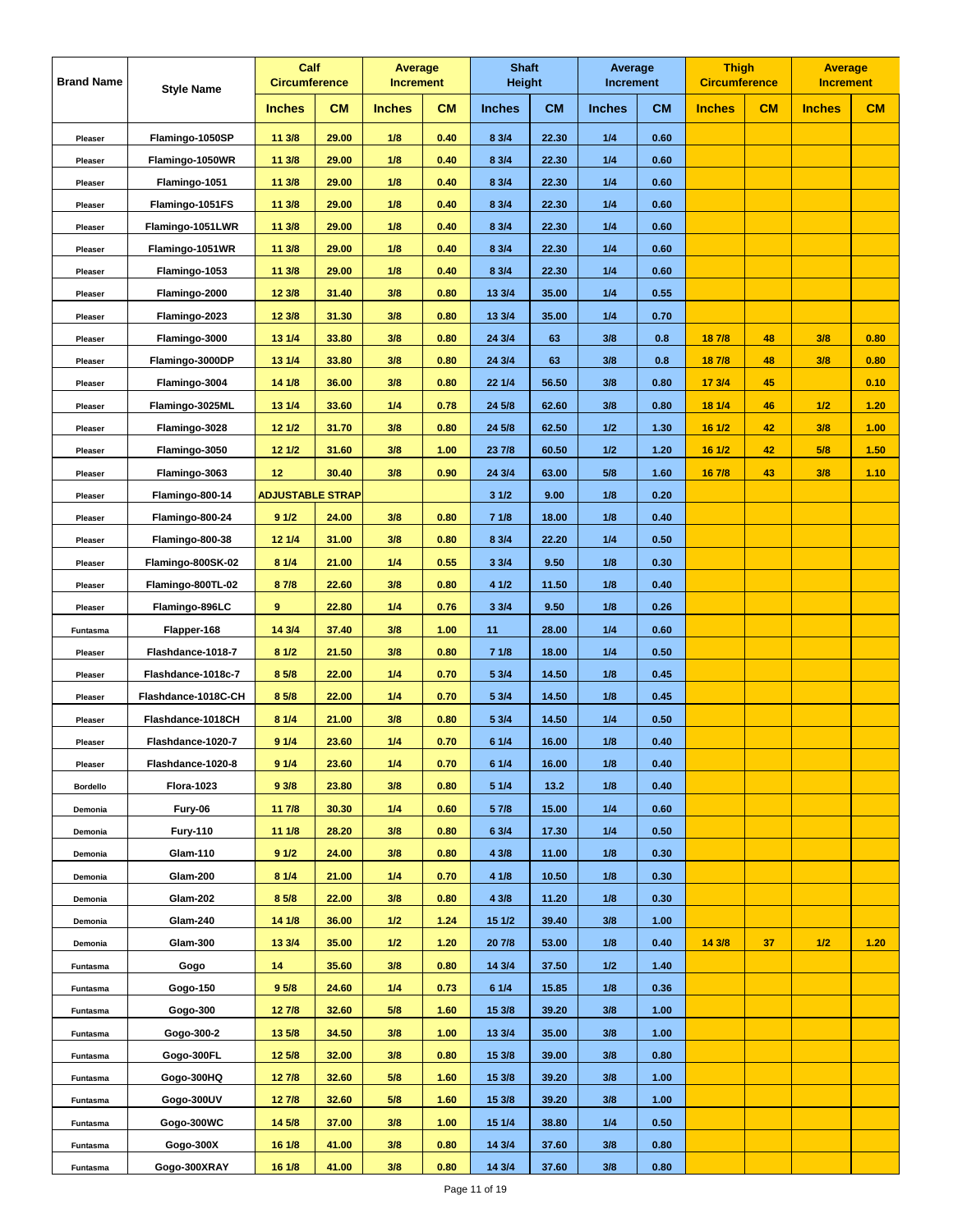| <b>Brand Name</b> | <b>Style Name</b> | Calf<br><b>Circumference</b> |           | Average<br><b>Increment</b> |           | <b>Shaft</b><br><b>Height</b> |           | Average<br><b>Increment</b> |           | <b>Thigh</b><br><b>Circumference</b> |    | <b>Average</b><br><b>Increment</b> |      |
|-------------------|-------------------|------------------------------|-----------|-----------------------------|-----------|-------------------------------|-----------|-----------------------------|-----------|--------------------------------------|----|------------------------------------|------|
|                   |                   | <b>Inches</b>                | <b>CM</b> | <b>Inches</b>               | <b>CM</b> | <b>Inches</b>                 | <b>CM</b> | <b>Inches</b>               | <b>CM</b> | <b>Inches</b>                        | CM | <b>Inches</b>                      | CM   |
| Funtasma          | Gogo-3000         | 13 3/8                       | 34.00     | 1/4                         | 0.66      | 22 7/8                        | 58.00     | 3/8                         | 0.80      | 17 3/8                               | 44 | 3/8                                | 1.00 |
| Funtasma          | Gogo-303          | 127/8                        | 32.60     | 1/4                         | 0.60      | 15 3/8                        | 39.20     | 3/8                         | 1.00      |                                      |    |                                    |      |
| Funtasma          | Gogo-305          | 13 3/4                       | 35.00     | 3/8                         | 0.80      | 13 1/4                        | 33.60     | 3/8                         | 0.80      |                                      |    |                                    |      |
| Funtasma          | Gogo-306          | 13 3/4                       | 35.00     | 3/8                         | 0.80      | 13 1/4                        | 33.60     | 3/8                         | 0.80      |                                      |    |                                    |      |
| Funtasma          | Gogo-307          | 127/8                        | 32.60     | 5/8                         | 1.60      | 15 3/8                        | 39.20     | 3/8                         | 1.00      |                                      |    |                                    |      |
| Funtasma          | Gotham-100        | 14 3/8                       | 36.50     | 1/2                         | 1.20      | 14 3/8                        | 36.50     | 3/4                         | 1.80      |                                      |    |                                    |      |
| Funtasma          | Gotham-105        | 16 3/4                       | 42.50     | 3/8                         | 0.80      | 12                            | 30.50     | 5/8                         | 1.50      |                                      |    |                                    |      |
| Funtasma          | Gotham-109        | 171/2                        | 44.30     | 7/8                         | 2.30      | 16 1/4                        | 41.40     | 3/8                         | 0.90      |                                      |    |                                    |      |
| Funtasma          | Gotham-110        | 19                           | 48.30     | 1/2                         | 1.30      | 18                            | 45.70     | 3/8                         | 1.00      |                                      |    |                                    |      |
| Funtasma          | Gotham-120        | 16 3/4                       | 42.70     | 3/8                         | 0.90      | 20                            | 50.90     | 1/2                         | 1.40      |                                      |    |                                    |      |
| Demonia           | Gothika-100       | 13 3/8                       | 34.00     | 3/8                         | 0.80      | 9                             | 23.00     | 1/8                         | 0.40      |                                      |    |                                    |      |
| Demonia           | Gothika-101       | 13 3/4                       | 35.00     | 3/8                         | 0.80      | 97/8                          | 25.00     | 1/4                         | 0.50      |                                      |    |                                    |      |
| Demonia           | Gothika-200       | 13 5/8                       | 34.70     | 3/8                         | 1.00      | 13                            | 33.00     | 1/8                         | 0.40      |                                      |    |                                    |      |
| Demonia           | Gothika-209       | 14 1/8                       | 36.00     | 3/8                         | 0.80      | 14                            | 35.50     | 1/8                         | 0.40      |                                      |    |                                    |      |
| Demonia           | Gothika-50        | 97/8                         | 25.00     | 3/8                         | 1.00      | 4 1/2                         | 11.50     | 1/8                         | 0.30      |                                      |    |                                    |      |
| Demonia           | Gothika-600uv     | 13 5/8                       | 34.60     | 3/8                         | 1.00      | 13                            | 33.00     | 3/8                         | 1.00      |                                      |    |                                    |      |
| Demonia           | Gravedigger-10    | 10                           | 25.40     | 3/8                         | 0.90      | 7 5/8                         | 19.50     | 1/4                         | 0.50      |                                      |    |                                    |      |
| Demonia           | Gravedigger-14    | 10 1/4                       | 26.00     | 3/8                         | 1.00      | 91/2                          | 24.20     | 1/8                         | 0.40      |                                      |    |                                    |      |
| Demonia           | Gravedigger-250   | 10 5/8                       | 27.00     | 3/8                         | 1.00      | 10 5/8                        | 27.00     | 1/4                         | 0.50      |                                      |    |                                    |      |
| Demonia           | Gravel-10s        | 107/8                        | 27.60     | 1/4                         | 0.70      | $\pmb{9}$                     | 23.00     | 1/8                         | 0.40      |                                      |    |                                    |      |
| Demonia           | Gravel-14         | 12 1/2                       | 31.60     | 3/8                         | 1.00      | 11                            | 28.00     | 3/8                         | 0.90      |                                      |    |                                    |      |
| Demonia           | Gravel-20         | 13 3/8                       | 34.00     | 1/4                         | 0.60      | 16 1/8                        | 41.00     | 3/8                         | 0.80      |                                      |    |                                    |      |
| Demonia           | Gravel-22         | 14 1/8                       | 36.00     | $1/2$                       | 1.20      | 15 1/2                        | 39.50     | 3/8                         | 0.90      |                                      |    |                                    |      |
| Demonia           | <b>Grip-101</b>   | 87/8                         | 22.60     | 1/4                         | 0.66      | 6 5/8                         | 16.70     | 11/2                        | 3.90      |                                      |    |                                    |      |
| Demonia           | <b>Grip-102</b>   | 51/8                         | 13.00     | 1/8                         | 0.40      | 10 5/8                        | 27.00     | 3/8                         | 0.80      |                                      |    |                                    |      |
| Demonia           | <b>Grip-103</b>   | 6 1/4                        | 16.00     | 1/4                         | 0.50      | 77/8                          | 20.00     | 1/4                         | 0.60      |                                      |    |                                    |      |
| Demonia           | <b>Grip-105</b>   | 91/2                         | 24.00     | 3/8                         | 0.80      | 5 3/8                         | 13.80     | 1/8                         | 0.40      |                                      |    |                                    |      |
| Pleaser           | Hex-1018          | 81/2                         | 21.50     | 3/8                         | 0.80      | 71/8                          | 18.00     | 1/4                         | 0.50      |                                      |    |                                    |      |
| Funtasma          | Hero-100          | 15 3/4                       | 40.00     | 3/4                         | 2.00      | 14 1/8                        | 36.00     | 3/4                         | 1.80      |                                      |    |                                    |      |
| Pleaser           | Infinity-1020     | 10 1/4                       | 26.00     | 1/4                         | 0.70      | 71/8                          | 18.20     | 1/4                         | 0.70      |                                      |    |                                    |      |
| Pleaser           | Infinity-1020BP   | 10 1/4                       | 26.00     | 1/4                         | 0.70      | 71/8                          | 18.20     | 1/4                         | 0.70      |                                      |    |                                    |      |
| Pleaser           | Infinity-1020FS   | 10 1/4                       | 26.00     | 1/4                         | 0.70      | 71/8                          | 18.20     | 1/4                         | 0.70      |                                      |    |                                    |      |
| Pleaser           | Infinity-1020PK   | 101/4                        | 26.00     | 1/4                         | 0.70      | 71/8                          | 18.20     | 1/4                         | 0.70      |                                      |    |                                    |      |
| Pleaser           | Infinity-2020     | 13 1/4                       | 33.60     | 3/8                         | 1.00      | 13 1/4                        | 33.70     | 1/4                         | 0.60      |                                      |    |                                    |      |
| Pleaser           | Infinity-2049     | 13 1/4                       | 33.60     | 3/8                         | 1.00      | 13 1/4                        | 33.70     | 1/4                         | 0.60      |                                      |    |                                    |      |
| Pleaser           | Infinity-3028     | 12 1/2                       | 31.70     | 3/8                         | 0.80      | 24 5/8                        | 62.50     | 1/2                         | 1.30      | 16 1/2                               | 42 | 3/8                                | 1.00 |
| Pleaser           | Infinity-3063     | 12 3/8                       | 31.40     | 1/4                         | 0.70      | 25 3/4                        | 65.40     | 3/8                         | 0.80      | 171/2                                | 45 | 3/8                                | 1.00 |
| Pleaser           | Infinity-4000     | 13 3/4                       | 35.00     | 1/4                         | 0.50      | 271/4                         | 69.20     | 3/8                         | 0.80      | 201/4                                | 51 | 1/4                                | 0.50 |
| Pleaser           | Illusion-1015     | 10 1/2                       | 26.60     | 1/4                         | 0.70      | 61/2                          | 16.50     | 1/8                         | 0.45      |                                      |    |                                    |      |
| Pleaser           | Illusion-1018     | 8                            | 20.40     | 1/4                         | 0.70      | 61/4                          | 16.00     | 1/4                         | 0.70      |                                      |    |                                    |      |
| Pleaser           | Illusion-1018CH   | 8                            | 20.40     | 1/4                         | 0.70      | 61/4                          | 16.00     | 1/4                         | 0.70      |                                      |    |                                    |      |
| Pleaser           | Illusion-1018RS   | 8                            | 20.40     | 1/4                         | 0.70      | 61/4                          | 16.00     | 1/4                         | 0.70      |                                      |    |                                    |      |
| Pleaser           | Illusion-1018UV   | 8                            | 20.40     | 1/4                         | 0.70      | 61/4                          | 16.00     | 1/4                         | 0.70      |                                      |    |                                    |      |
| Pleaser           | Illusion-1021     | 10                           | 25.40     | 3/8                         | 0.85      | 6                             | 15.10     | 1/8                         | 0.40      |                                      |    |                                    |      |
| Pleaser           | Illusion-1021RS   | 10                           | 25.40     | 3/8                         | 0.85      | 6                             | 15.10     | 1/8                         | 0.40      |                                      |    |                                    |      |
| Pleaser           | Illusion-2017     | 13 3/4                       | 35.00     | 1/2                         | 1.13      | 12                            | 30.40     | 1/4                         | 0.76      |                                      |    |                                    |      |
| Pleaser           | Illusion-2017RSF  | 13 3/4                       | 35.00     | 1/2                         | 1.13      | 12                            | 30.40     | 1/4                         | 0.76      |                                      |    |                                    |      |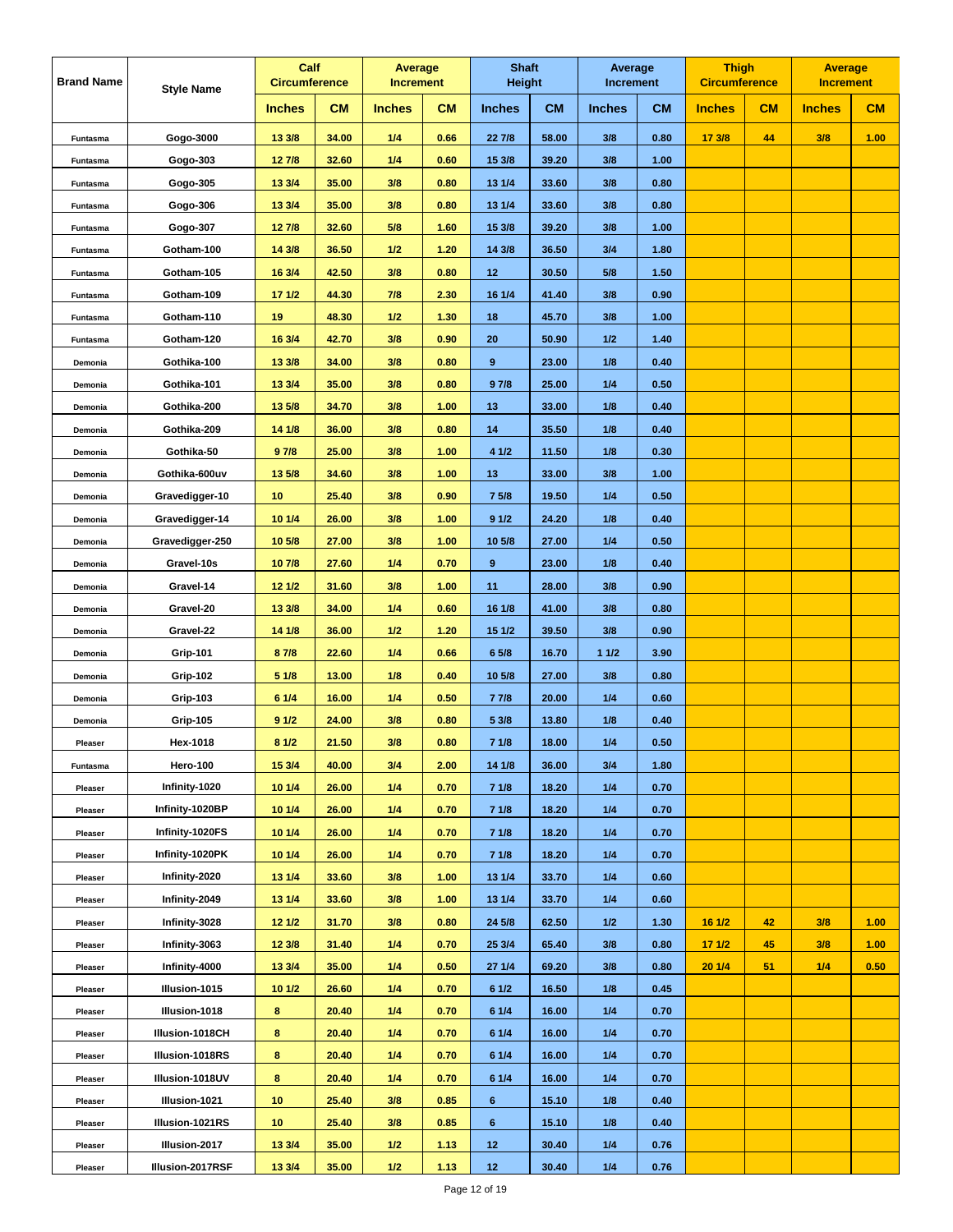| <b>Brand Name</b> | <b>Style Name</b>  | Calf<br><b>Circumference</b> |           | Average<br><b>Increment</b> |           | <b>Shaft</b><br><b>Height</b> |           | Average<br><b>Increment</b> |           | <b>Thigh</b><br><b>Circumference</b> |      | <b>Average</b><br><b>Increment</b> |      |
|-------------------|--------------------|------------------------------|-----------|-----------------------------|-----------|-------------------------------|-----------|-----------------------------|-----------|--------------------------------------|------|------------------------------------|------|
|                   |                    | <b>Inches</b>                | <b>CM</b> | <b>Inches</b>               | <b>CM</b> | <b>Inches</b>                 | <b>CM</b> | <b>Inches</b>               | <b>CM</b> | <b>Inches</b>                        | CM   | <b>Inches</b>                      | CM   |
| Pleaser           | Illusion-3012      | 13 5/8                       | 34.60     | 1/2                         | 1.16      | 21 3/4                        | 55.40     | 3/8                         | 0.80      | 19 3/4                               | 50.2 | 5/8                                | 1.68 |
| Pleaser           | Illusion-3019      | 13 3/8                       | 34.00     | 3/8                         | 0.97      | 21 1/8                        | 53.60     | 3/8                         | 0.80      | 15 1/4                               | 38.6 | 3/8                                | 1.10 |
| Pleaser           | Illusion-3019RS    | 13 3/8                       | 34.00     | 3/8                         | 0.97      | 21 1/8                        | 53.60     | 3/8                         | 0.80      | 15 1/4                               | 38.6 | 3/8                                | 1.10 |
| Funtasma          | IT-100             | 11 3/8                       | 28.80     | 3/8                         | 0.80      | 6 1/8                         | 15.60     | 1/4                         | 0.60      |                                      |      |                                    |      |
| Funtasma          | IT-120             | 10 1/4                       | 26.00     | 3/8                         | 0.80      | 7 7/8                         | 20.00     | 1/4                         | 0.60      |                                      |      |                                    |      |
| <b>Devious</b>    | Indulge-1026       | 9                            | 23.00     | 1/4                         | 0.60      | 5 7/8                         | 15.00     | 1/4                         | 0.60      |                                      |      |                                    |      |
| <b>Devious</b>    | Indulge-2000       | 13 1/2                       | 34.40     | 3/8                         | 0.80      | 14 1/8                        | 36.00     | 3/8                         | 0.80      |                                      |      |                                    |      |
| <b>Devious</b>    | Indulge-2024       | 12                           | 30.40     | 3/8                         | 0.80      | 13 3/4                        | 35.00     | 3/8                         | 0.80      |                                      |      |                                    |      |
| <b>Devious</b>    | Indulge-3000       | 13                           | 33.00     | 3/8                         | 0.80      | 25 1/4                        | 64.00     | 3/8                         | 1.00      | 19 1/8                               | 49   | 3/8                                | 0.80 |
| <b>Devious</b>    | Indulge-3011       | 14                           | 35.60     | 3/8                         | 0.80      | 24 3/8                        | 62.00     | 3/8                         | 1.00      | 19 1/4                               | 49   | 3/8                                | 0.80 |
| <b>Devious</b>    | Indulge-3063       | 12 1/4                       | 31.00     | 3/8                         | 0.80      | 24 5/8                        | 62.70     | 3/8                         | 1.00      | 18                                   | 46   | 3/8                                | 0.80 |
| <b>Pink Label</b> | Jenna-105          |                              |           |                             |           | 37/8                          | 9.70      | 1/8                         | 0.30      |                                      |      |                                    |      |
| Demonia           | Kera-200           | 12 5/8                       | 32.00     | 3/8                         | 1.10      | 13 3/4                        | 35.00     | 1/8                         | 0.40      |                                      |      |                                    |      |
| Demonia           | Kera-21            | 9 <sub>5/8</sub>             | 24.60     | 3/8                         | 1.00      | 5 1/4                         | 13.20     | 1/8                         | 0.30      |                                      |      |                                    |      |
| Demonia           | Kera-50            | 11 5/8                       | 29.50     | 3/8                         | 1.00      | 8 5/8                         | 22.00     | 1/8                         | 0.40      |                                      |      |                                    |      |
| Funtasma          | <b>Kiki-350</b>    | 14 1/4                       | 36.20     | 3/8                         | 0.80      | 15 1/4                        | 38.80     | 1/4                         | 0.60      |                                      |      |                                    |      |
| <b>Pink Label</b> | Kimberly-102       | 10 3/8                       | 26.48     | 1/4                         | 0.74      | 4 5/8                         | 11.70     | 1/8                         | 0.35      |                                      |      |                                    |      |
| Pleaser           | <b>Kiss-200-45</b> | 14                           | 35.60     | 3/8                         | 1.00      | 13 7/8                        | 35.30     | 3/8                         | 0.80      |                                      |      |                                    |      |
| Pleaser           | <b>Kiss-200-46</b> | 13 3/4                       | 34.80     | 3/8                         | 0.80      | 13 3/4                        | 35.00     | 3/8                         | 0.80      |                                      |      |                                    |      |
| Pleaser           | <b>Kiss-200-48</b> | 15                           | 38.00     | 1/8                         | 0.40      | 13 5/8                        | 34.50     | 1/4                         | 0.60      |                                      |      |                                    |      |
| Pleaser           | <b>Kiss-285</b>    | <b>ADJUSTABLE VELCRO</b>     |           |                             |           | 4 1/2                         | 11.30     | 1/8                         | 0.20      |                                      |      |                                    |      |
| Pleaser           | <b>Kiss-292</b>    | 8 1/4                        | 21.00     | 1/4                         | 0.60      | 4 1/8                         | 10.50     | 1/8                         | 0.25      |                                      |      |                                    |      |
| Pleaser           | <b>Kiss-1016C</b>  | 97/8                         | 25.00     | 1/4                         | 0.73      | 5 7/8                         | 14.80     | 1/8                         | 0.36      |                                      |      |                                    |      |
| Pleaser           | <b>Kiss-1018C</b>  | 8 5/8                        | 22.00     | 1/4                         | 0.65      | 6 1/4                         | 15.80     | 1/8                         | 0.38      |                                      |      |                                    |      |
| Pleaser           | <b>Kiss-1018CT</b> | 8 5/8                        | 22.00     | 1/4                         | 0.65      | 6 1/4                         | 15.80     | 1/8                         | 0.38      |                                      |      |                                    |      |
| Pleaser           | <b>Kiss-1020TT</b> | 9 5/8                        | 24.40     | 3/8                         | 0.80      | 61/8                          | 15.50     | 1/4                         | 0.60      |                                      |      |                                    |      |
| Pleaser           | <b>Kiss-3000</b>   | 13 3/8                       | 34.00     | 3/8                         | 0.80      | 22 1/2                        | 57.30     | 5/8                         | 1.50      | 16 7/8                               | 43   | 3/8                                | 0.80 |
| Pleaser           | <b>Kiss-3010</b>   | 13 3/4                       | 35.00     | 3/8                         | 0.80      | 21 3/4                        | 55.20     | 5/8                         | 1.50      | 19 5/8                               | 50   | 3/8                                | 0.80 |
| Pleaser           | Legend-8868        | 13 1/4                       | 33.60     | 3/8                         | 0.80      | 29 1/2                        | 75.00     | 3/4                         | 2.00      | 19 1/4                               | 49   | 3/8                                | 0.80 |
| Pleaser           | Legend-8899        | 15                           | 38.00     | 3/8                         | 0.80      | 24                            | 61.00     | 3/8                         | 0.80      | 19 5/8                               | 50   | 3/8                                | 0.80 |
| Funtasma          | Lolita-300g        | 14 3/8                       | 36.50     | 3/8                         | 0.80      | 12 3/8                        | 31.50     | 1/4                         | 0.70      |                                      |      |                                    |      |
| Demonia           | Lilith-152         | 97/8                         | 25.00     | 3/8                         | 0.80      | 51/2                          | 14.00     | 1/8                         | 0.30      |                                      |      |                                    |      |
| Demonia           | Lilith-210         | 11                           | 28.00     | 3/8                         | 1.00      | 71/8                          | 18.00     | 1/8                         | 0.40      |                                      |      |                                    |      |
| Demonia           | Lilith-211         | 11 3/8                       | 29.00     | 3/8                         | 1.00      | 91/4                          | 23.50     | 1/4                         | 0.50      |                                      |      |                                    |      |
| Demonia           | Lilith-220         | 11                           | 28.00     | 3/8                         | 1.00      | 7 1/8                         | 18.00     | 1/8                         | 0.30      |                                      |      |                                    |      |
| Demonia           | Lilith-270         | 11 3/4                       | 30.00     | 3/8                         | 1.04      | 9                             | 23.00     | 1/4                         | 0.50      |                                      |      |                                    |      |
| Demonia           | Lilith-271         | 12 1/4                       | 31.00     | 3/8                         | 0.80      | 9                             | 23.00     | 1/4                         | 0.50      |                                      |      |                                    |      |
| Demonia           | Lilith-278         | 97/8                         | 25.00     | 10 1/8                      | 25.70     | 51/8                          | 13.00     | 1/8                         | 0.32      |                                      |      |                                    |      |
| Funtasma          | Love-270           | 14                           | 35.60     | 3/8                         | 0.80      | 14 1/8                        | 36.00     | 3/8                         | 0.80      |                                      |      |                                    |      |
| Funtasma          | <b>Lust-2000</b>   | 13 3/4                       | 34.80     | 1/4                         | 0.70      | 13 7/8                        | 35.20     | 1/4                         | 0.70      |                                      |      |                                    |      |
| Funtasma          | Lust-2001SQ        | 15 1/2                       | 39.40     | 1/4                         | 0.70      | 12 3/4                        | 32.50     | 1/4                         | 0.70      |                                      |      |                                    |      |
| Funtasma          | <b>Lust-3000</b>   | 13 1/2                       | 34.40     | 1/4                         | 0.70      | 24 1/2                        | 62.20     | 1/4                         | 0.70      | 18 5/8                               | 47   | 3/8                                | 1.10 |
| Funtasma          | Lust-3000x         | 16 1/8                       | 41.00     | 1/4                         | 0.70      | 25 3/4                        | 65.30     | 1/4                         | 0.70      | 20 7/8                               | 53   | 3/8                                | 1.00 |
| Funtasma          | Maiden-8820        | 8 5/8                        | 22.00     | 3/8                         | 0.80      | 15 1/8                        | 38.50     | 3/8                         | 0.80      |                                      |      |                                    |      |
| Funtasma          | Maiden-8828        | 14 5/8                       | 37.00     | 3/8                         | 0.80      | 23                            | 58.50     | 3/4                         | 2.00      | 22 1/2                               | 57   | 3/8                                | 0.80 |
| Funtasma          | Maiden-8830        | 11 3/8                       | 29.00     | 3/8                         | 0.80      | 14 1/8                        | 36.00     | 3/8                         | 1.00      | 16 1/2                               | 42   | 3/8                                | 0.80 |
| Funtasma          | Matey-115          | 11 3/8                       | 29.00     | 3/8                         | 0.80      | 51/2                          | 14.00     | 1/8                         | 0.45      |                                      |      |                                    |      |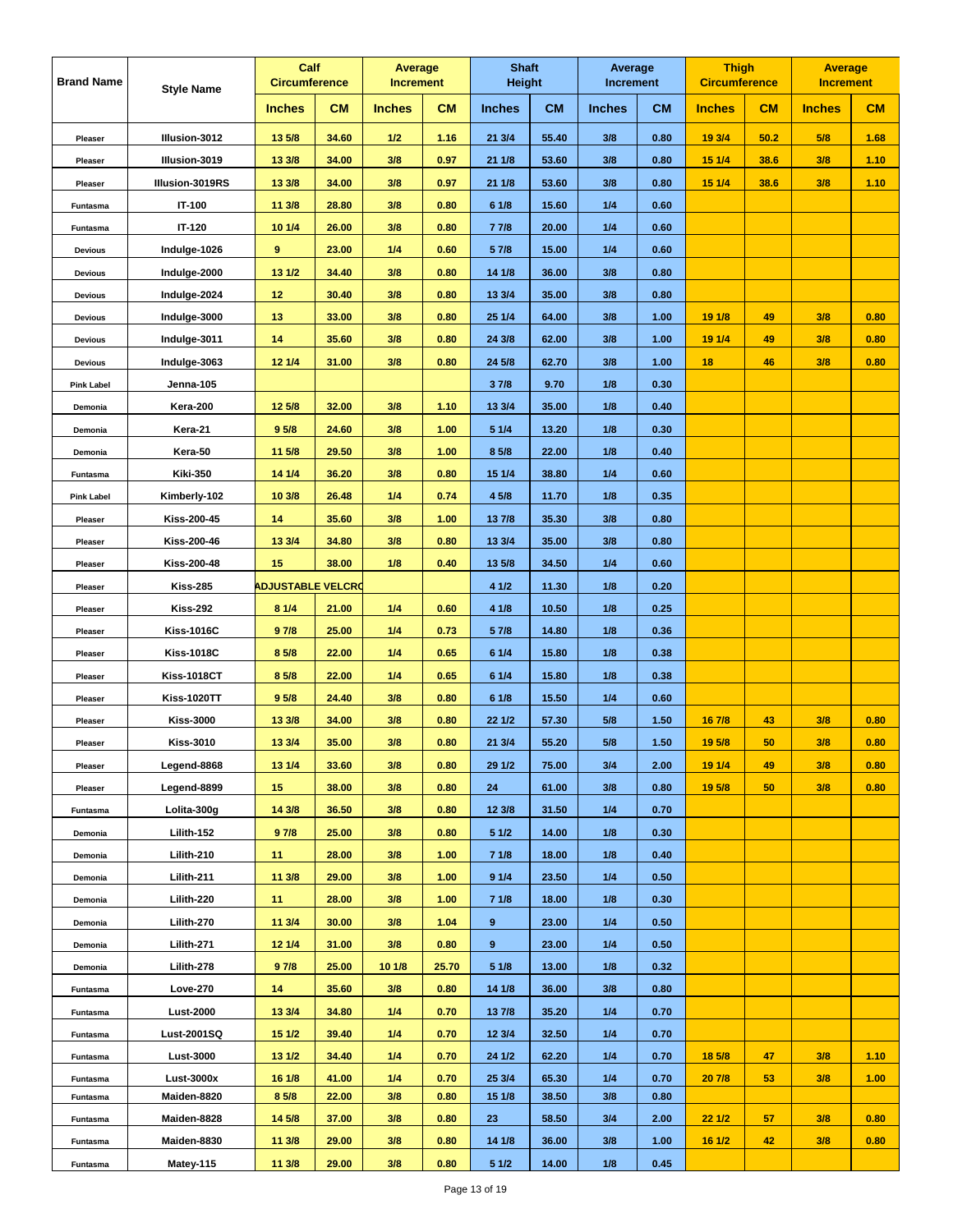| <b>Brand Name</b> | <b>Style Name</b> |               | Calf<br><b>Circumference</b> |               | Average<br><b>Increment</b> | <b>Shaft</b><br><b>Height</b> |           | Average<br><b>Increment</b> |           | <b>Thigh</b><br><b>Circumference</b> |    | <b>Average</b><br><b>Increment</b> |      |
|-------------------|-------------------|---------------|------------------------------|---------------|-----------------------------|-------------------------------|-----------|-----------------------------|-----------|--------------------------------------|----|------------------------------------|------|
|                   |                   | <b>Inches</b> | <b>CM</b>                    | <b>Inches</b> | <b>CM</b>                   | <b>Inches</b>                 | <b>CM</b> | <b>Inches</b>               | <b>CM</b> | <b>Inches</b>                        | CM | <b>Inches</b>                      | CM   |
| <b>Funtasma</b>   | Matey-205         | 11 3/4        | 30.00                        | 3/8           | 0.80                        | 71/2                          | 19.00     | 1/4                         | 0.50      |                                      |    |                                    |      |
| Funtasma          | Mammoth-311       | 14 5/8        | 37.00                        | 1/4           | 0.70                        | 13 1/8                        | 33.40     | 1/4                         | 0.70      |                                      |    |                                    |      |
| Funtasma          | Maverick-2045     | 17 3/4        | 45.00                        | 3/8           | 0.80                        | 26 7/8                        | 68.40     | 3/8                         | 0.80      | 271/8                                | 69 | 3/8                                | 0.80 |
| Funtasma          | Maverick-8812     | 15 5/8        | 39.60                        | 3/8           | 0.80                        | 19 1/8                        | 48.50     | 3/8                         | 0.80      | 17 1/8                               | 44 | 3/8                                | 0.80 |
| Funtasma          | Maverick-8824     | 16 1/2        | 42.00                        | 3/8           | 0.80                        | 28 1/8                        | 71.50     | 3/8                         | 1.00      | 18 1/2                               | 47 | 3/8                                | 0.80 |
| Funtasma          | Medic-3028        | 12 1/2        | 31.60                        | 3/8           | 1.00                        | 24 5/8                        | 62.50     | 1/4                         | 0.60      | 13                                   | 33 | 3/8                                | 1.00 |
| Demonia           | Mega-602          | 151/8         | 38.50                        | 1/4           | 0.60                        | 15 1/8                        | 38.50     | 5/8                         | 1.50      | 14 5/8                               | 37 | 1/2                                | 1.32 |
| Demonia           | Mega-618          | 13            | 33.00                        | 1/2           | 1.17                        | 18 7/8                        | 48.00     | 1/2                         | 1.27      | 14 5/8                               | 37 | 1/2                                | 1.30 |
| Pleaser           | <b>Milan-2015</b> | 15 1/8        | 38.40                        | 3/8           | 0.80                        | 12 1/4                        | 31.00     | 3/8                         | 0.80      |                                      |    |                                    |      |
| Funtasma          | Militant-128      | 12 1/4        | 31.00                        | 3/8           | 0.80                        | 9                             | 23.00     | 1/4                         | 0.50      |                                      |    |                                    |      |
| Funtasma          | Monster-02        | 13 3/4        | 35.00                        | 3/4           | 1.80                        | 51/2                          | 14.00     | 1/4                         | 0.60      |                                      |    |                                    |      |
| Funtasma          | Monster-10        | 12 3/4        | 32.50                        | 5/8           | 1.60                        | 81/2                          | 21.50     | 3/8                         | 1.00      |                                      |    |                                    |      |
| Pleaser           | Moon-1018MER      | 81/2          | 21.50                        | 3/8           | 0.80                        | 71/8                          | 18.00     | 1/4                         | 0.50      |                                      |    |                                    |      |
| Pleaser           | Moon-1020MER      | 10 1/4        | 26.00                        | 1/4           | 0.60                        | 71/4                          | 18.50     | 3/8                         | 0.80      |                                      |    |                                    |      |
| Demonia           | <b>Mori-150</b>   | 9             | 23.00                        | 3/8           | 0.80                        | 5 7/8                         | 15.00     | 1/8                         | 0.40      |                                      |    |                                    |      |
| Demonia           | Mori-310          | 13 3/8        | 34.00                        | 1/2           | 1.20                        | 13                            | 33.00     | 1/4                         | 0.70      |                                      |    |                                    |      |
| Demonia           | Muerto-900        | 87/8          | 22.50                        | 3/8           | 0.80                        | 4 3/8                         | 11.00     | 1/8                         | 0.40      |                                      |    |                                    |      |
| Demonia           | Muerto-1001       | 87/8          | 22.50                        | 3/8           | 0.80                        | 4 3/8                         | 11.00     | 1/8                         | 0.40      |                                      |    |                                    |      |
| Demonia           | Muerto-1026       | 13 3/8        | 34.00                        | 3/8           | 0.80                        | 8 3/4                         | 22.20     | 1/4                         | 0.50      |                                      |    |                                    |      |
| Demonia           | Muerto-1030       | 91/4          | 23.50                        | 3/8           | 0.80                        | 51/8                          | 13.00     | 1/8                         | 0.40      |                                      |    |                                    |      |
| Demonia           | Muerto-2028       | 14 1/8        | 36.00                        | 3/8           | 0.80                        | 13 3/8                        | 34.00     | 3/8                         | 0.80      |                                      |    |                                    |      |
| Demonia           | Muerto-2030       | 13 3/4        | 35.00                        | 3/8           | 0.80                        | 13 5/8                        | 34.50     | 3/8                         | 0.80      |                                      |    |                                    |      |
| Demonia           | Neptune-100       | 12 5/8        | 32.00                        | 1/2           | 1.13                        | 11 3/8                        | 29.00     | 1/4                         | 0.76      |                                      |    |                                    |      |
| Demonia           | Neptune-115       | 97/8          | 25.00                        | 3/8           | 0.80                        | 6 3/4                         | 17.00     | 1/8                         | 0.40      |                                      |    |                                    |      |
| Demonia           | Neptune-126       | 81/4          | 21.00                        | 3/8           | 1.10                        | 6 3/4                         | 17.00     | 1/8                         | 0.40      |                                      |    |                                    |      |
| Demonia           | Neptune-150       | 91/2          | 24.00                        | 3/8           | 0.80                        | 6                             | 15.20     | 1/8                         | 0.40      |                                      |    |                                    |      |
| Demonia           | Neptune-181       | 97/8          | 25.00                        | 3/8           | 0.80                        | 51/2                          | 14.00     | 1/8                         | 0.30      |                                      |    |                                    |      |
| Demonia           | Neptune-200       | 12 1/4        | 31.00                        | 3/8           | 1.04                        | 91/4                          | 23.50     | 1/8                         | 0.35      |                                      |    |                                    |      |
| Demonia           | Neptune-210       | 13 3/4        | 35.00                        | 1/2           | 1.20                        | 10 1/4                        | 26.00     | 1/8                         | 0.45      |                                      |    |                                    |      |
| Demonia           | Petrol-150        | 13 3/8        | 34.00                        | 3/8           | 1.05                        | 97/8                          | 25.00     | 1/8                         | 0.40      |                                      |    |                                    |      |
| Funtasma          | Pirate-100        | 16 1/4        | 41.40                        | 5/8           | 1.60                        | 15                            | 38.00     | 5/8                         | 1.60      |                                      |    |                                    |      |
| Demonia           | Poison-101        | 91/4          | 23.50                        | 3/8           | 0.80                        | 63/4                          | 17.00     | 1/8                         | 0.22      |                                      |    |                                    |      |
| Demonia           | Poison-105        | 91/4          | 23.50                        | 3/8           | 0.80                        | 63/4                          | 17.00     | 1/8                         | 0.22      |                                      |    |                                    |      |
| Demonia           | Poison-95         | 81/4          | 21.00                        | 1/4           | 0.70                        | 51/8                          | 13.00     | 1/8                         | 0.32      |                                      |    |                                    |      |
| Demonia           | Platoon-202       | 12 3/4        | 32.50                        | 1/8           | 0.40                        | 77/8                          | 20.00     | 1/8                         | 0.40      |                                      |    |                                    |      |
| Demonia           | Platoon-205       | 13 3/8        | 34.00                        | 1/8           | 0.40                        | 81/4                          | 21.00     | 1/8                         | 0.40      |                                      |    |                                    |      |
| <b>Pink Label</b> | Queen-100         | 10 5/8        | 27.0                         | 3/8           | 1.00                        | 71/2                          | 19.2      | 1/4                         | 0.60      |                                      |    |                                    |      |
| Pleaser           | Radiant-1020      | 10 1/4        | 26.0                         | 1/4           | 0.6                         | 71/4                          | 18.5      | 3/8                         | 0.80      |                                      |    |                                    |      |
| Pleaser           | Rainbow-1017RSF-7 | 91/2          | 24.2                         | 1/4           | 0.72                        | 71/8                          | 18.0      | 1/4                         | 0.48      |                                      |    |                                    |      |
| Pleaser           | Rainbow-1017TF-6  | 91/2          | 24.2                         | 1/4           | 0.72                        | 71/8                          | 18.0      | 1/4                         | 0.48      |                                      |    |                                    |      |
| Pleaser           | Rainbow-1017TF-7  | 91/2          | 24.2                         | 1/4           | 0.72                        | 71/8                          | 18.0      | 1/4                         | 0.48      |                                      |    |                                    |      |
| Pleaser           | Rainbow-1017TF-8  | 91/2          | 24.2                         | 1/4           | 0.72                        | 71/8                          | 18.0      | 1/4                         | 0.48      |                                      |    |                                    |      |
| Pleaser           | Rainbow-1018uv6   | 81/4          | 21.0                         | 1/8           | 0.4                         | 5 3/4                         | 14.5      | 3/8                         | 0.80      |                                      |    |                                    |      |
| Pleaser           | Rainbow-1018uv7   | 8 1/4         | 21.0                         | 1/8           | 0.4                         | 5 7/8                         | 15.0      | 3/8                         | 0.25      |                                      |    |                                    |      |
| Demonia           | Ranger-102        | 91/2          | 24.0                         | 1/8           | 0.9                         | 51/2                          | 14.0      | 3/8                         | 0.30      |                                      |    |                                    |      |
| Demonia           | Ranger-105        | 81/4          | 21.0                         | 1/8           | 0.7                         | 51/2                          | 14.0      | 3/8                         | 0.40      |                                      |    |                                    |      |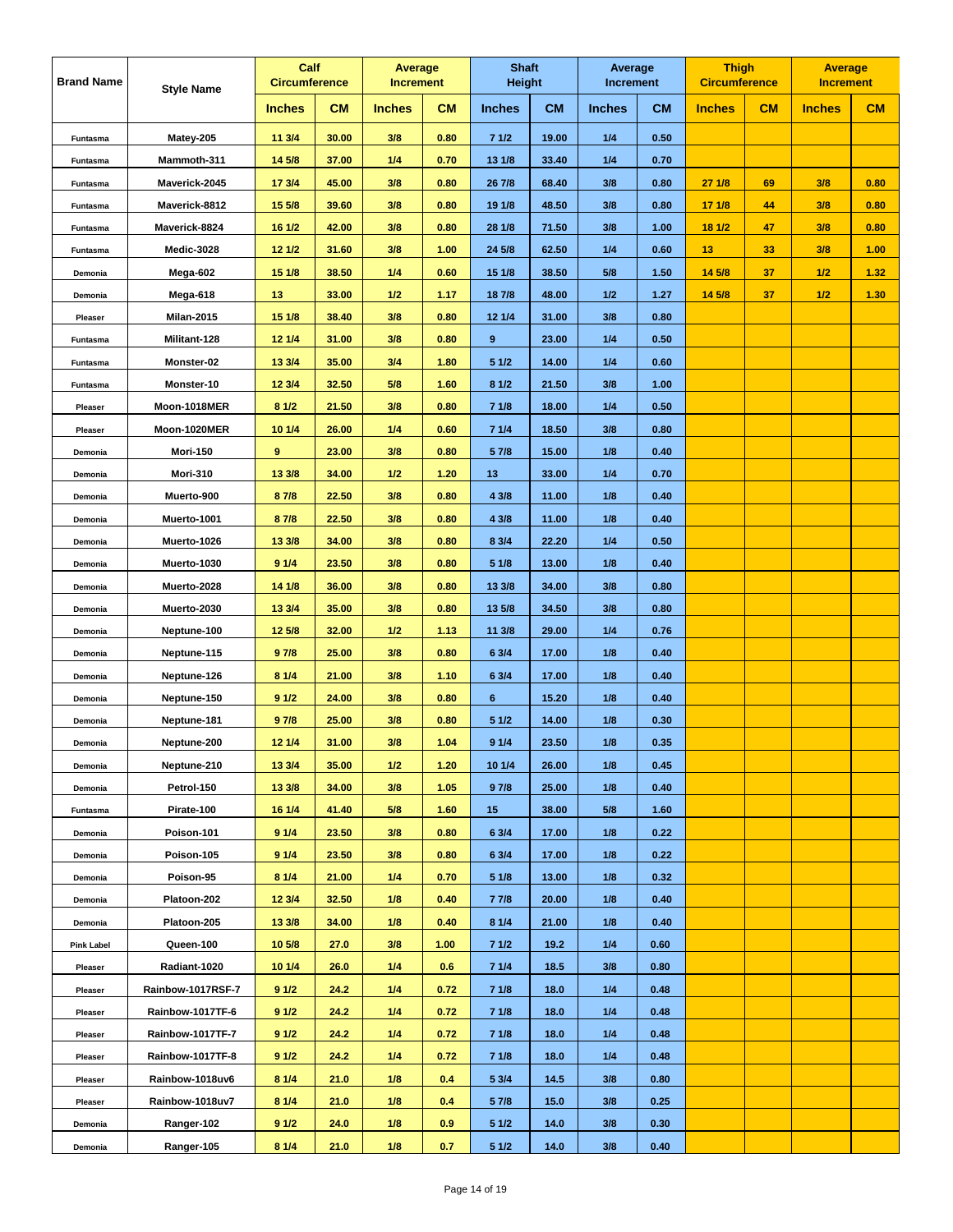| <b>Brand Name</b> | <b>Style Name</b> |                  | Calf<br><b>Circumference</b> |               | Average<br><b>Increment</b> | <b>Shaft</b><br><b>Height</b> |           | Average<br>Increment |           | <b>Thigh</b><br><b>Circumference</b> |    | <b>Average</b><br><b>Increment</b> |      |
|-------------------|-------------------|------------------|------------------------------|---------------|-----------------------------|-------------------------------|-----------|----------------------|-----------|--------------------------------------|----|------------------------------------|------|
|                   |                   | <b>Inches</b>    | <b>CM</b>                    | <b>Inches</b> | <b>CM</b>                   | <b>Inches</b>                 | <b>CM</b> | <b>Inches</b>        | <b>CM</b> | <b>Inches</b>                        | CM | <b>Inches</b>                      | CM   |
| Demonia           | Ranger-108        | 8 5/8            | 22.0                         | 1/8           | 0.7                         | 51/2                          | 14.0      | 3/8                  | 0.40      |                                      |    |                                    |      |
| Demonia           | Ranger-208        | 91/4             | 23.5                         | 1/8           | 0.8                         | 6 3/4                         | 17.0      | 3/8                  | 0.20      |                                      |    |                                    |      |
| Demonia           | Ranger-301        | 107/8            | 27.50                        | 3/8           | 0.80                        | 9                             | 23.00     | 1/4                  | 0.60      |                                      |    |                                    |      |
| Demonia           | Ranger-302        | 13 3/4           | 35.00                        | 3/8           | 1.00                        | 14 1/2                        | 36.80     | 1/4                  | 0.60      |                                      |    |                                    |      |
| Demonia           | Ranger-303        | 15               | 38.00                        | $1/2$         | 1.30                        | 14 1/4                        | 36.30     | 1/4                  | 0.50      |                                      |    |                                    |      |
| Demonia           | Ranger-305        | 10 1/4           | 26.00                        | 3/8           | 0.90                        | 8 1/8                         | 20.50     | 1/8                  | 0.40      |                                      |    |                                    |      |
| Demonia           | Ranger-310        | 11 3/8           | 29.00                        | 3/8           | 1.00                        | 8 1/4                         | 21.00     | 1/8                  | 0.40      |                                      |    |                                    |      |
| Demonia           | Ranger-318        | 15 1/8           | 38.50                        | 3/8           | 1.10                        | 141/2                         | 36.80     | 3/8                  | 0.80      |                                      |    |                                    |      |
| Demonia           | Ranger-320        | 12 1/8           | 30.80                        | 3/8           | 1.10                        | 12 5/8                        | 32.00     | 1/4                  | 0.50      |                                      |    |                                    |      |
| Demonia           | Ravage-II         | 14 5/8           | 37.00                        | 3/8           | 0.80                        | 15 1/8                        | 38.50     | 3/8                  | 1.00      |                                      |    |                                    |      |
| Demonia           | Ravage-302        | 14 3/4           | 37.60                        | 3/8           | 0.80                        | 12 1/4                        | 31.00     | 1/4                  | 0.50      |                                      |    |                                    |      |
| Funtasma          | <b>Raven-8826</b> | 15 3/4           | 40.00                        | 3/8           | 0.80                        | 27 3/8                        | 69.50     | 1/4                  | 0.60      | 171/4                                | 44 | 1/4                                | 0.60 |
| Funtasma          | Referee-125       | 10 5/8           | 27.00                        | 3/8           | 1.00                        | 5 1/8                         | 13.00     | 1/8                  | 0.40      |                                      |    |                                    |      |
| Funtasma          | Referee-200       | 13 3/4           | 35.00                        | 3/8           | 0.80                        | 91/2                          | 24.00     | 1/4                  | 0.70      |                                      |    |                                    |      |
| Funtasma          | Renaissance-100   | 16               | 40.60                        | 3/4           | 2.00                        | 13                            | 33.00     | 5/8                  | 1.50      |                                      |    |                                    |      |
| Funtasma          | Renaissance-104   | 15 3/8           | 39.20                        | 1/2           | 1.12                        | 20 1/4                        | 51.40     | 1/2                  | 1.18      |                                      |    |                                    |      |
| Funtasma          | Renaissance-57    | 127/8            | 32.80                        | 3/8           | 0.80                        | 8 1/4                         | 20.90     | 3/8                  | 0.80      |                                      |    |                                    |      |
| Funtasma          | Retro-300         | 13               | 33.00                        | 3/8           | 0.80                        | 15 3/4                        | 40.00     | 3/8                  | 0.80      |                                      |    |                                    |      |
| Funtasma          | Retro-302         | 11 3/4           | 30.00                        | 3/8           | 0.80                        | 15                            | 38.00     | 1/4                  | 0.50      |                                      |    |                                    |      |
| Funtasma          | Retro-306         | 13               | 33.00                        | 1/4           | 0.70                        | 14 1/8                        | 36.00     | 1/4                  | 0.70      |                                      |    |                                    |      |
| Demonia           | Riot-20           | 13 3/8           | 34.00                        | 3/8           | 1.00                        | 15 3/8                        | 39.00     | 3/8                  | 1.10      |                                      |    |                                    |      |
| Demonia           | Ripsaw-520        | 15               | 38.00                        | 3/8           | 1.00                        | 14                            | 35.50     | 1/8                  | 0.30      |                                      |    |                                    |      |
| Demonia           | <b>Rial-106</b>   | 8 5/8            | 22.00                        | 3/8           | 0.80                        | 61/8                          | 15.50     | 1/8                  | 0.40      |                                      |    |                                    |      |
| Demonia           | <b>Rial-303</b>   | 13 3/4           | 35.00                        | 1/2           | 1.30                        | 9                             | 23.00     | 3/8                  | 0.90      |                                      |    |                                    |      |
| Demonia           | <b>Rial-307</b>   | 11 3/8           | 28.80                        | 3/8           | 0.90                        | 91/2                          | 24.00     | 3/8                  | 0.80      |                                      |    |                                    |      |
| Demonia           | <b>Rial-309</b>   | 10 3/8           | 26.40                        | 3/8           | 0.80                        | 71/8                          | 18.00     | 1/4                  | 0.50      |                                      |    |                                    |      |
| Demonia           | <b>Rial-400</b>   | 13               | 33.00                        | 3/8           | 1.00                        | 13 3/8                        | 34.00     | 3/8                  | 0.90      |                                      |    |                                    |      |
| Funtasma          | Robinhood-100     | 16 1/2           | 42.00                        | 5/8           | 1.50                        | 171/2                         | 44.30     | 17/8                 | 4.89      |                                      |    |                                    |      |
| Demonia           | Rocky-10          | 101/8            | 25.60                        | 3/8           | 0.80                        | 81/8                          | 20.50     | 1/4                  | 0.50      |                                      |    |                                    |      |
| Demonia           | Rocky-30          | 14 1/8           | 35.80                        | 3/8           | 1.10                        | 15 7/8                        | 40.20     | 3/8                  | 0.90      |                                      |    |                                    |      |
| Demonia           | <b>Rot-09</b>     | 10 1/4           | 26.00                        | 3/8           | 0.80                        | 6 3/4                         | 17.20     | 1/8                  | 0.40      |                                      |    |                                    |      |
| Demonia           | <b>Rot-13</b>     | 15 3/8           | 39.00                        | 1/4           | 0.60                        | 15 <sub>15</sub>              | 38.00     | 1/8                  | 0.40      |                                      |    |                                    |      |
| Pleaser           | Rodeo-8822        | 14               | 35.60                        | 3/8           | 0.80                        | 22 1/8                        | 56.20     | 3/4                  | 2.00      | 16 1/2                               | 42 | 3/8                                | 0.80 |
| Funtasma          | Romlock-220       | 15 7/8           | 40.20                        | 3/4           | 2.00                        | 14 5/8                        | 37.00     | 3/8                  | 1.00      |                                      |    |                                    |      |
| Funtasma          | Santa-100         | 171/4            | 43.90                        | $\mathbf{1}$  | 2.60                        | 14 1/8                        | 36.00     | 5/8                  | 1.60      |                                      |    |                                    |      |
| Funtasma          | Santa-102         | 173/4            | 45.20                        | 3/4           | 2.00                        | 14 3/4                        | 37.50     | 5/8                  | 1.50      |                                      |    |                                    |      |
| Funtasma          | Santa-106wc       | 24 3/4           | 63.00                        | 13/8          | 3.60                        | 15 1/2                        | 39.50     | 5/8                  | 1.70      |                                      |    |                                    |      |
| Funtasma          | Santa-108         | 18 1/4           | 46.30                        | 11/8          | 2.80                        | 16 1/8                        | 41.00     | 3/4                  | 2.00      |                                      |    |                                    |      |
| Pleaser           | Scallop-1018c     | 8 5/8            | 22.00                        | 1/4           | 0.65                        | 61/4                          | 15.80     | 1/8                  | 0.38      |                                      |    |                                    |      |
| Demonia           | Scene-107         | 10               | 25.50                        | 3/8           | 0.80                        | 12 <sub>2</sub>               | 30.50     | 1/8                  | 0.40      |                                      |    |                                    |      |
| Demonia           | Scene-30          | 8 5/8            | 22.00                        | 3/8           | 0.80                        | 37/8                          | 10.00     | 1/8                  | 0.20      |                                      |    |                                    |      |
| Demonia           | Scene-32          | 8 5/8            | 22.00                        | 3/8           | 0.80                        | 33/4                          | 9.50      | 1/8                  | 0.20      |                                      |    |                                    |      |
| Demonia           | Scene-50          | 91/4             | 23.60                        | 3/8           | 0.90                        | 5 3/4                         | 14.50     | 1/8                  | 0.30      |                                      |    |                                    |      |
| Demonia           | Scene-51          | 97/8             | 25.00                        | $1/2$         | 1.20                        | 6 3/4                         | 17.00     | 1/8                  | 0.40      |                                      |    |                                    |      |
| Demonia           | Scene-53          | 9 <sub>5/8</sub> | 24.50                        | 3/8           | 0.80                        | 4 3/4                         | 12.00     | 1/8                  | 0.30      |                                      |    |                                    |      |
| <b>Devious</b>    | Scream-1026       | 11               | 27.80                        | 3/8           | 0.80                        | 7 1/8                         | 18.00     | 3/8                  | 0.80      |                                      |    |                                    |      |
| <b>Devious</b>    | Scream-2027       | 13 3/8           | 34.00                        | $1/2$         | 1.20                        | 13 3/8                        | 34.00     | 3/8                  | 0.80      |                                      |    |                                    |      |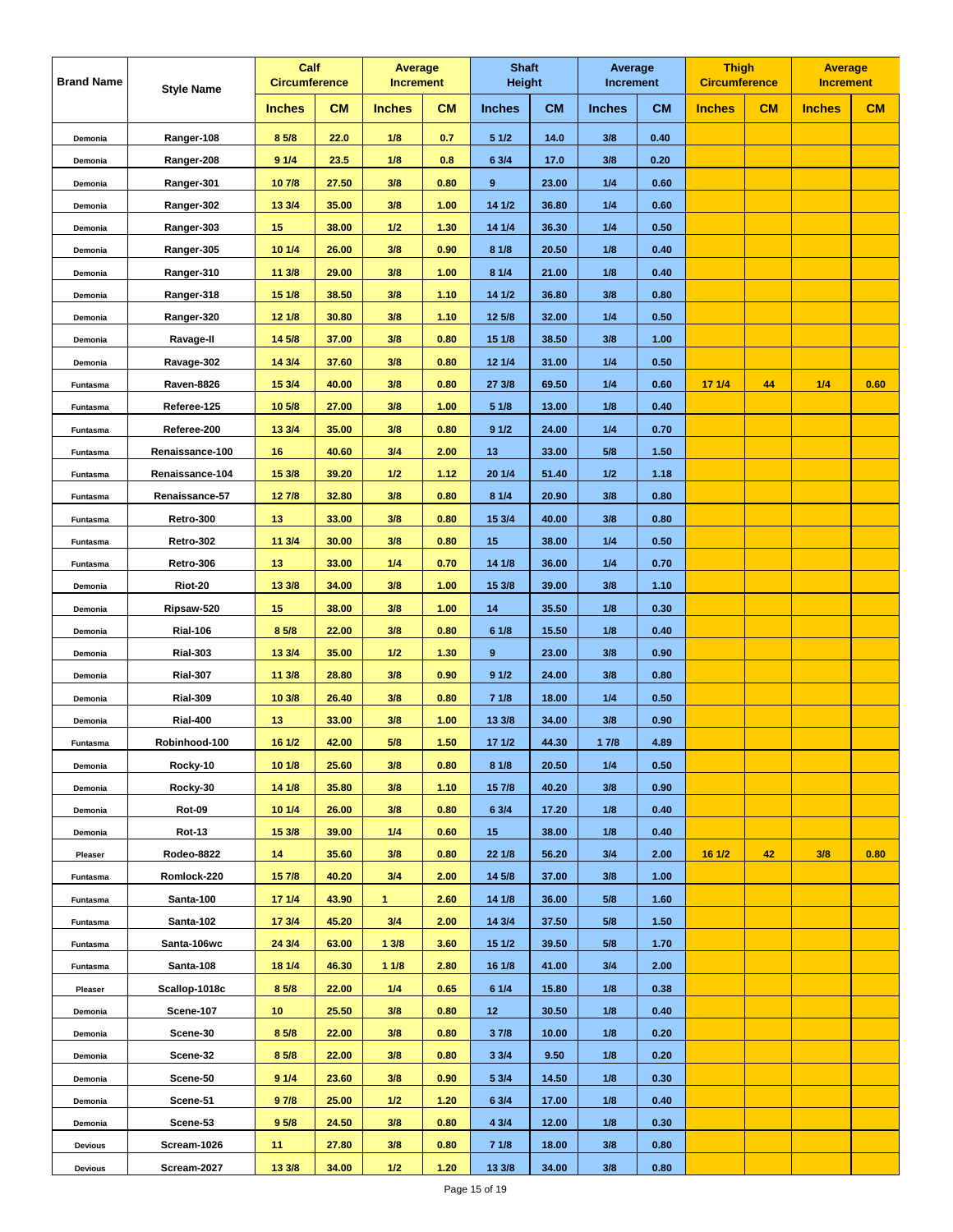| <b>Brand Name</b> | <b>Style Name</b> |                  | Calf<br><b>Circumference</b> |               | Average<br><b>Increment</b> |               | <b>Shaft</b><br><b>Height</b> | Average<br><b>Increment</b> |           | <b>Thigh</b><br><b>Circumference</b> |    | <b>Average</b><br><b>Increment</b> |      |
|-------------------|-------------------|------------------|------------------------------|---------------|-----------------------------|---------------|-------------------------------|-----------------------------|-----------|--------------------------------------|----|------------------------------------|------|
|                   |                   | <b>Inches</b>    | <b>CM</b>                    | <b>Inches</b> | <b>CM</b>                   | <b>Inches</b> | <b>CM</b>                     | <b>Inches</b>               | <b>CM</b> | <b>Inches</b>                        | CM | <b>Inches</b>                      | CM   |
| Pleaser           | Scream-3010       | 137/8            | 35.20                        | 3/8           | 1.00                        | 22            | 56.00                         | 1/4                         | 0.60      | 19 1/8                               | 49 | 3/8                                | 1.00 |
| Pleaser           | Seduce-1020       | 9 <sub>5/8</sub> | 24.50                        | 1/4           | 0.70                        | 5 7/8         | 15.00                         | 1/4                         | 0.60      |                                      |    |                                    |      |
| Pleaser           | Seduce-2000       | 13 1/8           | 33.30                        | 3/8           | 0.80                        | 13 5/8        | 34.50                         | 3/8                         | 0.90      |                                      |    |                                    |      |
| Pleaser           | Seduce-2013       | 15 3/8           | 39.10                        | 3/8           | 0.80                        | 16            | 40.50                         | 3/8                         | 0.80      |                                      |    |                                    |      |
| Pleaser           | Seduce-2020       | 13 1/2           | 34.40                        | 1/4           | 0.70                        | 13 3/4        | 35.00                         | 1/4                         | 0.60      |                                      |    |                                    |      |
| Pleaser           | Seduce-2024       | 12               | 30.40                        | 3/8           | 0.80                        | 13 3/8        | 34.00                         | 1/4                         | 0.60      |                                      |    |                                    |      |
| Pleaser           | Seduce-3000       | 13 3/4           | 34.90                        | 3/8           | 0.80                        | 25            | 63.50                         | 1/4                         | 0.70      | 19 1/8                               | 49 | 1/2                                | 1.20 |
| Pleaser           | Seduce-3000WC     | 13 3/4           | 34.90                        | 3/8           | 0.80                        | 25            | 63.50                         | 1/4                         | 0.70      | 19 1/8                               | 49 | 1/2                                | 1.20 |
| Pleaser           | Seduce-3010       | 14 5/8           | 37.00                        | 3/8           | 0.90                        | 24 3/8        | 62.00                         | 1/4                         | 0.60      | 19 7/8                               | 51 | 3/8                                | 1.00 |
| Pleaser           | Seduce-3024       | 12 5/8           | 32.20                        | 1/4           | 0.60                        | 24 3/4        | 63.00                         | 3/8                         | 1.00      | 17 3/4                               | 45 | 3/8                                | 1.00 |
| Pleaser           | Seduce-3028       | 12 3/8           | 31.50                        | 3/8           | 0.80                        | 24            | 61.00                         | 1/4                         | 0.60      | 16 7/8                               | 43 | 3/8                                | 0.80 |
| Pleaser           | Seduce-3050       | 13 3/8           | 34.10                        | 1/4           | 0.70                        | 23 1/4        | 59.00                         | 3/8                         | 0.90      | 18 1/4                               | 46 | 3/8                                | 1.00 |
| Pleaser           | Seduce-3063       | 12 1/8           | 30.80                        | 1/4           | 0.60                        | 25 3/8        | 64.50                         | 3/8                         | 0.80      | 18                                   | 46 | 3/8                                | 1.00 |
| Pleaser           | Seduce-4010       | 14 1/2           | 36.80                        | 1/4           | 0.60                        | 26            | 66.00                         | 3/8                         | 0.80      | 21 3/8                               | 54 | 3/8                                | 1.10 |
| Pleaser           | Seduce-4026       | 13 5/8           | 34.70                        | 3/8           | 0.80                        | 25 3/4        | 65.50                         | 3/8                         | 0.80      | 18 1/2                               | 47 | 1/2                                | 1.20 |
| Pleaser           | Sexy-1006         | 97/8             | 25.20                        | 3/8           | 0.80                        | 4 1/2         | 11.50                         | 1/8                         | 0.30      |                                      |    |                                    |      |
| Pleaser           | Sexy-1008         | 10 1/4           | 26.00                        | 1/4           | 0.70                        | 5             | 12.60                         | 1/8                         | 0.35      |                                      |    |                                    |      |
| Pleaser           | Sexy-2000         | 12 5/8           | 32.00                        | 3/8           | 0.80                        | 14            | 35.50                         | 1/4                         | 0.60      |                                      |    |                                    |      |
| Pleaser           | Sexy-52           | 10 5/8           | 27.00                        | 1/8           | 0.40                        | 5 3/4         | 14.50                         | 1/8                         | 0.35      |                                      |    |                                    |      |
| Demonia           | Shaker-350        | 13 5/8           | 34.50                        | 3/8           | 0.84                        | 23            | 58.50                         | 1/4                         | 0.50      |                                      |    |                                    |      |
| Demonia           | Shaker-100        | 14 1/8           | 36.00                        | 1/4           | 0.60                        | 15 1/8        | 38.50                         | 1/8                         | 0.40      |                                      |    |                                    |      |
| Demonia           | Shaker-101        | 10 1/4           | 26.00                        | 3/8           | 0.84                        | 14 5/8        | 37.00                         | 1/4                         | 0.50      |                                      |    |                                    |      |
| Demonia           | Shaker-52ST       | 91/4             | 23.60                        | 3/8           | 0.80                        | 4 7/8         | 12.50                         | 1/8                         | 0.25      |                                      |    |                                    |      |
| Demonia           | Shaker-52         | 91/4             | 23.60                        | 3/8           | 0.80                        | 4 7/8         | 12.50                         | 1/8                         | 0.25      |                                      |    |                                    |      |
| Demonia           | Shaker-55         | 11               | 28.00                        | 3/8           | 1.00                        | 4 7/8         | 12.50                         | 1/8                         | 0.30      |                                      |    |                                    |      |
| Demonia           | Shaker-56         | 67/8             | 17.50                        | 1/4           | 0.50                        | 51/8          | 13.00                         | 1/8                         | 0.30      |                                      |    |                                    |      |
| Demonia           | Shaker-57         | 91/2             | 24.00                        | 3/8           | 0.80                        | 5 7/8         | 15.00                         | 1/8                         | 0.40      |                                      |    |                                    |      |
| Demonia           | Shaker-60         | 10 3/8           | 26.50                        | 3/8           | 0.90                        | 6 1/4         | 16.00                         | 1/8                         | 0.40      |                                      |    |                                    |      |
| Demonia           | Shaker-65         | 13 1/8           | 33.30                        | 3/8           | 1.10                        | 13 3/8        | 34.00                         | 1/8                         | 0.40      |                                      |    |                                    |      |
| Demonia           | Shaker-70         | 12 1/4           | 31.00                        | 3/8           | 1.10                        | 97/8          | 25.00                         | 1/4                         | 0.50      |                                      |    |                                    |      |
| Demonia           | Shaker-71         | 12 5/8           | 32.00                        | $1/2$         | 1.20                        | 91/2          | 24.00                         | 1/8                         | 0.40      |                                      |    |                                    |      |
| Demonia           | Shaker-72         | 11 3/4           | 30.00                        | 3/8           | 1.00                        | 11            | 28.00                         | 1/8                         | 0.40      |                                      |    |                                    |      |
| Demonia           | Sinister-64       | 101/2            | 26.60                        | 1/4           | 0.60                        | 51/2          | 14.00                         | 1/8                         | 0.30      |                                      |    |                                    |      |
| Demonia           | Sinister-201      | 10 5/8           | 27.00                        | 3/8           | 0.80                        | 67/8          | 17.50                         | 1/4                         | 0.50      |                                      |    |                                    |      |
| Demonia           | Sinister-203      | 12 <sub>2</sub>  | 30.60                        | 3/8           | 1.00                        | 97/8          | 25.00                         | 1/4                         | 0.50      |                                      |    |                                    |      |
| Demonia           | Sinister-301      | 15 3/8           | 39.00                        | 3/8           | 0.80                        | 15 1/8        | 38.50                         | 3/8                         | 1.00      |                                      |    |                                    |      |
| Demonia           | Sinister-302      | 14 5/8           | 37.00                        | 3/8           | 0.80                        | 14 1/8        | 36.00                         | 3/8                         | 0.80      |                                      |    |                                    |      |
| Pleaser           | Sky-1016          | 81/2             | 21.50                        | 3/8           | 0.80                        | 7 1/8         | 18.00                         | 1/4                         | 0.50      |                                      |    |                                    |      |
| Pleaser           | Sky-1018          | 81/2             | 21.50                        | 3/8           | 0.80                        | 71/8          | 18.00                         | 1/4                         | 0.50      |                                      |    |                                    |      |
| Pleaser           | <b>Sky-1018TT</b> | 81/2             | 21.50                        | 3/8           | 0.80                        | 71/8          | 18.00                         | 1/4                         | 0.50      |                                      |    |                                    |      |
| Pleaser           | <b>Sky-1018MG</b> | 81/2             | 21.50                        | 3/8           | 0.80                        | 71/8          | 18.00                         | 1/4                         | 0.50      |                                      |    |                                    |      |
| Pleaser           | Sky-1018UVMG      | 81/2             | 21.50                        | 3/8           | 0.80                        | 71/8          | 18.00                         | 1/4                         | 0.50      |                                      |    |                                    |      |
| Pleaser           | <b>Sky-1018MR</b> | 81/2             | 21.50                        | 3/8           | 0.80                        | 7 1/8         | 18.00                         | 1/4                         | 0.50      |                                      |    |                                    |      |
| Pleaser           | Sky-1018-2MR      | 81/2             | 21.50                        | 3/8           | 0.80                        | 71/8          | 18.00                         | 1/4                         | 0.50      |                                      |    |                                    |      |
| Pleaser           | <b>Sky-1020</b>   | 10 1/4           | 26.00                        | 1/4           | 0.60                        | 71/4          | 18.50                         | 3/8                         | 0.80      |                                      |    |                                    |      |
| Pleaser           | <b>Sky-1020TT</b> | 10 1/4           | 26.00                        | 1/4           | 0.60                        | 71/4          | 18.50                         | 3/8                         | 0.80      |                                      |    |                                    |      |
| Pleaser           | Sky-1023          | 9                | 23.00                        | 1/4           | 0.70                        | 31/4          | 8.40                          | 1/8                         | 0.23      |                                      |    |                                    |      |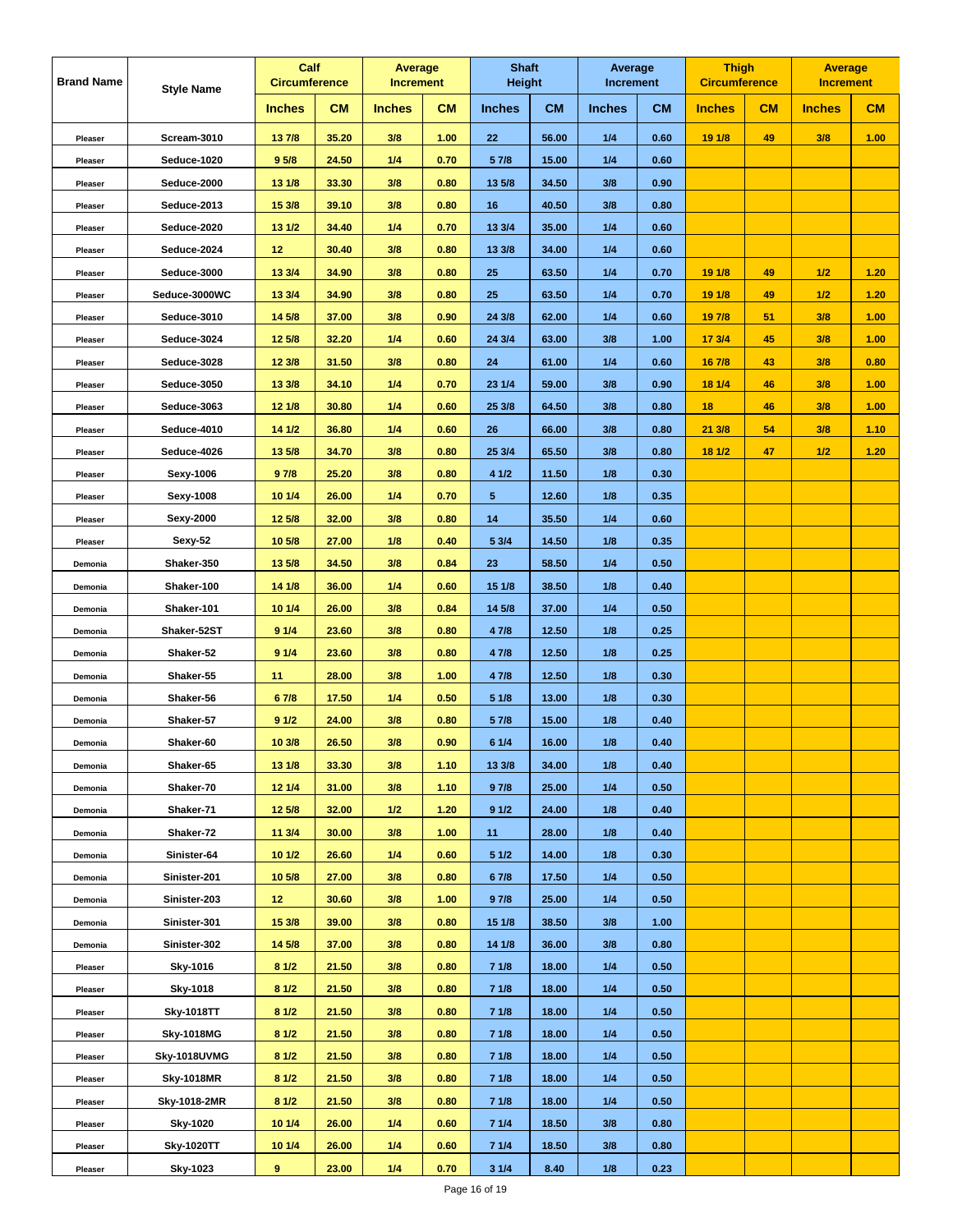| <b>Brand Name</b> | <b>Style Name</b> | Calf<br><b>Circumference</b> |           | Average<br><b>Increment</b> |           | <b>Shaft</b><br><b>Height</b> |           | Average<br><b>Increment</b> |           | <b>Thigh</b><br><b>Circumference</b> |    | <b>Average</b><br><b>Increment</b> |      |
|-------------------|-------------------|------------------------------|-----------|-----------------------------|-----------|-------------------------------|-----------|-----------------------------|-----------|--------------------------------------|----|------------------------------------|------|
|                   |                   | <b>Inches</b>                | <b>CM</b> | <b>Inches</b>               | <b>CM</b> | <b>Inches</b>                 | <b>CM</b> | <b>Inches</b>               | <b>CM</b> | <b>Inches</b>                        | CM | <b>Inches</b>                      | CM   |
| Demonia           | <b>Slush-219</b>  | 13                           | 33.00     | 3/8                         | 0.80      | 14 1/8                        | 36.00     | 1/4                         | 0.60      |                                      |    |                                    |      |
| Demonia           | Slush-225         | 13 3/8                       | 34.00     | 3/8                         | 1.10      | 14 5/8                        | 37.00     | 1/4                         | 0.60      |                                      |    |                                    |      |
| Demonia           | Slush-60          | 9                            | 22.80     | 1/4                         | 0.77      | 5 3/4                         | 14.60     | 1/8                         | 0.40      |                                      |    |                                    |      |
| Demonia           | <b>Slay-204</b>   | 10 5/8                       | 27.00     | 3/8                         | 1.00      | 5 7/8                         | 15.00     | 1/8                         | 0.30      |                                      |    |                                    |      |
| Demonia           | Slay-204LBH       | 10 5/8                       | 27.00     | 3/8                         | 1.00      | 5 7/8                         | 15.00     | 1/8                         | 0.30      |                                      |    |                                    |      |
| Demonia           | <b>Slay-205</b>   | 10 3/8                       | 26.20     | 3/8                         | 1.10      | 5 7/8                         | 15.00     | 1/8                         | 0.40      |                                      |    |                                    |      |
| Demonia           | <b>Slay-206</b>   | 91/2                         | 24.00     | 1/8                         | 0.40      | 6 3/4                         | 17.00     | 1/8                         | 0.40      |                                      |    |                                    |      |
| Demonia           | <b>Slay-301</b>   | 15 3/4                       | 40.00     | 1/4                         | 0.60      | 14 5/8                        | 37.20     | 1/8                         | 0.20      |                                      |    |                                    |      |
| Demonia           | <b>Slay-310</b>   | 14 3/8                       | 36.50     | 1/2                         | 1.30      | 97/8                          | 25.00     | 1/4                         | 0.50      |                                      |    |                                    |      |
| Demonia           | Slay-320          | $14 \overline{1/8}$          | 36.00     | 1/2                         | 1.20      | 12 1/2                        | 31.80     | 1/4                         | 0.60      |                                      |    |                                    |      |
| Demonia           | Slacker-32        | 97/8                         | 25.00     | 3/8                         | 0.80      | 4 3/4                         | 12.00     | 1/8                         | 0.30      |                                      |    |                                    |      |
| Demonia           | Slacker-52        | 97/8                         | 25.00     | 3/8                         | 0.80      | 5 7/8                         | 15.00     | 1/8                         | 0.40      |                                      |    |                                    |      |
| Demonia           | Slacker-150       | 97/8                         | 25.00     | 3/8                         | 0.80      | 7 5/8                         | 19.50     | 1/8                         | 0.40      |                                      |    |                                    |      |
| Demonia           | Slacker-200       | 13                           | 33.00     | 1/2                         | 1.20      | 91/4                          | 23.50     | 1/8                         | 0.40      |                                      |    |                                    |      |
| Demonia           | Slacker-220       | 10 5/8                       | 27.00     | 3/8                         | 0.90      | 13 3/4                        | 35.00     | 1/8                         | 0.40      |                                      |    |                                    |      |
| Demonia           | <b>Slick-100</b>  | 13                           | 33.10     | 3/8                         | 1.00      | 15 3/8                        | 39.00     | 1/4                         | 0.65      |                                      |    |                                    |      |
| Demonia           | Slush-60          | 9                            | 22.80     | 1/4                         | 0.77      | 5 3/4                         | 14.60     | 1/8                         | 0.40      |                                      |    |                                    |      |
| Demonia           | <b>Slush-219</b>  | 13                           | 33.00     | 3/8                         | 0.80      | 14 1/8                        | 36.00     | 1/4                         | 0.60      |                                      |    |                                    |      |
| Demonia           | <b>Slush-225</b>  | 13 3/8                       | 34.00     | 3/8                         | 1.10      | 14 5/8                        | 37.00     | 1/4                         | 0.60      |                                      |    |                                    |      |
| Demonia           | Slush-249         | 14 1/8                       | 36.00     | 1/2                         | 1.20      | 14 5/8                        | 37.00     | 1/8                         | 0.40      |                                      |    |                                    |      |
| Demonia           | Sneeker-201       | 91/4                         | 23.60     | 1/4                         | 0.70      | 6                             | 15.20     | 1/8                         | 0.40      |                                      |    |                                    |      |
| Demonia           | Sneeker-250       | 8 3/8                        | 21.40     | 1/4                         | 0.60      | 5 1/4                         | 13.30     | 1/8                         | 0.40      |                                      |    |                                    |      |
| Demonia           | Sneeker-252       | 8 3/8                        | 21.40     | 1/4                         | 0.60      | 5 1/4                         | 13.30     | 1/8                         | 0.40      |                                      |    |                                    |      |
| Demonia           | Sneeker-255       | 81/2                         | 21.50     | 1/4                         | 0.60      | 5 3/8                         | 13.50     | 1/4                         | 0.70      |                                      |    |                                    |      |
| Demonia           | Sneeker-256       | 8 5/8                        | 22.00     | 1/4                         | 0.50      | 5 7/8                         | 15.00     | 1/4                         | 0.64      |                                      |    |                                    |      |
| Demonia           | Sneeker-266       | 8 5/8                        | 22.00     | 1/4                         | 0.50      | 5 7/8                         | 15.00     | 1/4                         | 0.64      |                                      |    |                                    |      |
| Demonia           | Sneeker-270       | 81/4                         | 21.00     | 1/4                         | 0.50      | 61/4                          | 16.00     | 1/4                         | 0.64      |                                      |    |                                    |      |
| Demonia           | Sneeker-315       | 97/8                         | 25.00     | 1/4                         | 0.50      | 7 7/8                         | 20.00     | 1/4                         | 0.64      |                                      |    |                                    |      |
| Demonia           | Sneeker-318       | 10 1/4                       | 26.00     | 1/4                         | 0.50      | 77/8                          | 20.00     | 1/4                         | 0.64      |                                      |    |                                    |      |
| Pleaser           | <b>Spiky-1018</b> | 8 3/4                        | 22.20     | 1/4                         | 0.60      | 5 7/8                         | 15.00     | 1/4                         | 0.50      |                                      |    |                                    |      |
| Pleaser           | <b>Spiky-2019</b> | 15 1/2                       | 39.40     | 3/8                         | 0.85      | 14 1/2                        | 36.80     | 1/4                         | 0.70      |                                      |    |                                    |      |
| Pleaser           | Spiky-647         | 93/4                         | 24.80     | 1/4                         | 0.60      | 61/2                          | 16.50     | 1/8                         | 0.40      |                                      |    |                                    |      |
| Funtasma          | Spicy-138         | 14                           | 35.60     | 3/8                         | 1.00      | 13 5/8                        | 34.50     | 1/4                         | 0.60      |                                      |    |                                    |      |
| <b>Bordello</b>   | Spectacul-300SQ   | 14 1/2                       | 36.80     | 3/8                         | 0.80      | 14 1/8                        | 36.00     | 3/8                         | 0.80      |                                      |    |                                    |      |
| <b>Devious</b>    | Splashy-3020      | 14 5/8                       | 37.00     | 1/2                         | 1.20      | 21 1/2                        | 54.50     | 1/4                         | 0.70      | 14 3/4                               | 38 | 1/2                                | 1.20 |
| Funtasma          | Splendor-130      | 13 1/8                       | 33.20     | 3/8                         | 0.80      | 9                             | 22.80     | 1/4                         | 0.60      |                                      |    |                                    |      |
| Demonia           | Stack-201         | 10 3/8                       | 26.20     | 3/8                         | 1.10      | 57/8                          | 15.00     | 1/8                         | 0.40      |                                      |    |                                    |      |
| Demonia           | Stack-201G        | 10 3/8                       | 26.20     | 3/8                         | 1.10      | 5 7/8                         | 15.00     | 1/8                         | 0.40      |                                      |    |                                    |      |
| Pleaser           | Stardance-1018-7  | 9                            | 22.80     | 3/8                         | 0.90      | 63/8                          | 16.30     | 1/8                         | 0.44      |                                      |    |                                    |      |
| Pleaser           | Stardance-1018C-7 | 9                            | 22.80     | 3/8                         | 0.90      | 63/8                          | 16.30     | 1/8                         | 0.44      |                                      |    |                                    |      |
| Pleaser           | Stardust-1020-7   | 10 1/4                       | 26.00     | 1/4                         | 0.60      | 7 1/4                         | 18.50     | 3/8                         | 0.80      |                                      |    |                                    |      |
| Pleaser           | Starsplash-1018-7 | 9                            | 22.80     | 3/8                         | 0.90      | 6 3/8                         | 16.30     | 1/8                         | 0.44      |                                      |    |                                    |      |
| Demonia           | Steam             | 14 1/4                       | 36.10     | 3/8                         | 0.90      | 10 1/8                        | 25.60     | 1/8                         | 0.45      |                                      |    |                                    |      |
| Demonia           | Steam-12          | 11 1/2                       | 29.20     | 3/8                         | 0.80      | 9 <sub>5/8</sub>              | 24.50     | 1/4                         | 0.50      |                                      |    |                                    |      |
| Demonia           | Steam-20          | 13 3/8                       | 34.00     | 3/8                         | 0.90      | 14 5/8                        | 37.00     | 1/4                         | 0.70      |                                      |    |                                    |      |
| Demonia           | Steam-30          | 14 1/8                       | 35.80     | 3/8                         | 1.10      | 15 7/8                        | 40.20     | 3/8                         | 0.90      |                                      |    |                                    |      |
| Demonia           | Stomp-10          | 81/2                         | 21.50     | 1/4                         | 0.75      | 4 3/8                         | 11.00     | 1/8                         | 0.22      |                                      |    |                                    |      |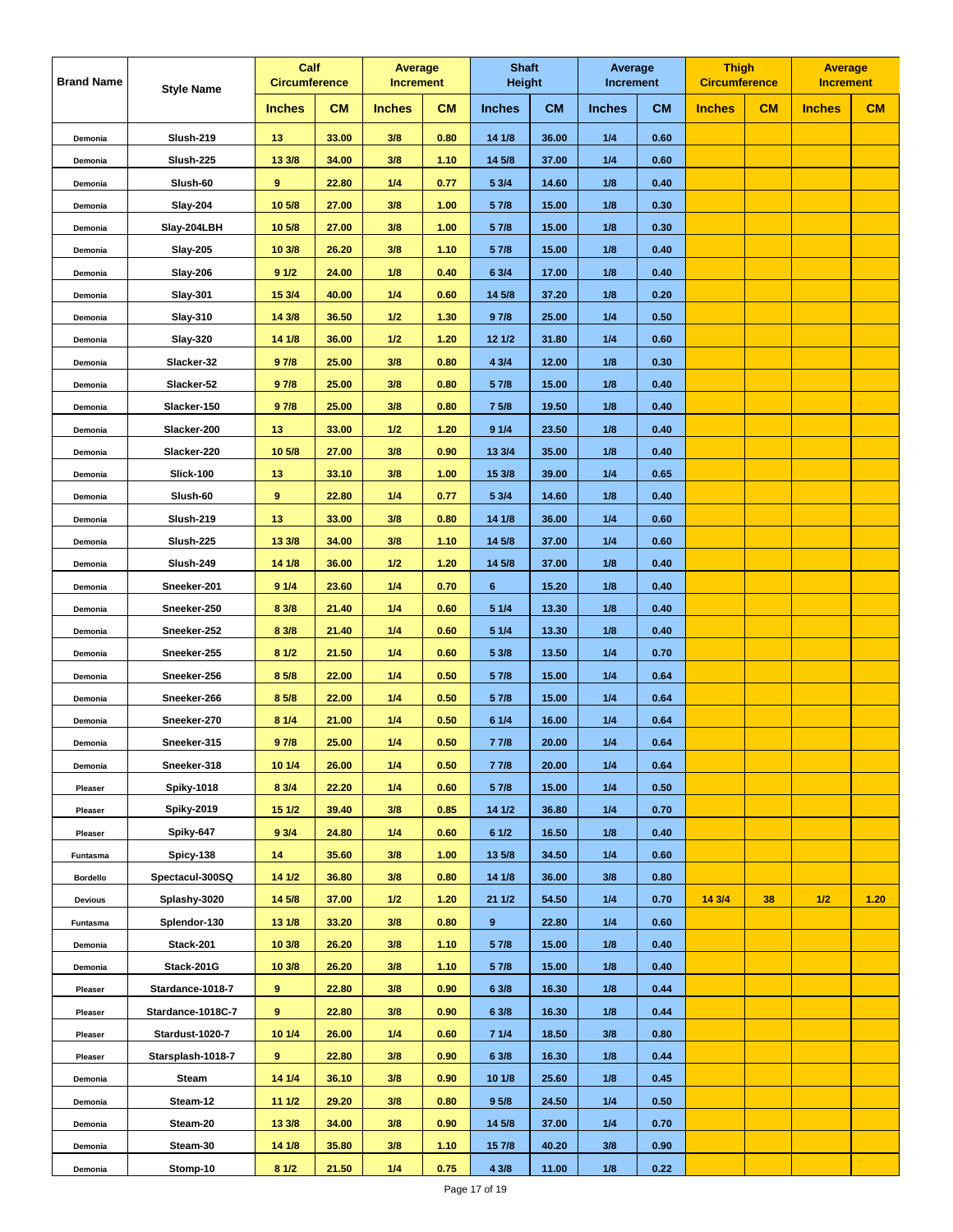| <b>Brand Name</b> | <b>Style Name</b> | Calf<br><b>Circumference</b> |           |               | Average<br><b>Increment</b> |               | <b>Shaft</b><br><b>Height</b> | Average<br><b>Increment</b> |           | <b>Thigh</b><br><b>Circumference</b> |    | <b>Average</b><br><b>Increment</b> |      |
|-------------------|-------------------|------------------------------|-----------|---------------|-----------------------------|---------------|-------------------------------|-----------------------------|-----------|--------------------------------------|----|------------------------------------|------|
|                   |                   | <b>Inches</b>                | <b>CM</b> | <b>Inches</b> | <b>CM</b>                   | <b>Inches</b> | CM                            | <b>Inches</b>               | <b>CM</b> | <b>Inches</b>                        | CM | <b>Inches</b>                      | CM   |
| Demonia           | Stomp-12          | 81/2                         | 21.50     | 3/8           | 1.10                        | 4 3/8         | 11.00                         | 1/8                         | 0.22      |                                      |    |                                    |      |
| Demonia           | Stomp-15          | 9                            | 23.00     | 1/4           | 0.78                        | 31/2          | 9.00                          | 1/8                         | 0.24      |                                      |    |                                    |      |
| Demonia           | Stomp-18          | 91/4                         | 23.50     | 3/8           | 0.80                        | 4 3/8         | 11.00                         | 1/8                         | 0.30      |                                      |    |                                    |      |
| Demonia           | Stomp-25          | 10 3/8                       | 26.50     | 3/8           | 0.90                        | 5 1/8         | 13.00                         | 1/8                         | 0.30      |                                      |    |                                    |      |
| Demonia           | Stomp-26          | 10 3/8                       | 26.50     | 3/8           | 0.90                        | 7 7/8         | 20.00                         | 1/8                         | 0.40      |                                      |    |                                    |      |
| Demonia           | Stomp-101         | 13 3/8                       | 34.00     | 1/4           | 0.60                        | 13 3/4        | 35.00                         | 1/8                         | 0.30      |                                      |    |                                    |      |
| Demonia           | Stomp-210         | 11 3/8                       | 29.00     | 3/8           | 1.00                        | 10 5/8        | 27.00                         | 1/8                         | 0.40      |                                      |    |                                    |      |
| Demonia           | Swing-101         | 9                            | 23.00     | 1/4           | 0.75                        | 5 3/8         | 13.50                         | 1/8                         | 0.38      |                                      |    |                                    |      |
| Demonia           | Swing-103         | 97/8                         | 25.00     | 3/8           | 0.80                        | 5 3/4         | 14.50                         | 1/8                         | 0.40      |                                      |    |                                    |      |
| Demonia           | Swing-105         | 91/4                         | 23.50     | 3/8           | 0.80                        | 4 3/8         | 11.00                         | 1/8                         | 0.30      |                                      |    |                                    |      |
| Demonia           | Swing-105LBH      | 91/4                         | 23.50     | 3/8           | 0.80                        | 4 3/8         | 11.00                         | 1/8                         | 0.30      |                                      |    |                                    |      |
| Demonia           | Swing-115         | 91/2                         | 24.00     | 3/8           | 0.80                        | 51/2          | 14.00                         | 1/8                         | 0.30      |                                      |    |                                    |      |
| Demonia           | Swing-120         | 12 5/8                       | 32.00     | 3/8           | 1.00                        | 8 5/8         | 22.00                         | 1/8                         | 0.40      |                                      |    |                                    |      |
| Demonia           | Swing-220         | 13 3/8                       | 34.00     | 1/4           | 0.60                        | 10 1/4        | 26.00                         | 1/8                         | 0.30      |                                      |    |                                    |      |
| Demonia           | Swing-221         | 13 3/8                       | 34.00     | 1/4           | 0.60                        | 10 1/4        | 26.00                         | 1/8                         | 0.30      |                                      |    |                                    |      |
| Demonia           | Swing-230         | 12 3/4                       | 32.50     | 3/8           | 1.10                        | 9             | 23.00                         | 1/4                         | 0.50      |                                      |    |                                    |      |
| Demonia           | Swing-230G        | 12 3/4                       | 32.50     | 3/8           | 1.10                        | $\pmb{9}$     | 23.00                         | 1/4                         | 0.50      |                                      |    |                                    |      |
| Demonia           | Swing-327         | 12 5/8                       | 32.00     | 3/8           | 1.00                        | 97/8          | 25.00                         | 1/8                         | 0.40      |                                      |    |                                    |      |
| Demonia           | Swing-815         | 11 3/4                       | 30.00     | 1/4           | 0.60                        | 14            | 35.50                         | 1/8                         | 0.20      |                                      |    |                                    |      |
| Pleaser           | <b>Taboo-2023</b> | 12 3/8                       | 31.30     | 3/8           | 0.80                        | 13 3/4        | 35.00                         | 1/4                         | 0.70      |                                      |    |                                    |      |
| Pleaser           | <b>Taboo-3000</b> | 13 1/4                       | 33.80     | 3/8           | 0.80                        | 24 3/4        | 63.00                         | 1/4                         | 0.50      | 19                                   | 48 | 1/2                                | 1.20 |
| Demonia           | Techno-854UV      | 13                           | 33.00     | 3/8           | 0.80                        | 14 5/8        | 37.00                         | 3/8                         | 1.00      |                                      |    |                                    |      |
| <b>Bordello</b>   | <b>Teeze-3000</b> | 13 1/4                       | 33.80     | 3/8           | 0.80                        | 22 1/2        | 57.00                         | 3/8                         | 1.00      | 18 1/4                               | 46 | 3/8                                | 0.80 |
| <b>Bordello</b>   | Tempt-125         | 127/8                        | 32.60     | 1/4           | 0.70                        | 13 7/8        | 35.40                         | 1/4                         | 0.60      |                                      |    |                                    |      |
| <b>Bordello</b>   | Tempt-126         | 127/8                        | 32.60     | 1/4           | 0.70                        | 13 7/8        | 35.40                         | 1/4                         | 0.60      |                                      |    |                                    |      |
| Demonia           | Tesla-102         | 10 3/4                       | 27.20     | 3/8           | 0.80                        | 7 3/8         | 18.70                         | 1/4                         | 0.50      |                                      |    |                                    |      |
| Demonia           | Tesla-106         | 113/8                        | 29.00     | 3/8           | 1.00                        | 6 3/8         | 16.20                         | 1/4                         | 0.60      |                                      |    |                                    |      |
| Demonia           | Tesla-107         | 13                           | 33.00     | 1/2           | 1.20                        | $\bf{9}$      | 22.90                         | 1/4                         | 0.60      |                                      |    |                                    |      |
| Demonia           | Torment-216       | 8 5/8                        | 22.00     | 3/8           | 0.80                        | 37/8          | 10.00                         | 1/8                         | 0.20      |                                      |    |                                    |      |
| Demonia           | Torment-700       | 91/2                         | 24.00     | 3/8           | 0.80                        | 51/2          | 14.00                         | 1/8                         | 0.28      |                                      |    |                                    |      |
| Demonia           | Torment-703       | 10                           | 25.50     | 1/4           | 0.60                        | 71/8          | 18.00                         | 1/4                         | 0.50      |                                      |    |                                    |      |
| Demonia           | Torment-712       | 8 5/8                        | 22.00     | 1/4           | 0.70                        | 43/4          | 12.00                         | 1/8                         | 0.30      |                                      |    |                                    |      |
| Demonia           | Torment-713       | 91/4                         | 23.50     | 3/8           | 0.80                        | 4 3/8         | 11.00                         | 1/8                         | 0.30      |                                      |    |                                    |      |
| <b>Devious</b>    | <b>TRAMP-2000</b> | 13 1/4                       | 33.60     | 1/4           | 0.60                        | 13 3/4        | 35.00                         | 3/8                         | 1.00      |                                      |    |                                    |      |
| <b>Devious</b>    | <b>TRAMP-2020</b> | 13 1/8                       | 33.40     | 1/4           | 0.60                        | 13 3/4        | 35.00                         | 1/4                         | 0.60      |                                      |    |                                    |      |
| Demonia           | Trashville-205    | 12 <sub>2</sub>              | 30.60     | 3/8           | 0.80                        | 10 5/8        | 27.00                         | 1/4                         | 0.60      |                                      |    |                                    |      |
| Demonia           | Trashville-502    | 137/8                        | 35.40     | 3/8           | 0.80                        | 14 1/8        | 35.80                         | 1/4                         | 0.60      |                                      |    |                                    |      |
| Demonia           | Trashville-518    | 137/8                        | 35.40     | 3/8           | 0.80                        | 14 1/8        | 35.80                         | 1/4                         | 0.60      |                                      |    |                                    |      |
| Demonia           | Trashville-519    | 15 3/8                       | 39.20     | 3/8           | 0.90                        | 12 1/4        | 31.20                         | 3/8                         | 1.10      |                                      |    |                                    |      |
| Demonia           | Trashville-520    | 14 3/8                       | 36.40     | $1/2$         | 1.20                        | 14 1/8        | 36.00                         | 1/4                         | 0.50      |                                      |    |                                    |      |
| Funtasma          | Trooper-12        | 11 3/4                       | 30.00     | 5/8           | 1.60                        | 5 7/8         | 14.80                         | 1/4                         | 0.60      |                                      |    |                                    |      |
| Pleaser           | Unicorn-1018C     | 8                            | 20.40     | 1/4           | 0.60                        | 67/8          | 17.50                         | 1/8                         | 0.40      |                                      |    |                                    |      |
| Pleaser           | Unicorn-1018G     | 81/2                         | 21.50     | 3/8           | 0.80                        | 71/8          | 18.00                         | 1/4                         | 0.50      |                                      |    |                                    |      |
| Pleaser           | Unicorn-1020G     | 10 1/4                       | 26.00     | 1/4           | 0.60                        | 71/4          | 18.50                         | 3/8                         | 0.80      |                                      |    |                                    |      |
| Pleaser           | Vail-152HQ        | 13 1/2                       | 34.40     | 3/8           | 0.89                        | 67/8          | 17.40                         | 1/4                         | 0.49      |                                      |    |                                    |      |
| Pleaser           | Vanity-1020       | 9 <sub>5/8</sub>             | 24.50     | 1/8           | 0.30                        | 61/8          | 15.50                         | 1/4                         | 0.60      |                                      |    |                                    |      |
| Pleaser           | Vanity-2013       | 15 3/4                       | 40.00     | 3/8           | 0.90                        | 16 1/2        | 41.80                         | 1/4                         | 0.60      |                                      |    |                                    |      |